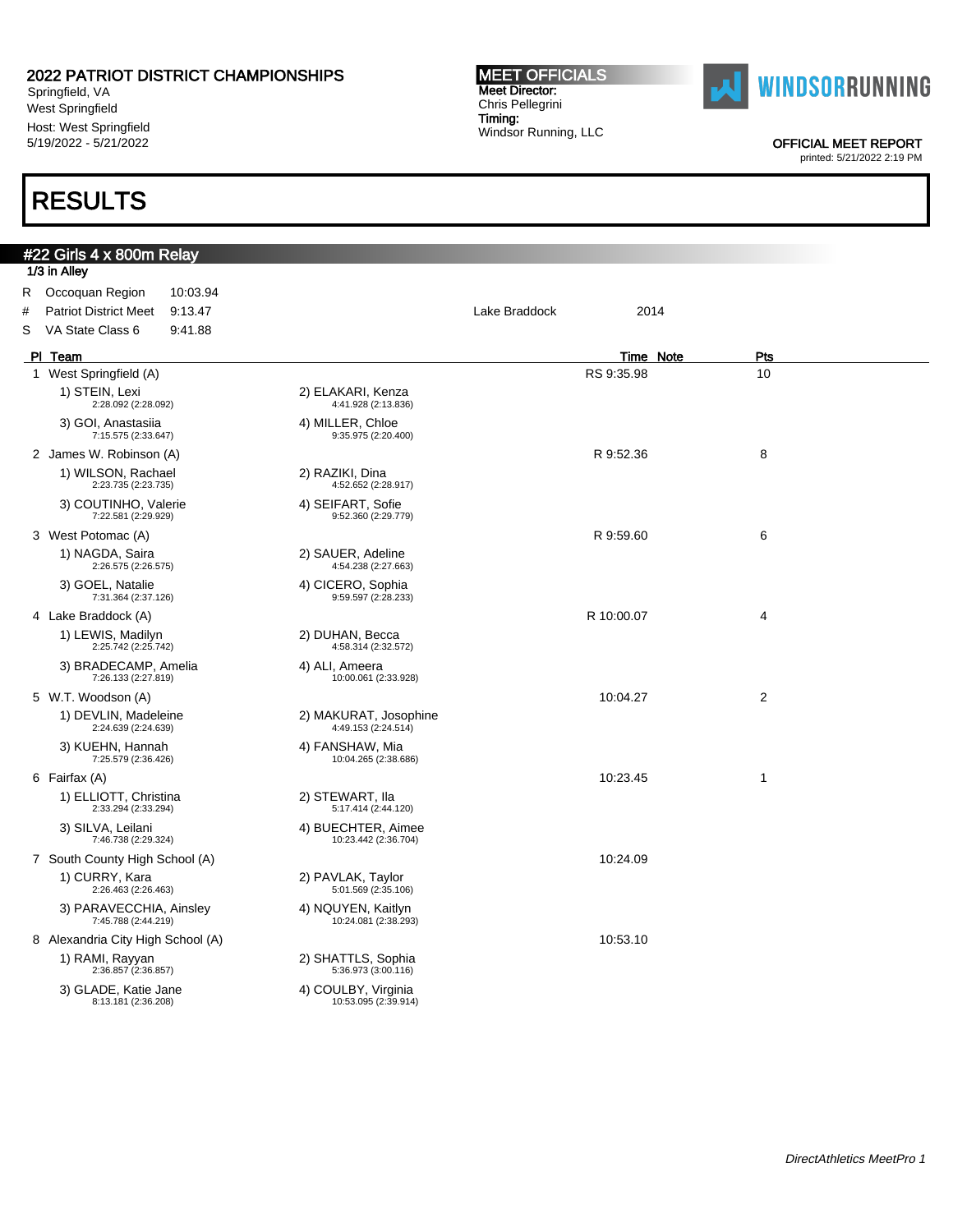Springfield, VA West Springfield Host: West Springfield 5/19/2022 - 5/21/2022

## RESULTS

#### MEET OFFICIALS Meet Director: Chris Pellegrini Timing: Windsor Running, LLC



OFFICIAL MEET REPORT

| #21 Boys 4 x 800m Relay                             |                                                     |                  |            |
|-----------------------------------------------------|-----------------------------------------------------|------------------|------------|
| 3 Teams in Alley                                    |                                                     |                  |            |
| Occoquan Region<br>8:19.06<br>R.                    |                                                     |                  |            |
| #<br><b>Patriot District Meet</b><br>7.53.53        | Lake Braddock                                       | 2015             |            |
| S<br>VA State Class 6<br>8:09.45                    |                                                     |                  |            |
| PI Team                                             |                                                     | <b>Time Note</b> | <b>Pts</b> |
| 1 West Springfield (A)                              |                                                     | RS 7:54.85       | 10         |
| 1) MERRELL, Kye<br>2:04.259 (2:04.259)              | 2) LAJOYE, Kyle<br>4:02.664 (1:58.405)              |                  |            |
| 3) COCHRAN, Sean<br>5:59.335 (1:56.671)             | 4) O'DONNELL, John<br>7:54.847 (1:55.512)           |                  |            |
| 2 South County High School (A)                      |                                                     | RS 8:00.87       | 8          |
| 1) KASPEROWSKI, Nayan<br>2:01.106 (2:01.106)        | 2) BAXTER, John<br>4:02.002 (2:00.896)              |                  |            |
| 3) GARCIA, Isaac<br>5:59.833 (1:57.831)             | 4) KHORASHADI, Kian<br>8:00.861 (2:01.028)          |                  |            |
| 3 Lake Braddock (A)                                 |                                                     | RS 8:02.92       | 6          |
| 1) KIRKWOOD, Colin<br>2:01.718 (2:01.718)           | 2) HENOK, Meba<br>4:00.592 (1:58.874)               |                  |            |
| 3) ASADY-KANY, Timothy<br>6:02.812 (2:02.220)       | 4) ANDERSON, Jeremy<br>8:02.913 (2:00.101)          |                  |            |
| 4 James W. Robinson (A)                             |                                                     | R 8:11.93        | 4          |
| 1) DOMINGUEZ LIBERATO, Diego<br>2:03.631 (2:03.631) | 2) ZUNIGA, David<br>4:05.778 (2:02.147)             |                  |            |
| 3) GARCIA, Gabriel<br>6:10.188 (2:04.410)           | 4) FREESE, Caughnery<br>8:11.930 (2:01.742)         |                  |            |
| 5 West Potomac (A)                                  |                                                     | 8:20.52          | 2          |
| 1) HARRISON, Owen<br>2:01.669 (2:01.669)            | 2) LAMB, Charlie<br>4:08.869 (2:07.200)             |                  |            |
| 3) CONEWAY, Kevin<br>6:20.240 (2:11.371)            | 4) CICERO, James<br>8:20.511 (2:00.271)             |                  |            |
| 6 W.T. Woodson (A)                                  |                                                     | 8:25.77          | 1          |
| 1) LOCKWOOD, Thomas<br>2:06.157 (2:06.157)          | 2) MCKERNAN, Lucien<br>4:11.148 (2:04.991)          |                  |            |
| 3) SPECTOR, Jacob<br>6:18.535 (2:07.387)            | 4) GARDNER, Jacob<br>8:25.769 (2:07.234)            |                  |            |
| 7 Alexandria City High School (A)                   |                                                     | 9:13.74          |            |
| 1) BALLESTERO FARIAS, Adrian<br>2:12.819 (2:12.819) | 2) ACOSTA RODRIGUEZ, Gregory<br>4:31.162 (2:18.343) |                  |            |
| 3) WARREN, Noah<br>6:59.660 (2:28.498)              | 4) SHEPARD, Auborn<br>9:13.735 (2:14.075)           |                  |            |
| 8 Fairfax (A)                                       |                                                     | 9.36.76          |            |
| 1) ODEMNS, Raymond<br>2:16.473 (2:16.473)           | 2) SAMIMI, Matthew<br>4:36.871 (2:20.398)           |                  |            |
| 3) HESSER, Owen<br>6:56.746 (2:19.875)              | 4) SIMIONE, Thomas<br>9:36.760 (2:40.014)           |                  |            |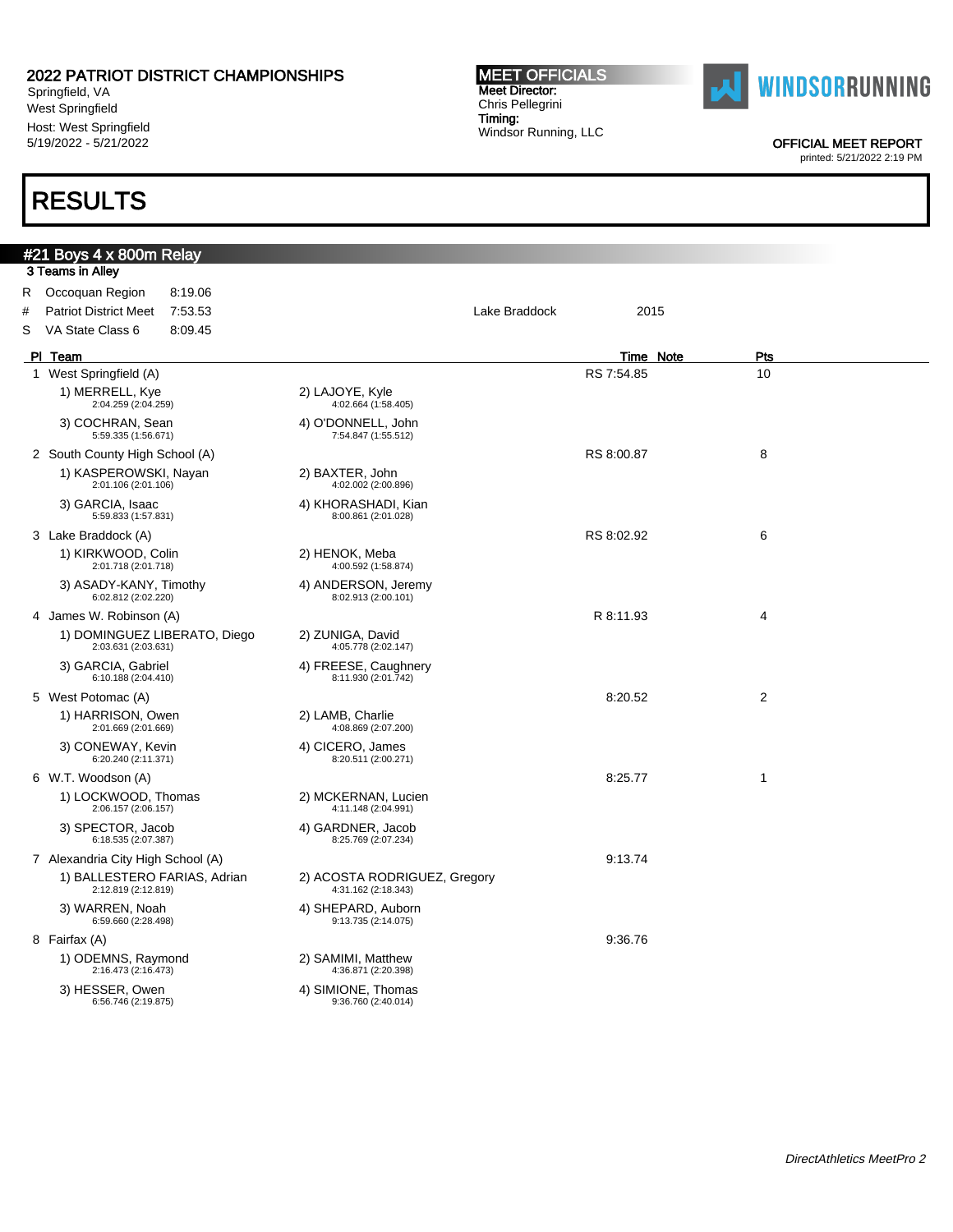Springfield, VA West Springfield Host: West Springfield 5/19/2022 - 5/21/2022

## RESULTS

### #13 Girls 100m Hurdles Heat winners then next 3 fastest to finals R Occoquan Region 16.26 # Patriot District Meet 14.15 Morgan Knight South County South County 2014 S VA State Class 6 15.50 (Top 1 per Heat + next 3 advance) Prelims Pl Name Team Time Note H(Pl) 1 CARR, Rebecca West Springfield 16.41Q (–1.2) 2(1) 2 SCHWENZER, Elizabeth **W.T. Woodson** 16.66Q (+0.6) 3(1) 3 DANIELS, Michala **Lake Braddock** 16.86Q (-0.1) 1(1) 4 COLE, Madeline **Lake Braddock** 17.55q (+0.6) 3(2) 5 WIERMANSKI, Lauren 1888 South County High School 17.81<sub>q</sub> (-1.2) 2(2) 6 PRICE, Gabriella James W. Robinson 18.02q (+0.6) 3(3) 7 NORFLEET, Ciara **Alexandria City High School** 18.39 (-0.1) 1(2) 8 STUKUS, Aleena **James W. Robinson** 18.71 (–0.1) 1(3) 9 SHEA, Katie West Springfield 18.84 (–1.2) 2(3) 10 RUDOLPH, Devon **18.90** James W. Robinson 18.90 (–1.2) 2(4) 11 ANDERSON, Lily Contract Contract Contract Contract Contract Message (48.98 (–0.1) 1(4) 12 BROWN, Victoria 19.44 (–1.2) 2(5) 13 DICKINSON, Grace Lake Braddock 19.67 (+0.6) 3(4) 14 HESLEP, Elizabeth **Fairfax** Fairfax 19.86 (–0.1) 1(5) 15 CUMMINGS, Genevieve West Potomac 20.32 (–0.1) 1(6) 16 HASSAN, Ilwad Fairfax 20.91 (–1.2) 2(6) 17 KARAMBELAS, Isabel W.T. Woodson 21.56 (+0.6) 3(5)

BURNETT-MILLER, Jaden **BURNETT-MILLER, Jaden** West Potomac **DNS** 23



OFFICIAL MEET REPORT

printed: 5/21/2022 2:19 PM

MEET OFFICIALS Meet Director: Chris Pellegrini Timing: Windsor Running, LLC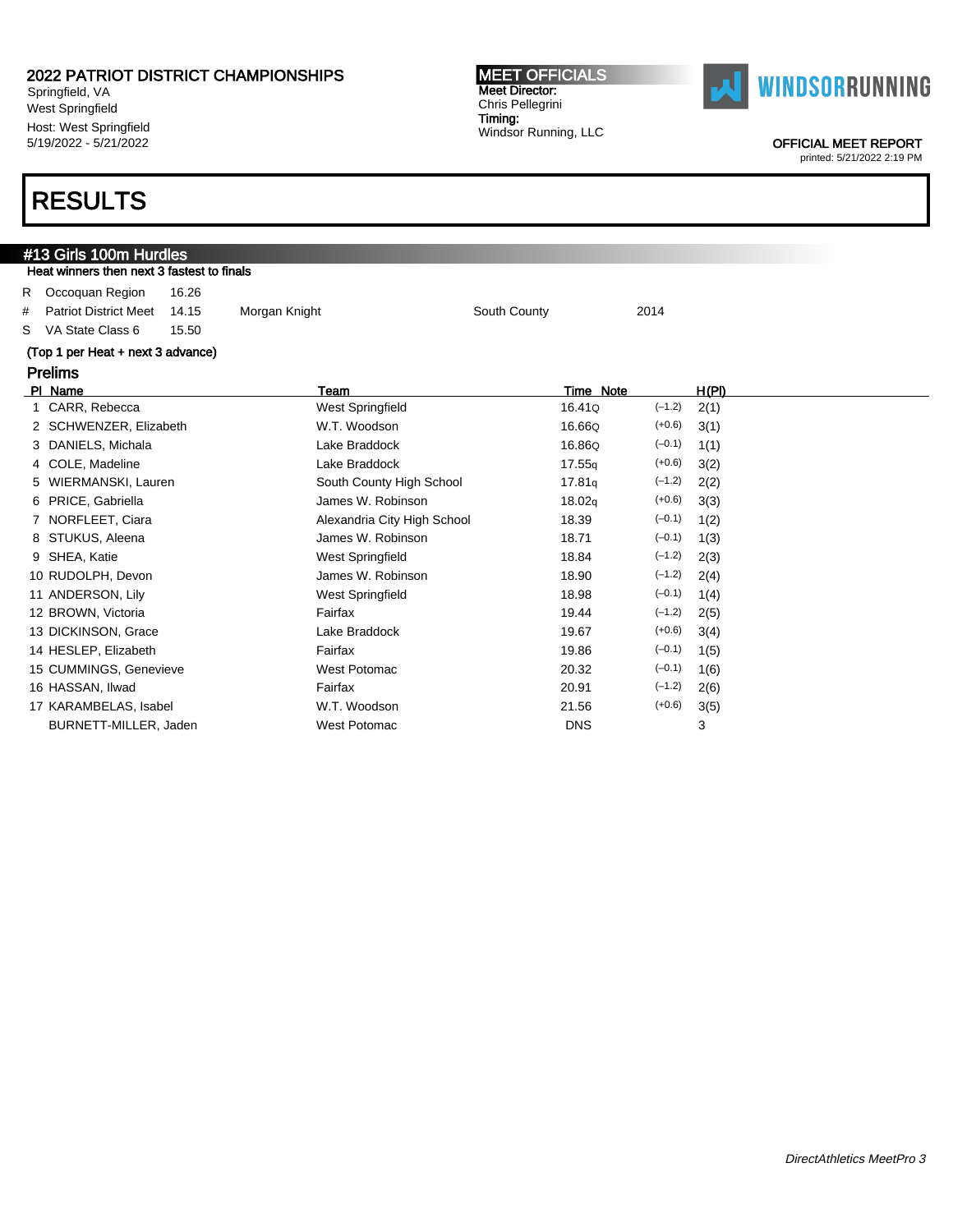Springfield, VA West Springfield Host: West Springfield 5/19/2022 - 5/21/2022

#### MEET OFFICIALS Meet Director: Chris Pellegrini Timing: Windsor Running, LLC



OFFICIAL MEET REPORT

printed: 5/21/2022 2:19 PM

### RESULTS

|    | #14 Boys 110m Hurdles                        |       |                             |           |           |          |       |  |
|----|----------------------------------------------|-------|-----------------------------|-----------|-----------|----------|-------|--|
|    | 3 Heat Winners then next 3 fastest to finals |       |                             |           |           |          |       |  |
| R  | Occoquan Region                              | 15.91 |                             |           |           |          |       |  |
| #  | <b>Patriot District Meet</b>                 | 13.87 | John Jenkins                | Annandale |           | 2011     |       |  |
| S. | VA State Class 6                             | 15.12 |                             |           |           |          |       |  |
|    | (Top 1 per Heat + next 3 advance)            |       |                             |           |           |          |       |  |
|    | <b>Prelims</b>                               |       |                             |           |           |          |       |  |
|    | PI Name                                      |       | Team                        |           | Time Note |          | H(PI) |  |
|    | 1 NGUYEN, Kyle                               |       | Lake Braddock               |           | 16.09Q    | $(-0.3)$ | 3(1)  |  |
|    | 2 MCGOWEN, Liam                              |       | West Springfield            |           | 16.17Q    | $(+1.3)$ | 2(1)  |  |
|    | MONTAGUE, Cason                              |       | Lake Braddock               |           | 16.40Q    | $(-1.5)$ | 1(1)  |  |
|    | 4 DONOHUE, Nicoli                            |       | James W. Robinson           |           | 16.63q    | $(-1.5)$ | 1(2)  |  |
|    | HART, Collin<br>5                            |       | West Potomac                |           | 17.03q    | $(+1.3)$ | 2(2)  |  |
|    | FULTON, Michael                              |       | Lake Braddock               |           | 17.13q    | $(+1.3)$ | 2(3)  |  |
|    | 7 FLEMING, Donovan                           |       | West Springfield            |           | 17.32     | $(-0.3)$ | 3(2)  |  |
| 8  | MARTIN, Austin                               |       | James W. Robinson           |           | 17.62     | $(-0.3)$ | 3(3)  |  |
| 9  | <b>FRANKLIN, Daniel</b>                      |       | Alexandria City High School |           | 18.08     | $(-1.5)$ | 1(3)  |  |
|    | 10 CHIVERS, Lane                             |       | South County High School    |           | 18.46     | $(+1.3)$ | 2(4)  |  |
|    | 11 CHIKA, Themba                             |       | W.T. Woodson                |           | 18.66     | $(-1.5)$ | 1(4)  |  |
|    | 12 SHRIVER, Mitch                            |       | <b>West Potomac</b>         |           | 19.19     | $(-0.3)$ | 3(4)  |  |
|    | 13 KWATENG, Blessing                         |       | Alexandria City High School |           | 19.30     | $(-1.5)$ | 1(5)  |  |

14 COCHONES, Willem West Potomac 19.33 (-0.3) 3(5) 15 MARTINE, Antoine W.T. Woodson 19.55 (–1.5) 1(6) 16 DONOHUE, Elias **James W. Robinson** 19.69 (+1.3) 2(5) 17 GILBERT, Patrick W.T. Woodson 19.87 (+1.3) 2(6) 18 ABDOU, Marwan **Alexandria City High School** 21.57 (-0.3) 3(6)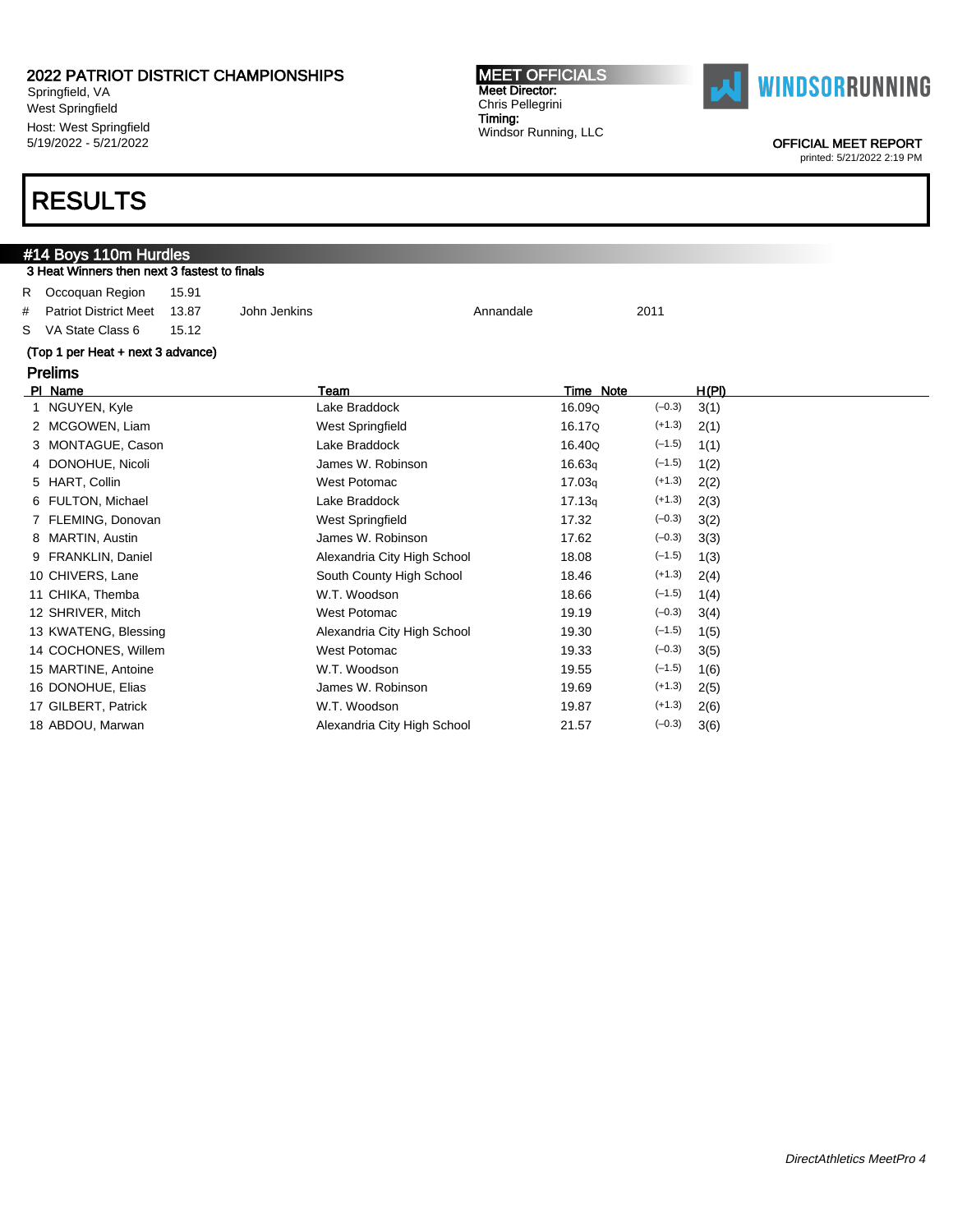Springfield, VA West Springfield Host: West Springfield 5/19/2022 - 5/21/2022

### RESULTS

#2 Girls 100 Meters

### Heat winners and next 2 fastest to final R Occoquan Region 12.78 # Patriot District Meet 12.13 Morgan Knight South County South County 2014 S VA State Class 6 12.53 (Top 1 per Heat + next 2 advance) Prelims Pl Name Team Time Note H(Pl) 1 SANCHIOUS, Catalina South County High School RS 12.13Q (-0.2) 4(1) 2 RODGERS, Piper Fairfax Fairfax RS 12.34Q (-0.1) 3(1) 3 MASON, Mianna South County High School RS 12.43q (-0.1) 3(2) 4 BABCOCK, Devon **James W. Robinson** RS 12.44Q (+0.2) 1(1) 5 SIMPSON, Laila **Fairfax** Fairfax **R 12.58Q** (-0.3) 2(1) 6 RICHARDSON, Kiki West Springfield R 12.70q (–0.3) 2(2) 7 LOFTON, Ashley W.T. Woodson 12.80 (+0.2) 1(2) 8 NELSON, Mae **Fairfax** Fairfax **13.16** (–0.1) 3(3) 9 ROLISON, Jasmyn West Springfield 13.18 (–0.2) 4(2) 10 FRIMPONG, Esther West Potomac 13.20 13.198 (–0.3) 2(3) 11 PACK, U'Riah  $\blacksquare$  13.20 13.199 (+0.2) 1(3) 12 MUSA, Dina James W. Robinson 13.29 (–0.1) 3(4) 13 HAMPTON, Ariyon **13.37** (-0.2) 4(3) West Springfield 13.37 (-0.2) 4(3) 14 PEYTON KIMBLE, Honesty West Potomac 13.44 (–0.2) 4(4) 15 ROMAN, Vivian **Alexandria City High School** 13.55 (+0.2) 1(4) 16 DAVIES, McKenna West Springfield 13.56 (+0.2) 1(5) 17 BRADLEY, Maeve **13.61** West Potomac 13.61 (–0.1) 3(5) 18 PARSONS-KNOX, Margaret James W. Robinson 13.68 (-0.2) 4(5) 19 DUBLE, Noelle W.T. Woodson 13.78 (–0.3) 2(4) 20 NORFLEET, Ciara **Alexandria City High School** 13.85 (-0.3) 2(5) 21 AARONS-BROWN, Anayah Lake Braddock 13.89 (–0.3) 2(6) 22 BERKLEY, Sierra **Lake Braddock** 14.02 (+0.2) 1(6)

MEET OFFICIALS Meet Director: Chris Pellegrini Timing:

Windsor Running, LLC

23 DUONG, Jenna W.T. Woodson 14.04 (–0.1) 3(6) 24 LUNA, Kyla  $\qquad \qquad$  Lake Braddock  $\qquad \qquad$  14.29  $(-0.2)$  4(6)



OFFICIAL MEET REPORT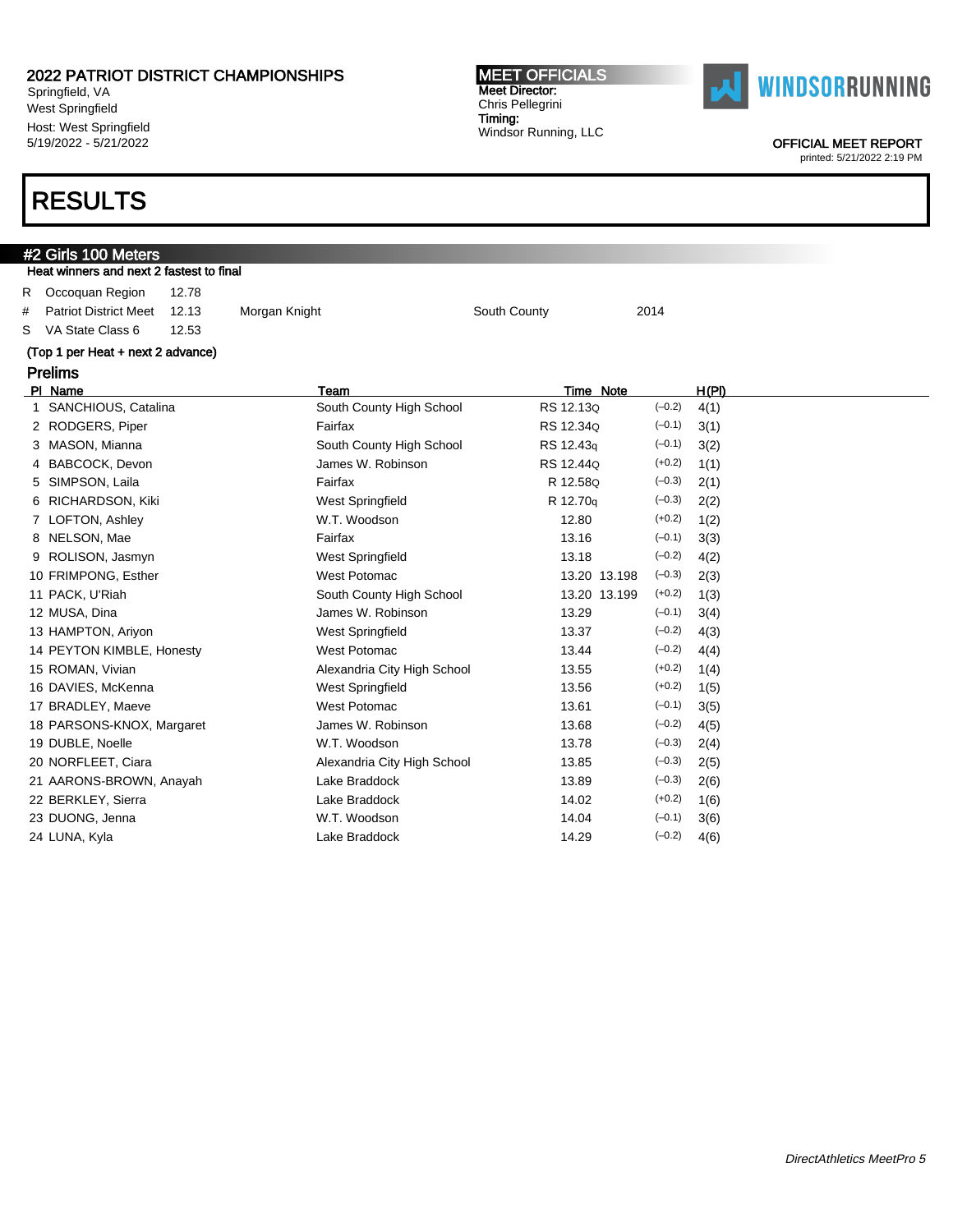Springfield, VA West Springfield Host: West Springfield 5/19/2022 - 5/21/2022

### RESULTS

### #1 Boys 100 Meters Heat Winners plus next 1 fastest R Occoquan Region 11.38 # Patriot District Meet 10.47 Noah Lyles Alexandria City 2014 S VA State Class 6 11.21 (Top 1 per Heat + next 1 advance) Prelims Pl Name Team Time Note H(Pl) 1 GREEN, Amir **Fairfax** Fairfax **Fairfax** RS 10.75Q (-0.5) 5(1) 2 OPOKU, Samuel West Potomac RS 11.02Q11.013 (+0.1) 2(1) 3 BROWN, Jeremiah Lake Braddock RS 11.02q 11.019 (+0.1) 2(2) 4 JONES, Daniel **Lake Braddock** RS 11.06Q (-0.4) 4(1) 5 TAHA, Ghaith West Potomac RS 11.21Q (–0.4) 3(1) 6 BASKERVILLE, Enan West Springfield R 11.37Q (–0.8) 1(1) 7 WHYTE, Mark-Anthony West Springfield 11.41 (–0.4) 3(2) 8 MCKINNEY, Jacob West Springfield 11.44 11.436 (–0.4) 4(2) 9 ANDERSON, Justin W.T. Woodson 11.44 11.437 (–0.8) 1(2) 10 SEO, Hae June James W. Robinson 11.47 11.464 (–0.4) 3(3) 11 BANTUG, Lorenzo W.T. Woodson 11.47 11.465 (+0.1) 2(3) 12 WALKER, Kyron West Potomac 11.49 (+0.1) 2(4) 13 RUDOLPH, Devante West Springfield 11.50 11.494 (–0.5) 5(2) 14 OFORI, Kofi West Potomac 11.50 11.496 (–0.5) 5(3) 15 DUBE, Matthew West Springfield 11.50 11.498 (–0.4) 4(3) 16 LORD, Duante West Springfield 11.51 (–0.4) 3(4) 17 WALKER, Jalen **Lake Braddock** 11.52 (–0.8) 1(3) 18 SPECTOR, Ethan **W.T. Woodson** 11.57 (+0.1) 2(5) 19 LOFTON, Milton W.T. Woodson 11.61 (–0.4) 4(4) 20 NORDHAUS, Noah James W. Robinson 11.62 (–0.4) 4(5) 21 CARMICHAEL, D'Marco **Alexandria City High School** 11.64 (-0.5) 5(4) 22 SMITH, Joshua 11.82 (–0.4) 3(5) 23 ALFONSO, Samuel West Springfield 11.83 (–0.8) 1(4) 24 KAMARA, Hassan Alexandria City High School 11.87 (-0.4) 4(6) 25 EVANS, Eli Fairfax 11.89 (–0.5) 5(5) 26 CHINH, Mark 11.90 (–0.4) 3(6) James W. Robinson 11.90 (–0.4) 3(6) 27 KO, Tyler County High School 12.08 (–0.5) 5(6) 28 BASKERVILLE, Emmanuel West Springfield 12.15 (–0.8) 1(5) RILEY, Cameron **South County High School** DNS 1 PATTERSON, Spencer and South County High School **DNS** 2

MEET OFFICIALS Meet Director: Chris Pellegrini Timing:

Windsor Running, LLC



OFFICIAL MEET REPORT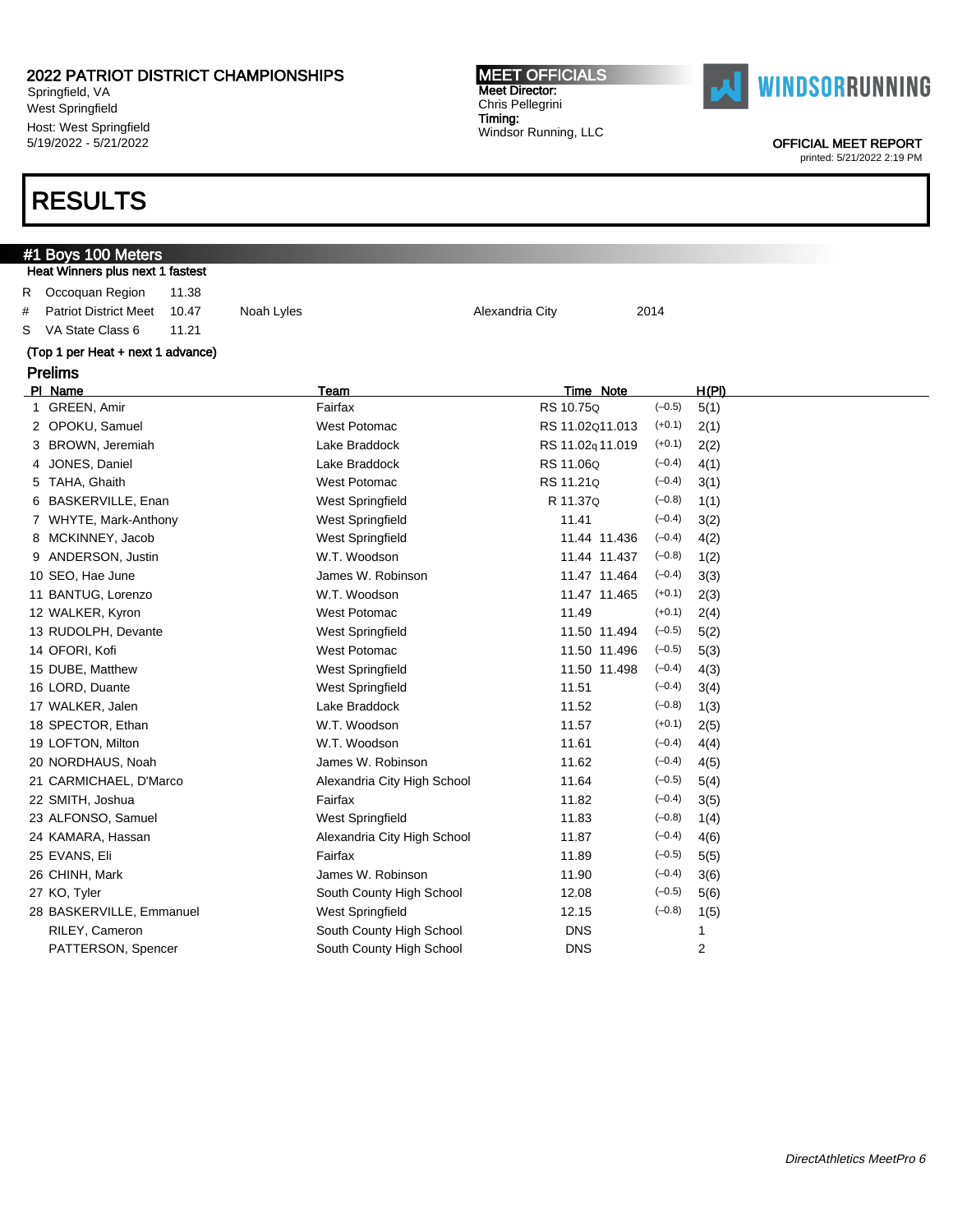Springfield, VA West Springfield Host: West Springfield 5/19/2022 - 5/21/2022

## RESULTS

#12 Girls 3200 Meters

#### MEET OFFICIALS Meet Director: Chris Pellegrini Timing: Windsor Running, LLC



OFFICIAL MEET REPORT

|    | 1/3 in Alley                 |          |                      |                             |                   |                   |                   |     |
|----|------------------------------|----------|----------------------|-----------------------------|-------------------|-------------------|-------------------|-----|
| R. | Occoquan Region              | 11:33.61 |                      |                             |                   |                   |                   |     |
| #  | <b>Patriot District Meet</b> | 10:52.53 | <b>Melissa Dewey</b> |                             |                   | Hayfield          | 2004              |     |
| S  | VA State Class 6             | 11:19.75 |                      |                             |                   |                   |                   |     |
|    | PI Name                      |          |                      | Team                        |                   |                   | Time Note         | Pts |
|    | 1 MACGRATH, Aidan            |          |                      | West Springfield            |                   | RS# 10:39.32      |                   | 10  |
|    | 1:17.88 (1:17.88)            |          | 1:20.20 (2:38.07)    | 1:21.04 (3:59.11)           | 1:20.83 (5:19.94) | 1:20.65 (6:40.59) | 1:22.13 (8:02.72) |     |
|    | 1:20.51 (9:23.22)            |          | 1:16.10 (10:39.32)   |                             |                   |                   |                   |     |
|    | 2 JONES, Caroline            |          |                      | W.T. Woodson                |                   | RS# 10:51.46      |                   | 8   |
|    | 1:19.53 (1:19.53)            |          | 1:18.95 (2:38.48)    | 1:20.89 (3:59.37)           | 1:20.89 (5:20.25) | 1:20.65 (6:40.90) | 1:22.16 (8:03.06) |     |
|    | 1:25.52 (9:28.58)            |          | 1:22.89 (10:51.46)   |                             |                   |                   |                   |     |
|    | 3 BARKER, Adeline            |          |                      | West Springfield            |                   | 11:42.43          |                   | 6   |
|    | 1:28.89 (1:28.89)            |          | 1:26.79 (2:55.68)    | 1:27.60 (4:23.27)           | 1:28.53 (5:51.80) | 1:28.39 (7:20.19) | 1:30.95 (8:51.14) |     |
|    | 1:29.30 (10:20.44)           |          | 1:22.00 (11:42.43)   |                             |                   |                   |                   |     |
|    | 4 HYMANS, Sarah              |          |                      | W.T. Woodson                |                   | 11:44.89          |                   | 4   |
|    | 1:26.27 (1:26.27)            |          | 1:28.49 (2:54.75)    | 1:28.75 (4:23.50)           | 1:28.28 (5:51.78) | 1:28.46 (7:20.23) | 1:30.94 (8:51.17) |     |
|    | 1:29.35 (10:20.52)           |          | 1:24.38 (11:44.89)   |                             |                   |                   |                   |     |
|    | 5 REID, Maria                |          |                      | James W. Robinson           |                   | 12:03.35          |                   | 2   |
|    | 1:29.09 (1:29.09)            |          | 1:26.97 (2:56.06)    | 1:27.73 (4:23.79)           | 1:28.26 (5:52.04) | 1:28.83 (7:20.87) | 1:32.08 (8:52.94) |     |
|    | 1:36.42 (10:29.35)           |          | 1:34.00 (12:03.35)   |                             |                   |                   |                   |     |
|    | 6 DECARLO, Olivia            |          |                      | W.T. Woodson                |                   | 12:10.40          |                   | 1   |
|    | 1:26.35 (1:26.35)            |          | 1:28.39 (2:54.74)    | 1:28.81 (4:23.55)           | 1:28.39 (5:51.94) | 1:28.63 (7:20.56) | 1:33.34 (8:53.90) |     |
|    | 1:41.81 (10:35.71)           |          | 1:34.70 (12:10.40)   |                             |                   |                   |                   |     |
|    | 7 ELLIOTT, Christina         |          |                      | Fairfax                     |                   | 12:22.86          |                   |     |
|    | 1:23.51 (1:23.51)            |          | 1:31.59 (2:55.09)    | 1:29.37 (4:24.45)           | 1:33.57 (5:58.02) | 1:37.52 (7:35.54) | 1:37.98 (9:13.51) |     |
|    | 1:38.40 (10:51.91)           |          | 1:30.95 (12:22.86)   |                             |                   |                   |                   |     |
|    | 8 ROBERTSON, Camille         |          |                      | South County High School    |                   | 12:32.23          |                   |     |
|    | 1:26.82 (1:26.82)            |          | 1:29.23 (2:56.05)    | 1:30.00 (4:26.04)           | 1:34.60 (6:00.63) | 1:38.55 (7:39.18) | 1:41.67 (9:20.84) |     |
|    | 1:42.25 (11:03.09)           |          | 1:29.14 (12:32.23)   |                             |                   |                   |                   |     |
|    | 9 SUCATO, Riley              |          |                      | West Springfield            |                   | 12:33.56          |                   |     |
|    | 1:28.89 (1:28.89)            |          | 1:27.06 (2:55.94)    | 1:28.69 (4:24.63)           | 1:32.16 (5:56.79) | 1:37.13 (7:33.91) | 1:41.11 (9:15.02) |     |
|    | 1:43.58 (10:58.59)           |          | 1:34.97 (12:33.56)   |                             |                   |                   |                   |     |
|    | 10 SNOW, Isabella            |          |                      | James W. Robinson           |                   | 12:49.99          |                   |     |
|    | 1:31.60 (1:31.60)            |          | 1:36.64 (3:08.24)    | 1:33.14 (4:41.37)           | 1:34.75 (6:16.12) | 1:39.17 (7:55.28) | 1:39.38 (9:34.66) |     |
|    | 1:46.40 (11:21.05)           |          | 1:28.95 (12:49.99)   |                             |                   |                   |                   |     |
|    | 11 CALHOON, Cassidy          |          |                      | Alexandria City High School |                   | 12:52.96          |                   |     |
|    | 1:30.60 (1:30.60)            |          | 1:36.39 (3:06.99)    | 1:34.54 (4:41.52)           | 1:35.73 (6:17.25) | 1:38.27 (7:55.51) | 1:39.72 (9:35.23) |     |
|    | 1:40.90 (11:16.13)           |          | 1:36.83 (12:52.96)   |                             |                   |                   |                   |     |
|    | 12 SEIFART, Sofie            |          |                      | James W. Robinson           |                   | 12:58.22          |                   |     |
|    | 1:31.82 (1:31.82)            |          | 1:33.73 (3:05.55)    | 1:35.43 (4:40.97)           | 1:35.86 (6:16.83) | 1:42.51 (7:59.34) | 1:42.75 (9:42.08) |     |
|    | 1:45.26 (11:27.34)           |          | 1:30.88 (12:58.22)   |                             |                   |                   |                   |     |
|    | 13 FROST, Alexis             |          |                      | South County High School    |                   | 13:00.03          |                   |     |
|    | 1:32.10 (1:32.10)            |          | 1:37.06 (3:09.16)    | 1:36.87 (4:46.02)           | 1:39.13 (6:25.15) | 1:41.22 (8:06.36) | 1:41.97 (9:48.32) |     |
|    | 1:41.29 (11:29.61)           |          | 1:30.42 (13:00.03)   |                             |                   |                   |                   |     |
|    | 14 RUTH, Kaylee              |          |                      | Lake Braddock               |                   | 13:21.07          |                   |     |
|    | 1:32.60 (1:32.60)            |          | 1:37.52 (3:10.12)    | 1:39.38 (4:49.50)           | 1:41.32 (6:30.81) | 1:41.47 (8:12.28) | 1:41.17 (9:53.45) |     |
|    | 1:41.26 (11:34.70)           |          | 1:46.37 (13:21.07)   |                             |                   |                   |                   |     |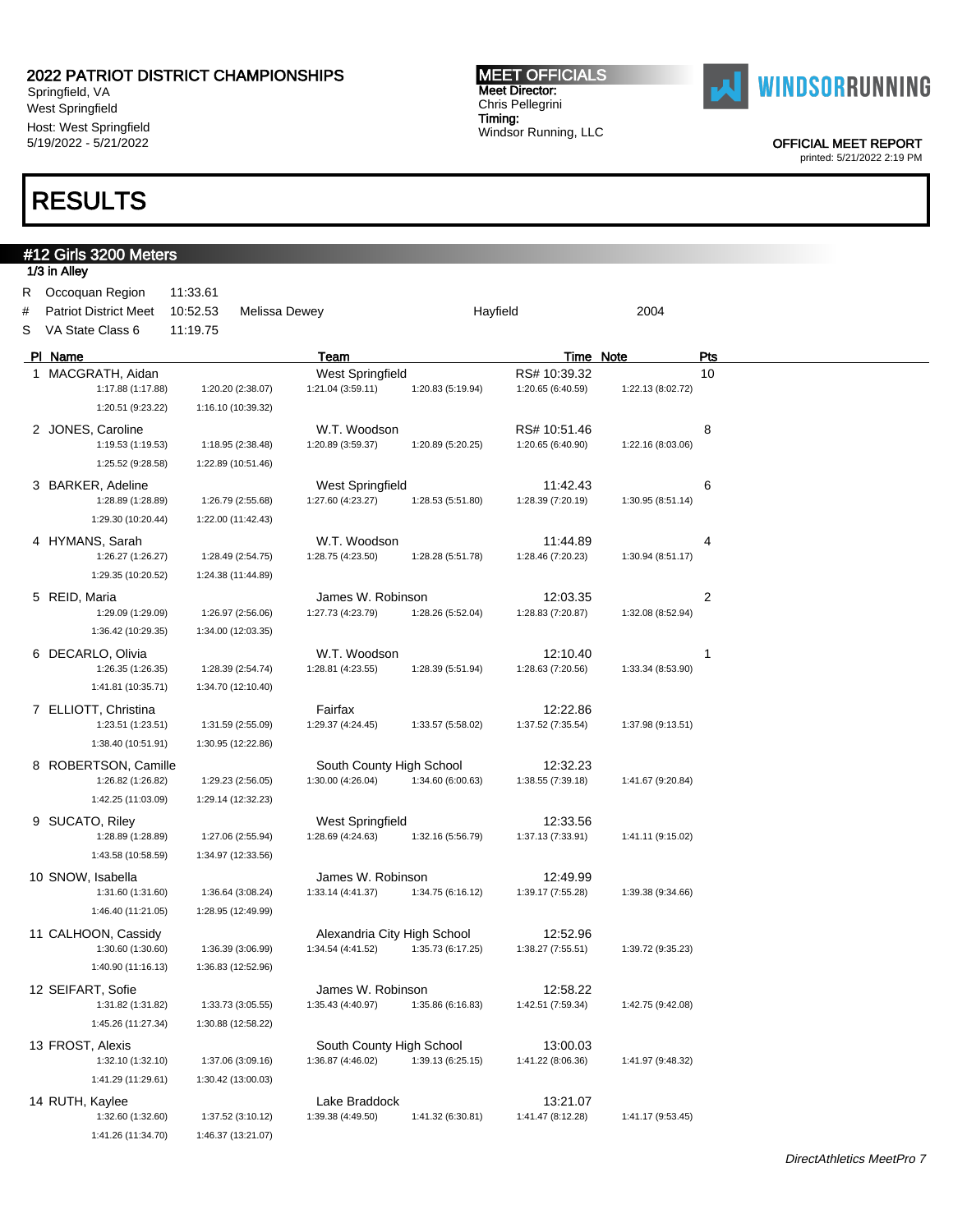Springfield, VA West Springfield Host: West Springfield 5/19/2022 - 5/21/2022

## RESULTS

MEET OFFICIALS Meet Director: Chris Pellegrini Timing: Windsor Running, LLC



OFFICIAL MEET REPORT

printed: 5/21/2022 2:19 PM

### #12 Girls 3200 Meters (cont'd) Pl Name Team Time Note Pts 15 LINDBLOM, Emery West Potomac 213:49.51 1:31.50 (1:31.50) 1:38.21 (3:09.70) 1:40.28 (4:49.98) 1:44.25 (6:34.22) 1:50.01 (8:24.23) 1:53.11 (10:17.34) 1:52.93 (12:10.26) 1:39.25 (13:49.51) 16 GOEL, Natalie West Potomac 13:50.19 1:32.10 (1:32.10) 1:38.06 (3:10.16) 1:40.32 (4:50.47) 1:48.60 (6:39.07) 1:51.92 (8:30.98) 1:51.85 (10:22.83) 1:49.35 (12:12.17) 1:38.02 (13:50.19) WEISEL, Molly **Now are all the USA CONS** West Potomac **DIS** DNS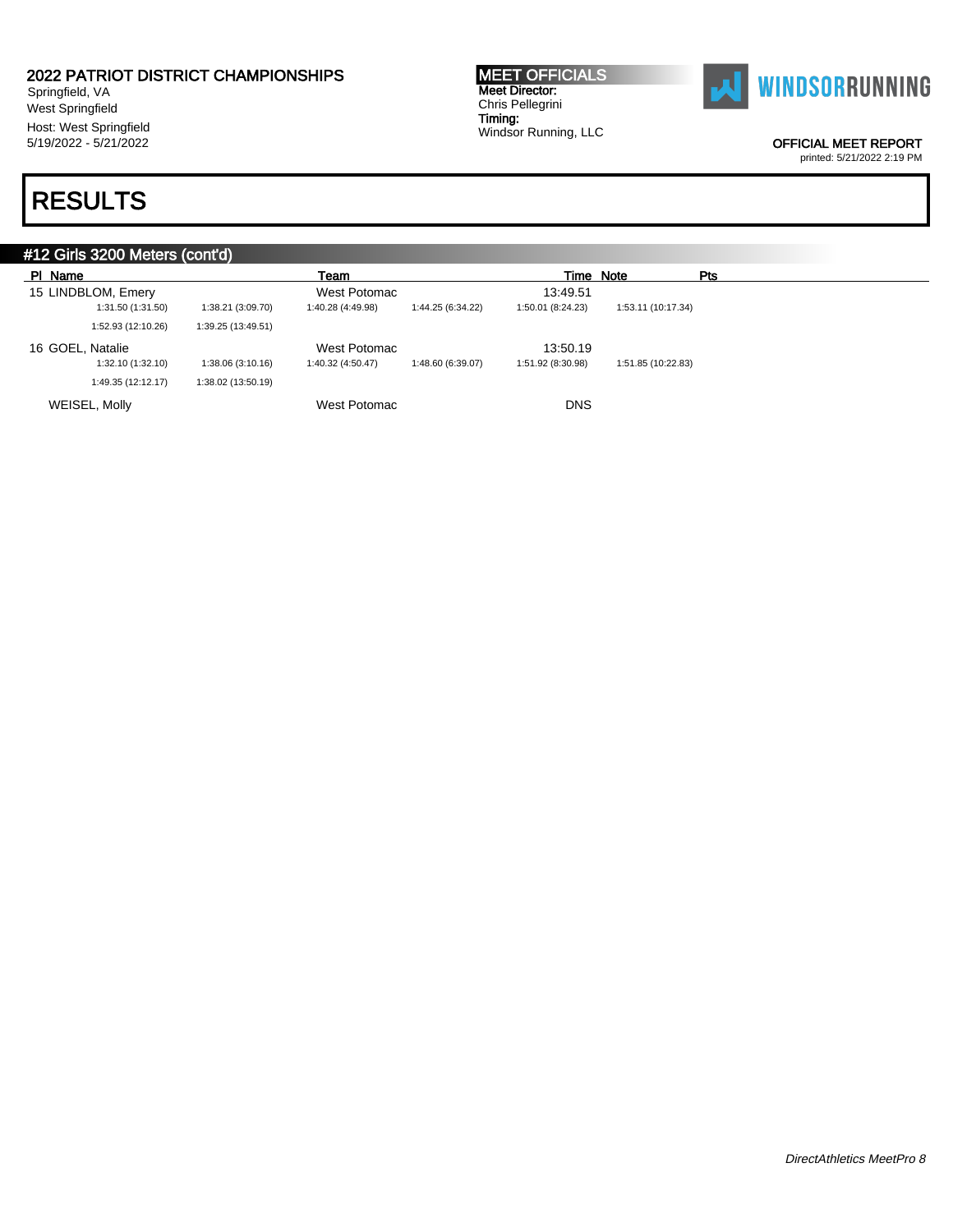Springfield, VA West Springfield Host: West Springfield 5/19/2022 - 5/21/2022

## RESULTS

#### MEET OFFICIALS Meet Director: Chris Pellegrini Timing: Windsor Running, LLC



OFFICIAL MEET REPORT

|        | #11 Boys 3200 Meters<br>1/3 in Alley                                  |                               |                     |                                    |                   |                               |                   |     |  |
|--------|-----------------------------------------------------------------------|-------------------------------|---------------------|------------------------------------|-------------------|-------------------------------|-------------------|-----|--|
| #<br>S | R Occoquan Region<br><b>Patriot District Meet</b><br>VA State Class 6 | 9:53.39<br>9:05.86<br>9:40.01 | <b>Sharif Karie</b> |                                    |                   | West Springfield              | 1997              |     |  |
|        |                                                                       |                               |                     |                                    |                   |                               |                   |     |  |
|        | PI Name                                                               |                               |                     | Team                               |                   | <b>Time Note</b>              |                   | Pts |  |
|        | 1 DAWSON, David                                                       |                               |                     | W.T. Woodson                       |                   | RS 9:31.89                    |                   | 10  |  |
|        | 1:11.04 (1:11.04)                                                     |                               | 1:13.76 (2:24.79)   | 1:13.39 (3:38.17)                  | 1:13.65 (4:51.82) | 1:12.15 (6:03.97)             | 1:14.40 (7:18.36) |     |  |
|        | 1:09.49 (8:27.85)                                                     |                               | 1:04.04 (9:31.89)   |                                    |                   |                               |                   |     |  |
|        | 2 ANDERSON, Henry                                                     |                               |                     | West Springfield                   |                   | RS 9:35.40                    |                   | 8   |  |
|        | 1:10.76 (1:10.76)                                                     |                               | 1:13.73 (2:24.49)   | 1:13.42 (3:37.90)                  | 1:13.63 (4:51.53) | 1:12.15 (6:03.67)             | 1:15.00 (7:18.67) |     |  |
|        | 1:09.67 (8:28.34)                                                     |                               | 1:07.07 (9:35.40)   |                                    |                   |                               |                   |     |  |
|        | 3 WEEKS, Tyler                                                        |                               |                     | West Springfield                   |                   | R 9:45.21                     |                   | 6   |  |
|        | 1:12.91 (1:12.91)                                                     |                               | 1:15.00 (2:27.90)   | 1:14.27 (3:42.16)                  | 1:14.81 (4:56.96) | 1:14.75 (6:11.71)             | 1:14.40 (7:26.11) |     |  |
|        | 1:14.25 (8:40.35)                                                     |                               | 1:04.86 (9:45.21)   |                                    |                   |                               |                   |     |  |
|        | 4 BHINGE, Samik                                                       |                               |                     | W.T. Woodson                       |                   | 9:57.51                       |                   | 4   |  |
|        | 1:13.11(1:13.11)                                                      |                               | 1:15.23 (2:28.33)   | 1:13.62 (3:41.95)                  | 1:14.84 (4:56.78) | 1:15.45 (6:12.22)             | 1:16.56 (7:28.78) |     |  |
|        | 1:18.06 (8:46.83)                                                     |                               | 1:10.68 (9:57.51)   |                                    |                   |                               |                   |     |  |
|        |                                                                       |                               |                     |                                    |                   |                               |                   |     |  |
|        | 5 LEONE, Bobby<br>1:13.45 (1:13.45)                                   |                               | 1:15.11 (2:28.55)   | Lake Braddock<br>1:13.85 (3:42.40) | 1:14.86 (4:57.25) | 9:57.76<br>1:15.20 (6:12.45)  | 1:15.68 (7:28.12) | 2   |  |
|        |                                                                       |                               |                     |                                    |                   |                               |                   |     |  |
|        | 1:18.23 (8:46.34)                                                     |                               | 1:11.42 (9:57.76)   |                                    |                   |                               |                   |     |  |
|        | 6 BACHMANN, Christian                                                 |                               |                     | Lake Braddock                      |                   | 10:10.83                      |                   | 1   |  |
|        | 1:12.85 (1:12.85)                                                     |                               | 1:15.24 (2:28.09)   | 1:14.44 (3:42.53)                  | 1:14.98 (4:57.51) | 1:15.05 (6:12.55)             | 1:16.07 (7:28.61) |     |  |
|        | 1:18.95 (8:47.56)                                                     |                               | 1:23.28 (10:10.83)  |                                    |                   |                               |                   |     |  |
|        | 7 CASSATA, Daniel                                                     |                               |                     | W.T. Woodson                       |                   | 10:13.47                      |                   |     |  |
|        | 1:14.00 (1:14.00)                                                     |                               | 1:15.52 (2:29.51)   | 1:15.48 (3:44.99)                  | 1:17.57 (5:02.55) | 1:19.59 (6:22.14)             | 1:20.48 (7:42.61) |     |  |
|        | 1:19.70 (9:02.31)                                                     |                               | 1:11.16 (10:13.47)  |                                    |                   |                               |                   |     |  |
|        | 8 KIMBLE, Tyler                                                       |                               |                     | Lake Braddock                      |                   | 10:15.31                      |                   |     |  |
|        | 1:14.36 (1:14.36)                                                     |                               | 1:16.25 (2:30.60)   | 1:16.51(3:47.11)                   | 1:19.97 (5:07.08) | 1:18.88 (6:25.96)             | 1:17.61 (7:43.56) |     |  |
|        | 1:19.15 (9:02.71)                                                     |                               | 1:12.61 (10:15.31)  |                                    |                   |                               |                   |     |  |
|        | 9 BROWN, Gavin                                                        |                               |                     | West Potomac                       |                   | 10:22.09                      |                   |     |  |
|        | 1:13.27 (1:13.27)                                                     |                               | 1:15.48 (2:28.75)   | 1:14.06 (3:42.80)                  | 1:17.44 (5:00.24) | 1:21.64 (6:21.88)             | 1:22.48 (7:44.36) |     |  |
|        | 1:21.53 (9:05.88)                                                     |                               | 1:16.21 (10:22.09)  |                                    |                   |                               |                   |     |  |
|        | 10 FREESE, Caughnery                                                  |                               |                     | James W. Robinson                  |                   | 10:23.73                      |                   |     |  |
|        | 1:12.51 (1:12.51)                                                     |                               | 1:14.79 (2:27.30)   | 1:15.14 (3:42.43)                  | 1:17.39 (4:59.82) | 1:22.06 (6:21.87)             | 1:22.24 (7:44.11) |     |  |
|        | 1:22.03 (9:06.14)                                                     |                               | 1:17.59 (10:23.73)  |                                    |                   |                               |                   |     |  |
|        |                                                                       |                               |                     |                                    |                   |                               |                   |     |  |
|        | 11 PATRICK, Trey<br>1:13.71 (1:13.71)                                 |                               | 1:17.18 (2:30.89)   | West Potomac<br>1:17.09 (3:47.97)  | 1:20.17 (5:08.14) | 10:29.02<br>1:19.84 (6:27.98) | 1:21.44 (7:49.41) |     |  |
|        | 1:24.40 (9:13.81)                                                     |                               | 1:15.22 (10:29.02)  |                                    |                   |                               |                   |     |  |
|        |                                                                       |                               |                     |                                    |                   |                               |                   |     |  |
|        | 12 WESTMORELAND, Luke                                                 |                               |                     | <b>West Potomac</b>                |                   | 10:35.70                      |                   |     |  |
|        | 1:15.48 (1:15.48)                                                     |                               | 1:20.14 (2:35.62)   | 1:21.40 (3:57.02)                  | 1:21.40 (5:18.41) | 1:20.83 (6:39.24)             | 1:21.63 (8:00.87) |     |  |
|        | 1:18.85 (9:19.71)                                                     |                               | 1:15.99 (10:35.70)  |                                    |                   |                               |                   |     |  |
|        | 13 DOMINGUEZ LIBERATO, Diego                                          |                               |                     | James W. Robinson                  |                   | 10:37.52                      |                   |     |  |
|        | 1:12.74 (1:12.74)                                                     |                               | 1:15.09 (2:27.83)   | 1:14.23 (3:42.05)                  | 1:17.89 (4:59.94) | 1:22.83 (6:22.76)             | 1:26.91 (7:49.66) |     |  |
|        | 1:26.09 (9:15.75)                                                     |                               | 1:21.78 (10:37.52)  |                                    |                   |                               |                   |     |  |
|        | 14 KNEELAND, Andrew                                                   |                               |                     | James W. Robinson                  |                   | 10:47.52                      |                   |     |  |
|        | 1:14.85 (1:14.85)                                                     |                               | 1:17.29 (2:32.14)   | 1:18.50 (3:50.63)                  | 1:22.10 (5:12.73) | 1:23.17 (6:35.90)             | 1:25.96 (8:01.86) |     |  |
|        | 1:27.61 (9:29.47)                                                     |                               | 1:18.06 (10:47.52)  |                                    |                   |                               |                   |     |  |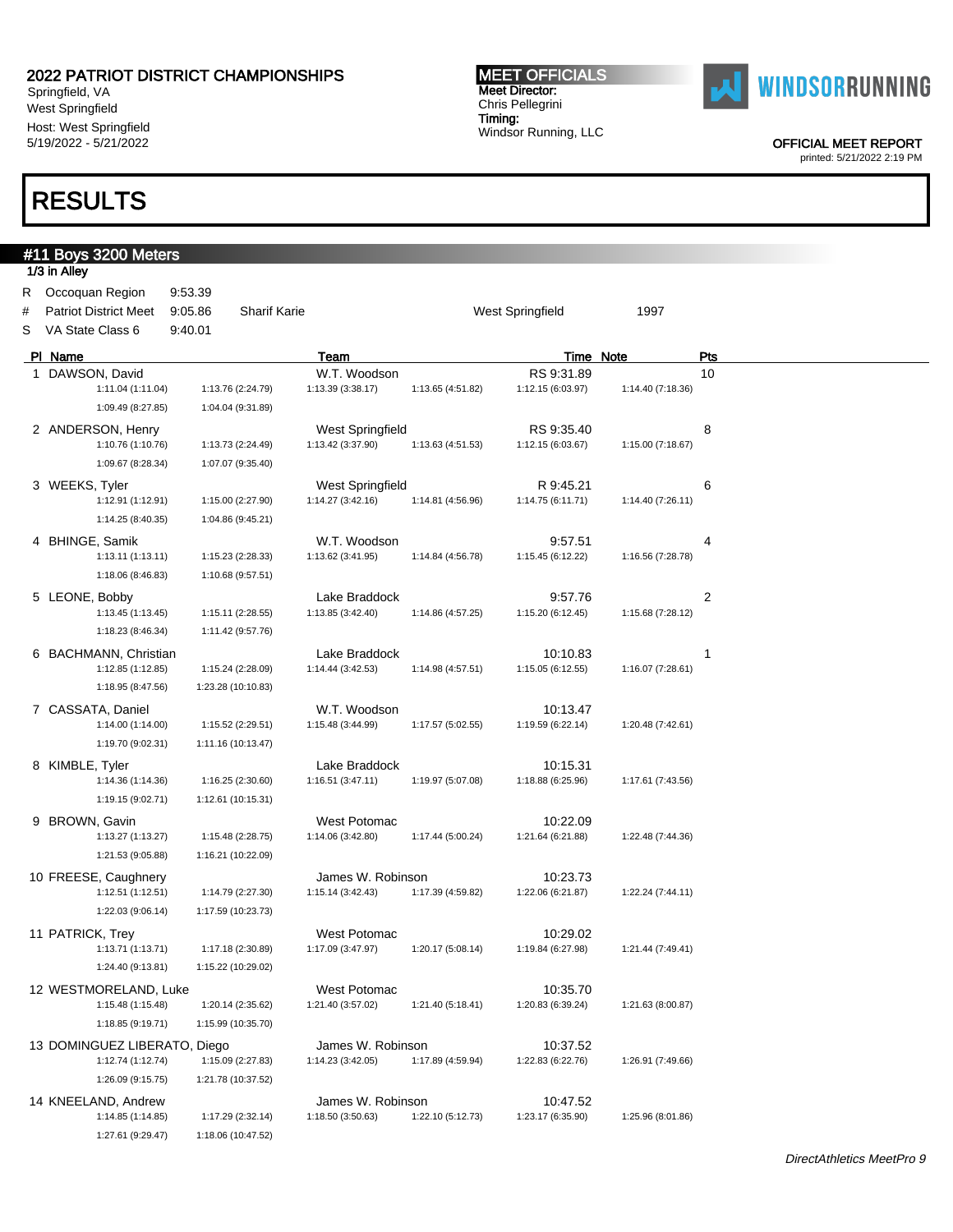Springfield, VA West Springfield Host: West Springfield 5/19/2022 - 5/21/2022

## RESULTS

### #11 Boys 3200 Meters (cont'd)

| PI Name             |                    | Team                     |                             | Time Note         |                   | Pts |
|---------------------|--------------------|--------------------------|-----------------------------|-------------------|-------------------|-----|
| 15 SHEPARD, Auborn  |                    |                          | Alexandria City High School | 10:48.87          |                   |     |
| 1:19.58 (1:19.58)   | 1:20.54(2:40.11)   | 1:18.47 (3:58.58)        | 1:20.24 (5:18.81)           | 1:20.90 (6:39.70) | 1:23.71 (8:03.41) |     |
| 1:26.33 (9:29.74)   | 1:19.14 (10:48.87) |                          |                             |                   |                   |     |
| 16 KUNATA, Malik    |                    |                          | Alexandria City High School | 11:09.38          |                   |     |
| 1:14.38 (1:14.38)   | 1:15.53 (2:29.91)  | 1:16.88 (3:46.79)        | 1:20.81 (5:07.60)           | 1:24.33 (6:31.93) | 1:28.90 (8:00.82) |     |
| 1:38.78 (9:39.59)   | 1:29.79 (11:09.38) |                          |                             |                   |                   |     |
| 17 WATSON, Wilford  |                    | South County High School |                             | 11:32.58          |                   |     |
| 1:20.03 (1:20.03)   | 1:21.15 (2:41.18)  | 1:24.23 (4:05.40)        | 1:25.96 (5:31.35)           | 1:28.06 (6:59.40) | 1:30.69 (8:30.09) |     |
| 1:32.20 (10:02.28)  | 1:30.30 (11:32.58) |                          |                             |                   |                   |     |
| 18 LARIMORE, Ethan  |                    | South County High School |                             | 12:03.29          |                   |     |
| 1:20.75 (1:20.75)   | 1:23.11 (2:43.86)  | 1:28.17 (4:12.03)        | 1:31.22 (5:43.24)           | 1:33.04 (7:16.28) | 1:36.71 (8:52.99) |     |
| 1:39.00 (10:31.98)  | 1:31.31 (12:03.29) |                          |                             |                   |                   |     |
| <b>AUSTIN, Nate</b> |                    | West Springfield         |                             | <b>DNS</b>        |                   |     |
| DAMTE, Eyosyas      |                    |                          | Alexandria City High School | <b>DNS</b>        |                   |     |

MEET OFFICIALS Meet Director: Chris Pellegrini Timing:

Windsor Running, LLC



OFFICIAL MEET REPORT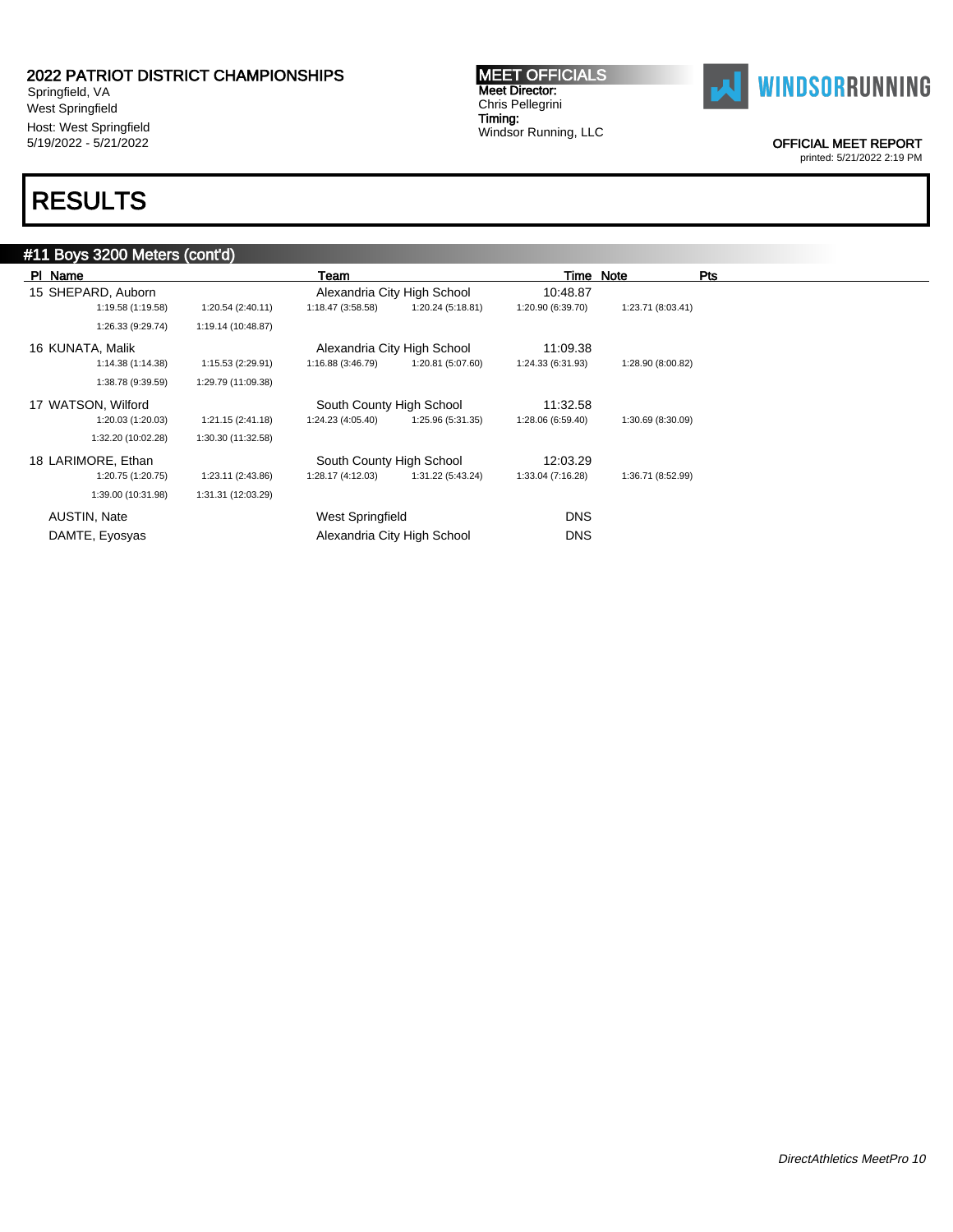Springfield, VA West Springfield Host: West Springfield 5/19/2022 - 5/21/2022

### RESULTS

### #4 Girls 200 Meters Heat winners and next 1 fastest R Occoquan Region 26.20 # Patriot District Meet 24.57 Felecia Majors South County 2011 S VA State Class 6 25.67 (Top 1 per Heat + next 1 advance) Prelims Pl Name Team Time Note H(Pl) 1 RODGERS, Piper **Fairfax** Fairfax **Fairfax** RS 24.79q (-0.1) 2(1) 2 HIGGINS, Victoria **South County High School** RS 24.95Q (-1.0) 5(1) 3 CURRY, Jaidyn Sulth County High School RS 25.27q (+0.0) 3(1) 4 BABCOCK, Devon **James W. Robinson** RS 25.52q (-1.0) 5(2) 5 SANCHIOUS, Catalina South County High School RS 25.58Q (+0.0) 4(1) 6 HAMILTON, Akira Alexandria City High School RS 25.64 (–0.1) 2(2) 7 SIMPSON, Laila **Fairfax** Fairfax **R 25.78Q** (-0.2) 1(1) 8 RICHARDSON, Kiki West Springfield R 25.83 (-0.2) 1(2) 9 MASON, Mianna South County High School 26.29 (+0.0) 4(2) 10 LOFTON, Ashley W.T. Woodson 26.46 (+0.0) 3(2) 11 WELLS, Taya West Springfield 26.95 26.941 (–1.0) 5(3) 12 HICOK, Rae James W. Robinson 26.95 26.946 (+0.0) 4(3) 13 PATTEN, Grace  $\frac{1}{2}$  James W. Robinson 27.01 (-0.1) 2(3) 14 NELSON, Mae Fairfax 27.06 (–0.2) 1(3) 15 ROLISON, Jasmyn West Springfield 27.16 (+0.0) 3(3) 16 FRIMPONG, Esther West Potomac 27.49 (+0.0) 3(4) 17 PEYTON KIMBLE, Honesty West Potomac 27.67 (–0.2) 1(4) 18 BRADLEY, Maeve **West Potomac** 27.68 (-0.1) 2(4) 19 ROMAN, Vivian **Alexandria City High School** 28.10 (+0.0) 3(5) 20 BERKLEY, Sierra Lake Braddock 28.11 28.103 (–1.0) 5(4) 21 MENDEZ, Mackenzie W.T. Woodson 28.11 28.107 (+0.0) 4(4) 22 YAWSON, Shulamite  $\overline{P(1, 2)}$  Alexandria City High School 28.21 (-0.1) 2(5) 23 COUGHLIN, Kelly W.T. Woodson 28.39 (+0.0) 4(5) 24 AARONS-BROWN, Anayah Lake Braddock 28.51 (–1.0) 5(5) 25 LUNA, Kyla Lake Braddock 29.84 (–0.2) 1(5)

MEET OFFICIALS Meet Director: Chris Pellegrini Timing:

Windsor Running, LLC



OFFICIAL MEET REPORT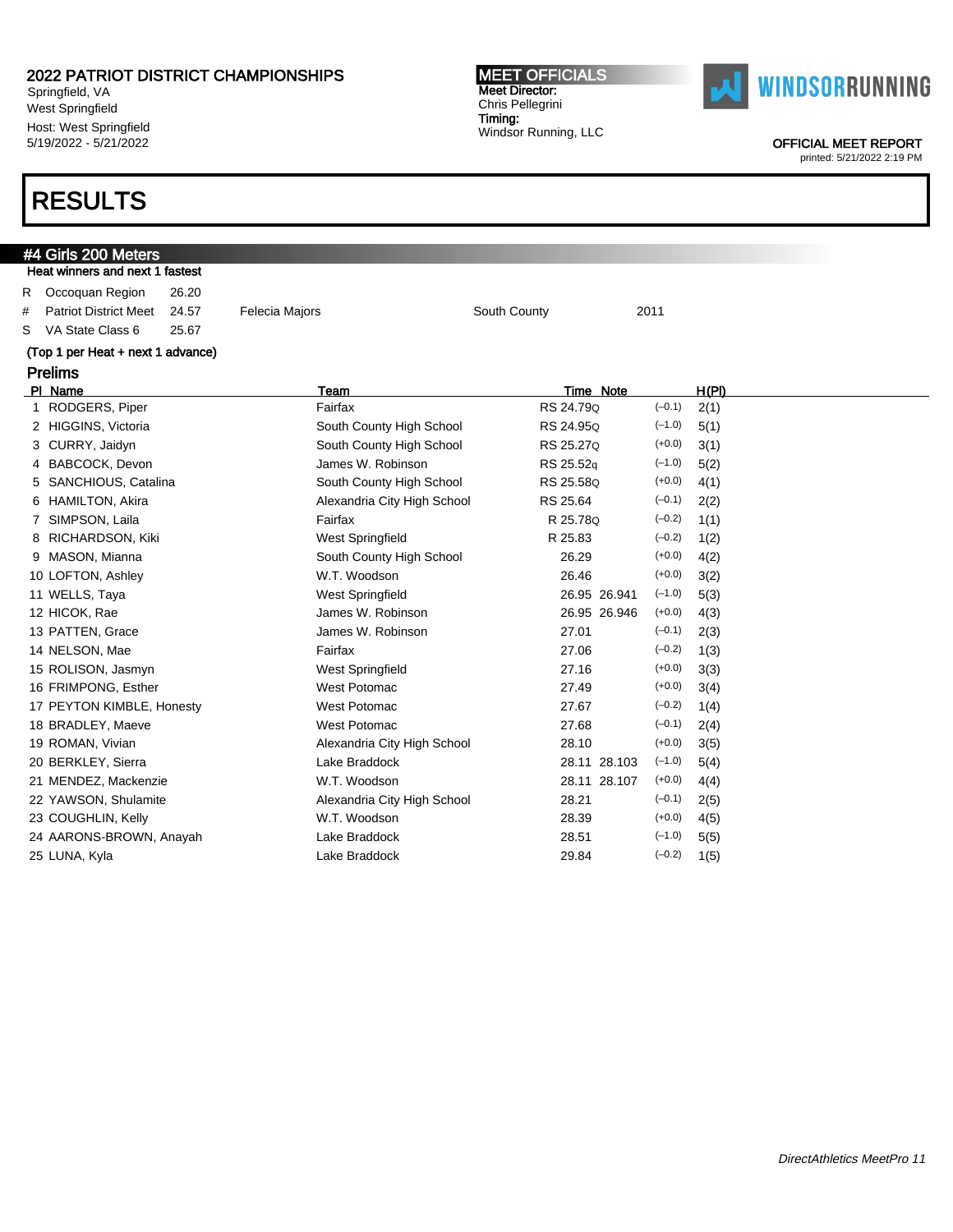Springfield, VA West Springfield Host: West Springfield 5/19/2022 - 5/21/2022

#### MEET OFFICIALS Meet Director: Chris Pellegrini Timing: Windsor Running, LLC



OFFICIAL MEET REPORT

printed: 5/21/2022 2:19 PM

|    | #3 Boys 200 Meters                            |       |            |                          |                 |          |       |  |
|----|-----------------------------------------------|-------|------------|--------------------------|-----------------|----------|-------|--|
|    | Heat winners plus next 6 times - 2 heat final |       |            |                          |                 |          |       |  |
| R. | Occoguan Region                               | 22.92 |            |                          |                 |          |       |  |
| #  | <b>Patriot District Meet</b>                  | 21.12 | Noah Lyles |                          | Alexandria City | 2014     |       |  |
| S. | VA State Class 6                              | 22.44 |            |                          |                 |          |       |  |
|    | (Top 1 per Heat + next 6 advance)             |       |            |                          |                 |          |       |  |
|    | <b>Prelims</b>                                |       |            |                          |                 |          |       |  |
|    |                                               |       |            |                          |                 |          |       |  |
|    | PI Name                                       |       |            | Team                     | Time Note       |          | H(PI) |  |
|    | 1 POULSON, George                             |       |            | West Potomac             | RS 22.28Q       | $(-1.3)$ | 5(1)  |  |
|    | 2 WHITE, Evans                                |       |            | South County High School | RS 22.29Q       | $(-1.4)$ | 6(1)  |  |
|    | 3 BANKS, Nasir                                |       |            | West Springfield         | R 22.490        | $(-1.2)$ | 4(1)  |  |
|    | 4 TAHA, Ghaith                                |       |            | West Potomac             | R 22.54Q        | $(+0.5)$ | 3(1)  |  |
|    | 5 BROWN, Jeremiah                             |       |            | Lake Braddock            | R 22.55g        | $(+0.5)$ | 3(2)  |  |
|    | 6 BASKERVILLE, Enan                           |       |            | West Springfield         | R 22.61Q        | $(+0.9)$ | 2(1)  |  |

| 5 BROWN, Jeremiah      | Lake Braddock               | R 22.55g     | $(+0.5)$ | 3(2) |
|------------------------|-----------------------------|--------------|----------|------|
| 6 BASKERVILLE, Enan    | West Springfield            | R 22.61Q     | $(+0.9)$ | 2(1) |
| 7 ANDERSON, Justin     | W.T. Woodson                | R 22.66q     | $(+0.5)$ | 3(3) |
| 8 RUDOLPH, Devante     | West Springfield            | R 22.77q     | $(-1.4)$ | 6(2) |
| 9 NORDHAUS, Noah       | James W. Robinson           | R 22.86q     | $(+0.9)$ | 2(2) |
| 10 WALKER, Jalen       | Lake Braddock               | R 22.87q     | $(-1.2)$ | 4(2) |
| 11 ENGLISH, Ashton     | <b>West Potomac</b>         | R 22.90Q     | $(-0.9)$ | 1(1) |
| 12 SEO, Hae June       | James W. Robinson           | 23.03q       | $(-1.3)$ | 5(2) |
| 13 MCKINNEY, Jacob     | <b>West Springfield</b>     | 23.09        | $(-0.9)$ | 1(2) |
| 14 GREEN, Vishal       | West Springfield            | 23.29        | $(-1.4)$ | 6(3) |
| 15 CARMICHAEL, D'Marco | Alexandria City High School | 23.40        | $(-1.2)$ | 4(3) |
| 16 WHYTE, Mark-Anthony | West Springfield            | 23.43        | $(-1.3)$ | 5(3) |
| 17 OFORI, Kofi         | <b>West Potomac</b>         | 23.44        | $(-0.9)$ | 1(3) |
| 18 DUBE, Matthew       | West Springfield            | 23.45        | $(-1.2)$ | 4(4) |
| 19 WALKER, Kyron       | <b>West Potomac</b>         | 23.50 23.495 | $(-1.4)$ | 6(4) |
| 20 ALFONSO, Samuel     | West Springfield            | 23.50 23.500 | $(+0.9)$ | 2(3) |
| 21 REGALADO, Luke      | West Springfield            | 23.58        | $(-0.9)$ | 1(4) |
| 22 LOFTON, Milton      | W.T. Woodson                | 23.62        | $(+0.9)$ | 2(4) |
| 23 LORD, Duante        | West Springfield            | 23.75        | $(-0.9)$ | 1(5) |
| 24 MEJIA, Adrian       | West Springfield            | 23.94        | $(-1.4)$ | 6(5) |
| 25 WILSON, Eli         | Alexandria City High School | 23.95        | $(-0.9)$ | 1(6) |
| 26 GREER, Miles        | South County High School    | 24.00        | $(-1.3)$ | 5(4) |
| 27 LEE, Justin         | W.T. Woodson                | 24.23        | $(-1.3)$ | 5(5) |
| 28 FERGUSON, Chandler  | James W. Robinson           | 24.31        | $(-1.2)$ | 4(5) |
| 29 SCOTT, Jayden       | <b>West Potomac</b>         | 24.34        | $(-1.2)$ | 4(6) |
| 30 TALBOT, Brendan     | West Springfield            | 24.39        | $(+0.5)$ | 3(4) |
| PATTERSON, Spencer     | South County High School    | <b>DNS</b>   |          | 2    |
| JONES, Daniel          | Lake Braddock               | <b>DNS</b>   |          | 2    |
| KAMARA, Hassan         | Alexandria City High School | <b>DNS</b>   |          | 3    |
| RILEY, Cameron         | South County High School    | <b>DNS</b>   |          | 3    |
| SMITH, Joshua          | Fairfax                     | <b>DNS</b>   |          | 5    |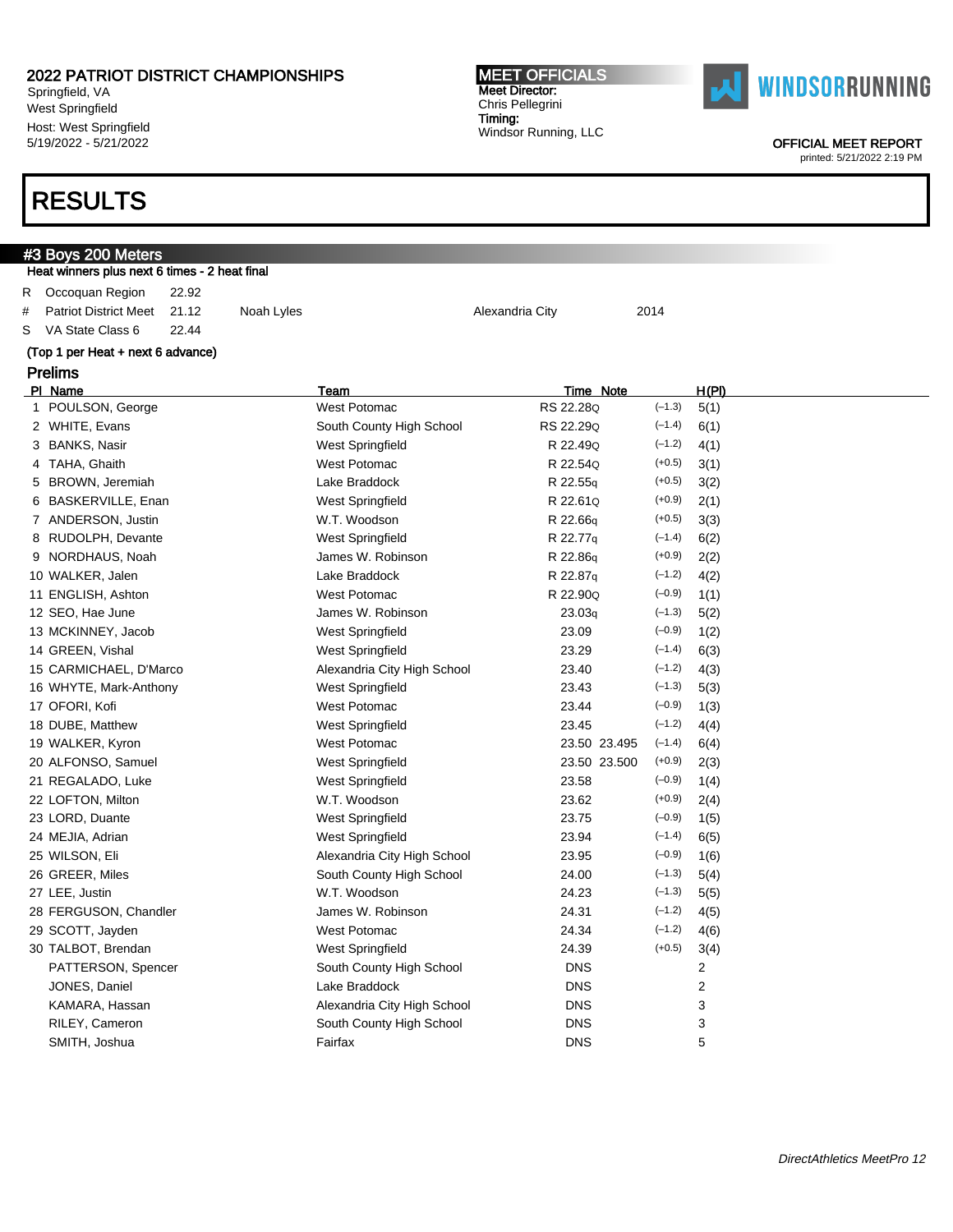Springfield, VA West Springfield Host: West Springfield 5/19/2022 - 5/21/2022

### RESULTS

### #33 Boys Discus Top 7 To Finals R Occoquan Region 123' 8" # Patriot District Meet 188' 9" Nick Welihozkiy Nick West Springfield 1999 S VA State Class 6 140' 9" Pl Name Team Mark Rnd 1 Rnd 2 Rnd 3 Rnd 4 Rnd 5 Rnd 6 F(Pl) Pts 1 EVANS, Jonathan West Springfield R 130' 6" 112' 8" | 123' 8" | 130' 6" | 116' 3" | 112' 11" | 2(1) 10 2 BENAVIDES, Steven Alexandria City Hi R 124' 8" | FOUL | 124' 8" | FOUL | FOUL | 123' 5" | FOUL 2(2) 8 3 DJOSSOU, Christopher West Potomac R 124' 2" FOUL FOUL 122' 4" 124' 2" FOUL 116' 7" 2(3) 6 4 STUCK, Brendan West Springfield 122' 6" FOUL FOUL 122' 6" FOUL 107' 0" FOUL 2(4) 4 5 AMRON, Bram Alexandria City Hi 121' 7" 112' 3" FOUL FOUL 112' 7" 121' 7" FOUL 2(5) 2 6 YATES, Michael James W. Robins 115' 8" 112' 10" 105' 7" | FOUL | FOUL 115' 8" 103' 10" 2(6) 1 7 BOLME, Kai **Lake Braddock** 115' 4" 102' 0" 115' 4" FOUL FOUL 104' 6" 112' 9" 2(7) 8 SHARMAN, Caleb Lake Braddock 112' 0" 99' 0" FOUL 112' 0" 1(1) 9 TURNEY, Elias West Springfield 111' 4" 86' 11" 96' 5" 111' 4" 2(8) 10 ARMSTRONG, Tyler Fairfax 111' 0" 108' 5" 111' 0" 102' 9" | 102' 9" | 2(9) 11 CRIM, Harrison **West Springfield 109' 2"** FOUL FOUL 109' 2" 2(10) 12 HOFFMAN, Reese W.T. Woodson 107' 11" 107' 11" 100' 4" 106' 11" 2(11) 13 OPOKU, Samuel West Potomac 100' 6" 92' 9" FOUL 100' 6" | 2(12) 14 GENTRY, Jacob James W. Robins 99' 6" 81' 11" 99' 6" FOUL 1(2) 15 FIELD, Jeremiah James W. Robins 96' 8" 90' 11" 96' 8" FOUL 2(13) 16 WILLIAMS, Jeremy West Potomac 95' 4" 77' 5" 94' 10" 95' 4" 1(3) 17 MARKS, Landon W.T. Woodson 94' 11" 94' 11" FOUL 91' 9" NARKS, Landon 1(4) 18 MACDONALD, Christopher South County Hig 91' 8" 84' 5" 88' 1" 91' 8" 16" 16" 16" 16" 19 HASHMI, Rehan Fairfax 84' 7" 78' 10" 82' 7" 84' 7" 1(6) 20 YORK, Ben Lake Braddock 82' 1" 82' 1" 67' 7" FOUL 1(7) 21 BAINER, Evan W.T. Woodson 75' 1" FOUL FOUL 75' 1" 1(8) 22 WILLIAMS, Nicholas South County Hig 65' 11" 63' 4" 65' 11" 65' 9" 1(9) 23 RUIZ RODRIGUEZ, Nicolas Alexandria City Hi 65' 3" 65' 3" 63' 5" 64' 5" | 100 | 1(10) KORZAK, Owen **Fairfax** NM 1 MARTIN, Elizar South County Hig NM 1 ECHOLS, Brady West Springfield NM 2

MEET OFFICIALS Meet Director: Chris Pellegrini Timing:

Windsor Running, LLC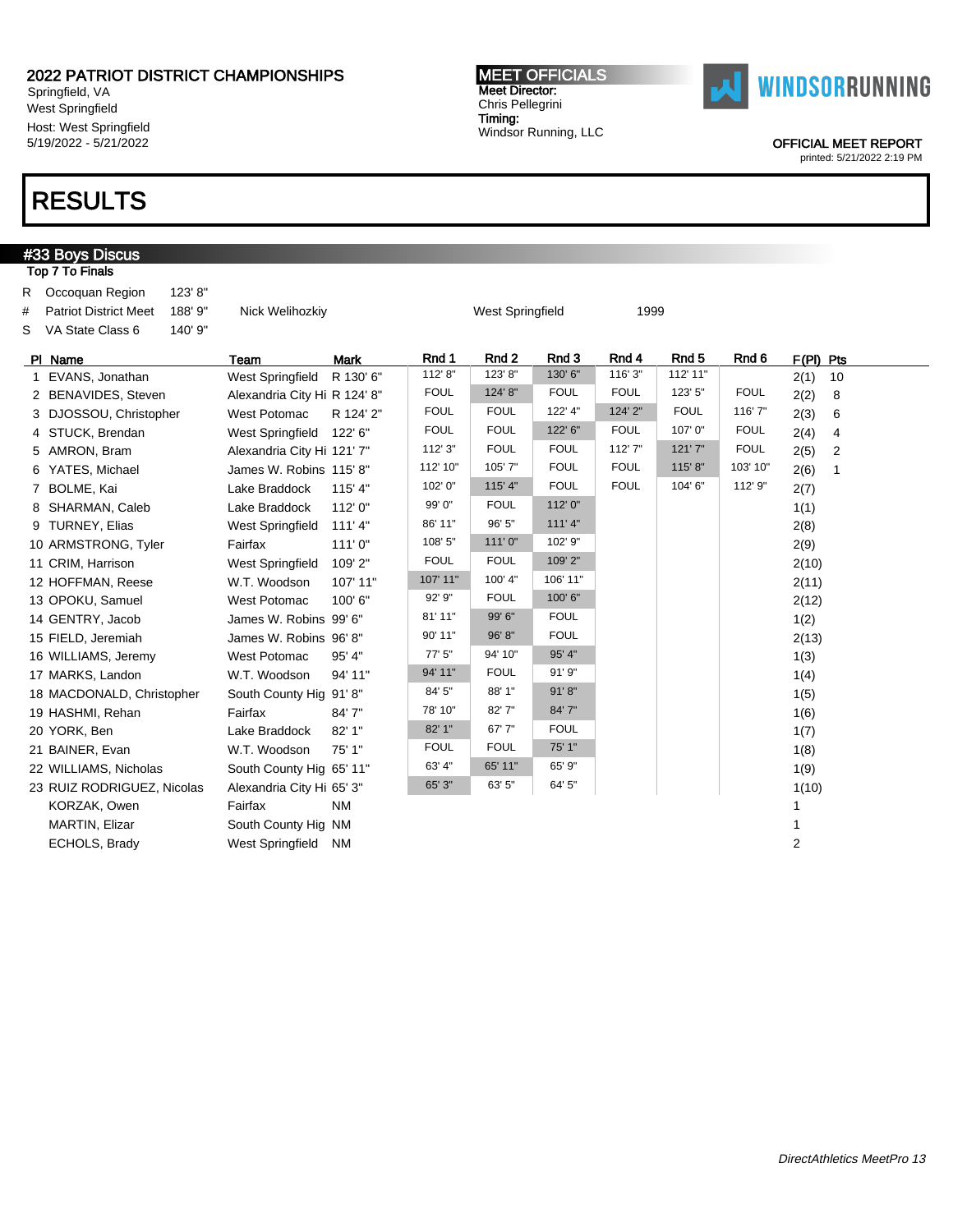Springfield, VA West Springfield Host: West Springfield 5/19/2022 - 5/21/2022

### RESULTS

### **#32 Girls Shot Put**

Top 7 To Finals

R Occoquan Region 34' 8" S VA State Class 6 36' 6.75"

| PI Name                | Team                                       | <b>Mark</b>                       | Rnd 1                | Rnd 2                             | Rnd 3                             | Rnd 4              | Rnd 5                | Rnd 6                | $F(PI)$ Pts |                |
|------------------------|--------------------------------------------|-----------------------------------|----------------------|-----------------------------------|-----------------------------------|--------------------|----------------------|----------------------|-------------|----------------|
| 1 WILLIAMS, Wisdom     | Alexandria City Hi RS 47' 0 <sup>1/4</sup> |                                   | 44' 21/2             | 44' 63/4                          | 46' 2"                            | 45' $5\frac{3}{4}$ | 47' $0^{1/4}$        |                      | 2(1)        | 10             |
| 2 SOMMERS, Sierra      | West Springfield RS 36' 934                |                                   | 36' 9"               | 34' 4''                           | 36' 9 <sup>3</sup> / <sub>4</sub> |                    |                      |                      | 1(1)        | 8              |
| 3 HICOK, Rae           | James W. Robins 31'7"                      |                                   | 28' 23/4             | 31'3'2                            | 31'7''                            |                    |                      |                      | 2(2)        | 6              |
| 4 MOMON, Jasmine       | South County Hig 31' 3"                    |                                   | 29' 7"               | 31'2'4                            | 30' 8'4                           | $30'0^{3/4}$       | 31'3''               | 30' 5''/4            | 2(3)        | 4              |
| 5 YOUNG, Taryn         | West Potomac                               | $30' 10^{3/4}$                    | 29' $5\frac{1}{2}$   | 27' 4"                            | $30' 10^{3/4}$                    | 26' 11"            | 28' 11 $\frac{1}{4}$ | 28' 10 $\frac{1}{2}$ | 2(4)        | $\overline{2}$ |
| 6 AGOSSOU, Maryse      | Fairfax                                    | 29' 11"                           | 27' 2'4              | $25' 8^{3/4}$                     | 29' 11"                           | 25' 3"             | 25' 2' <sub>2</sub>  | 26' 5'               | 2(5)        |                |
| 7 FOOTE, Anne          | West Springfield                           | 29' 9 $\frac{1}{2}$               | 28' 8'4              | 29' 91/2                          | 28' 91/4                          | 28' 3"             | 27' 1"               | 27'3''               | 2(6)        |                |
| 8 PRICE, Gabriella     | James W. Robins 29' 2"                     |                                   | 29' 2"               | 28' 2'2                           | 27' 9"                            |                    |                      |                      | 2(7)        |                |
| 9 BEAUDOIN, Halley     | Fairfax                                    | 28' 6"                            | $27'$ $2"$           | 28' 6"                            | 27' 1 <sup>1</sup> / <sub>4</sub> |                    |                      |                      | 1(2)        |                |
| 10 BAWCOMBE, Amelia    | Alexandria City Hi 28' 2"                  |                                   | 26'7'2               | 28' 2"                            | 26' 11"                           |                    |                      |                      | 2(8)        |                |
| 11 ALTWIES, Lucy       | West Potomac                               | 27' 1 <sup>1</sup> / <sub>4</sub> | 24' $9^{1/4}$        | 27' 1 <sup>1</sup> / <sub>4</sub> | 24' 4' <sub>4</sub>               |                    |                      |                      | 2(9)        |                |
| 12 OPPONG AMO, Maureen | South County Hig 26' 3 <sup>1/4</sup>      |                                   | 26'3''4              | 24' 6'                            | 24' 11 $\frac{1}{2}$              |                    |                      |                      | 2(10)       |                |
| 13 PUGH, Kendyl        | West Springfield $25' 10\frac{1}{4}$       |                                   | 25' 10 $\frac{1}{4}$ | 25' 9'2                           | 23'5''/4                          |                    |                      |                      | 1(3)        |                |
| 14 ESPINOLA, Gabriela  | South County Hig 24' 534                   |                                   | $24' 5^{3/4}$        | 23' 1 <sup>1</sup> / <sub>2</sub> | 23' 0"                            |                    |                      |                      | 1(4)        |                |
| 15 MOHAMED, Shahd      | Fairfax                                    | 24' 1 <sup>1</sup> / <sub>4</sub> | 24' $1\frac{1}{4}$   |                                   |                                   |                    |                      |                      | 2(11)       |                |
| 16 CAJCHUN, Maya       | Lake Braddock                              | 24' 1"                            | 24'1''               | 24' $0^{1/2}$                     | 23'3'2                            |                    |                      |                      | 1(5)        |                |
| 17 HEDELSTON, Ellie    | Lake Braddock                              | $22'$ 7 $\frac{1}{2}$             | 19' 9 $\frac{1}{4}$  | 20' 5"                            | $22'$ 7 $1/2$                     |                    |                      |                      | 1(6)        |                |
| 18 LIMO, Lauren        | Lake Braddock                              | $22' 0^{3/4}$                     | 21'3''               | 21'5''2                           | $22'0^{3/4}$                      |                    |                      |                      | 1(7)        |                |
| 19 THACH, Amanda       | West Potomac                               | 21'3''                            | 21'3''               | 21'2"                             | 20'73/4                           |                    |                      |                      | 1(8)        |                |
| KUMI, Amanda           | Alexandria City Hi NM                      |                                   |                      |                                   |                                   |                    |                      |                      |             |                |

MEET OFFICIALS Meet Director: Chris Pellegrini Timing: Windsor Running, LLC



OFFICIAL MEET REPORT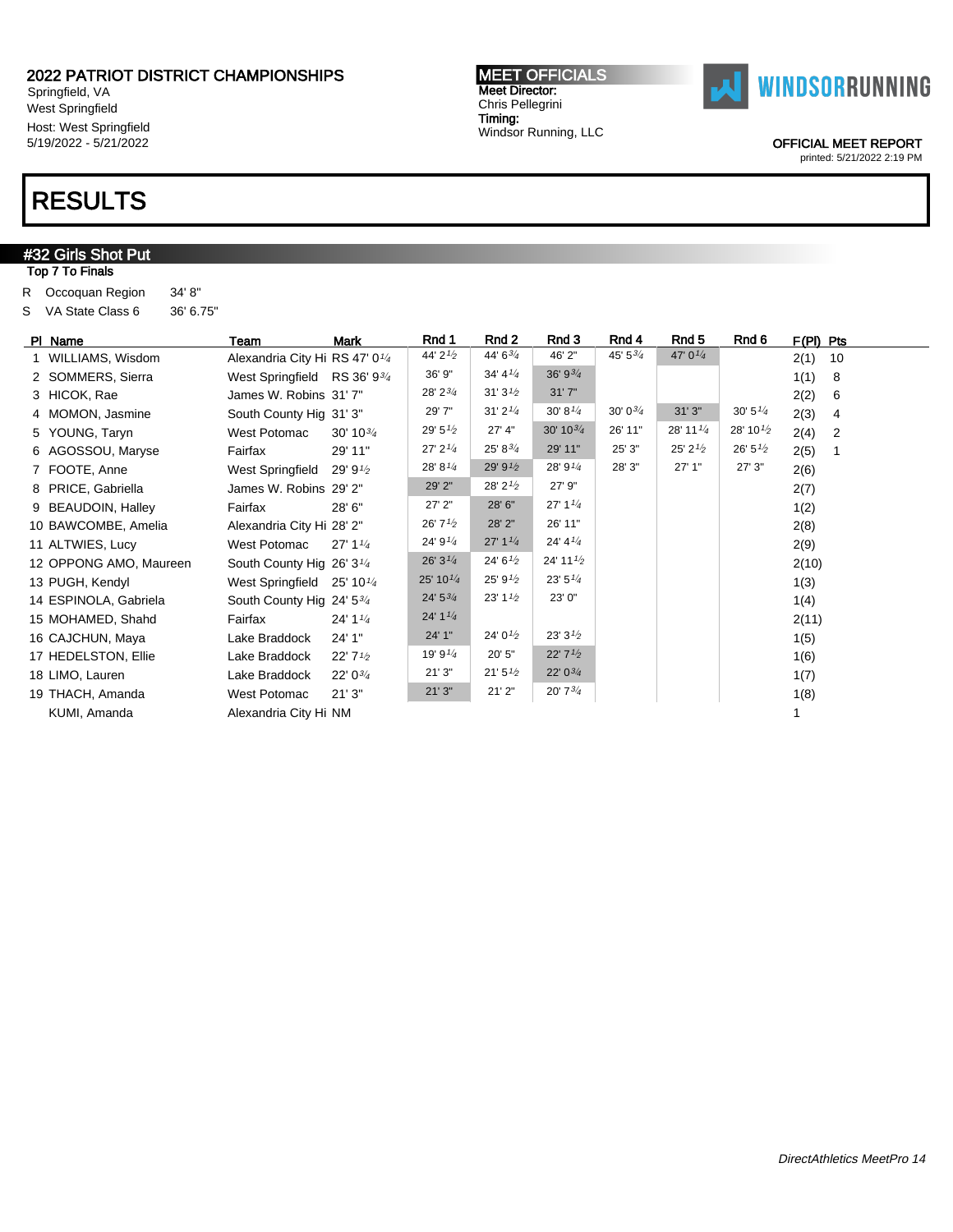Springfield, VA West Springfield Host: West Springfield 5/19/2022 - 5/21/2022

#### MEET OFFICIALS Meet Director: Chris Pellegrini Timing: Windsor Running, LLC



OFFICIAL MEET REPORT

printed: 5/21/2022 2:19 PM

### RESULTS

### #24 Girls High Jump Starting height is 4'6 with 2in increments to 5'2 and 1in thereafter R Occoquan Region 4' 10" # Patriot District Meet 5' 9" Ashley Haislip Lake Braddock 2005 S VA State Class 6 5' 0" Pl Name Team Mark 4' 6" 4' 8" 4' 10" 5' 0" 5' 2" 5' 3" 5' 4" 5' 5" Pts 1 JONES, Greer 6 West Potomac RS 5' 4" P P O O O XO XXO XXX 10 2 HICOK, Rae James W. Robins RS 5' 4" P P O O XXO P XXO XXX 8 3 HEIFNER, Katrina James W. Robins RS 5' 2" O O XO XO XXO XXX 6 4 FRASER, Morgan Alexandria City Hi R 5' 0" P P O XO XXX 4 4 A PRASER, Morgan 4 4 A PRASER A 5 MULU, Angel West Springfield R 5' 0" O O O XXO XXX 1.5 5 SCHWENZER, Elizabeth W.T. Woodson R 5' 0" O O O XXO XXX 1.5 7 PRICE, Gabriella James W. Robins 4' 8" O O XXX 8 WILLEBEEK-LEMAIR, Angela W.T. Woodson 4'8" XO O XXX 8 ASHFORD, Isabella West Springfield 4' 8" XO O XXX 10 EVANS, Violet West Springfield 4'8" O XO XXX 11 GILBERT, Colleen W.T. Woodson 4' 6" O XXX JACKSON, Janiya West Potomac NH LISI, Adeline West Potomac NH XXX PLAGEMAN, campbell South County Hig NH KHANI, Sarina Lake Braddock NH SCHNEIDER, Julia Lake Braddock NH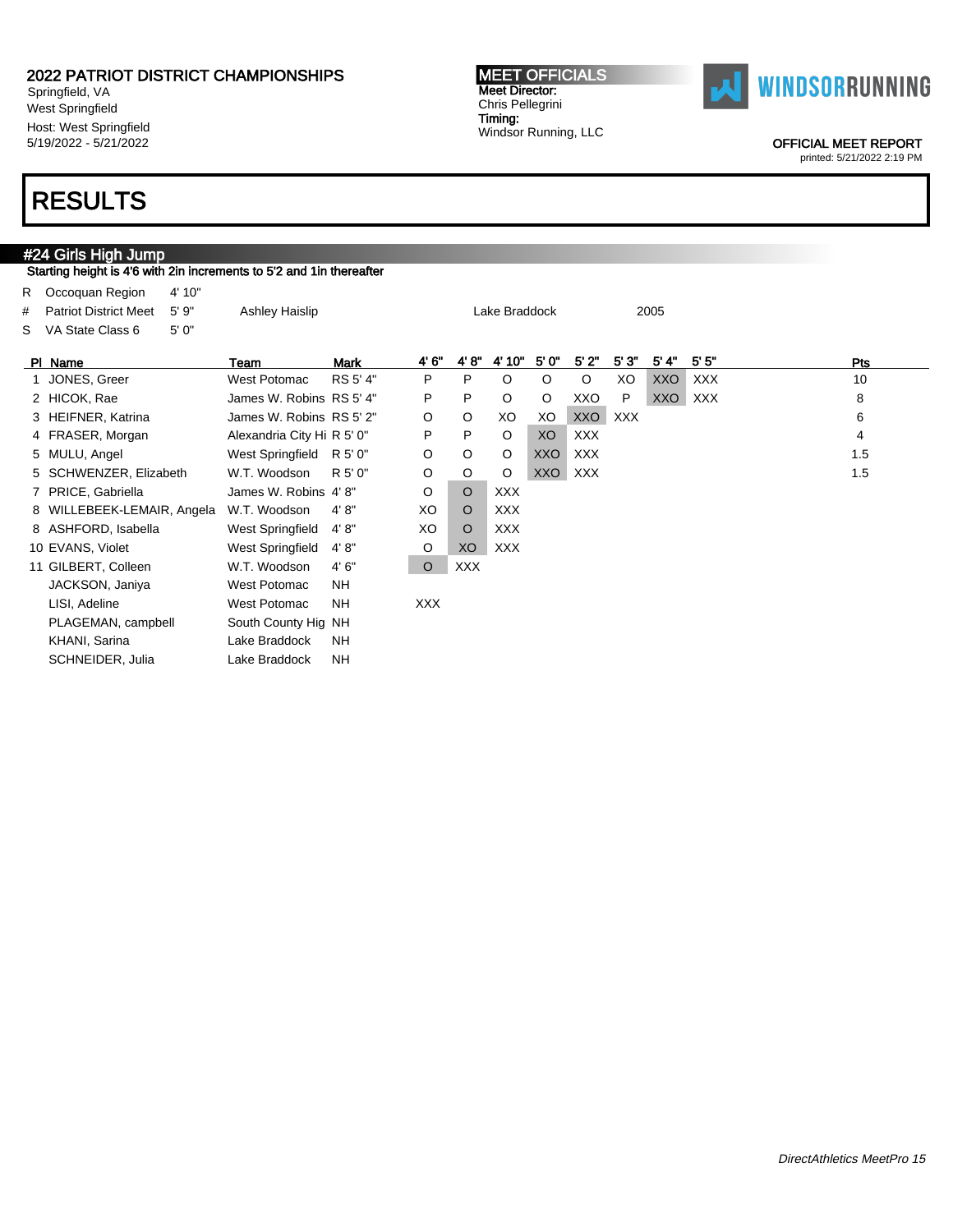Springfield, VA West Springfield Host: West Springfield 5/19/2022 - 5/21/2022

## RESULTS

#28 Girls Long Jump

#### MEET OFFICIALS Meet Director: Chris Pellegrini Timing: Windsor Running, LLC



OFFICIAL MEET REPORT

|    | Top 7 To Finals                                      |                                         |                        |      |                                   |                       |                      |                    |                      |                    |                        |  |
|----|------------------------------------------------------|-----------------------------------------|------------------------|------|-----------------------------------|-----------------------|----------------------|--------------------|----------------------|--------------------|------------------------|--|
| R. | Occoquan Region<br>16' 3.50"                         |                                         |                        |      |                                   |                       |                      |                    |                      |                    |                        |  |
| #  | 19' 1"<br><b>Patriot District Meet</b>               | <b>Tynita Butts</b>                     |                        |      |                                   | Alexandria City       |                      | 2007               |                      |                    |                        |  |
| S  | 17'5''<br>VA State Class 6                           |                                         |                        |      |                                   |                       |                      |                    |                      |                    |                        |  |
|    | PI Name                                              | Team                                    | <b>Mark</b>            |      | Rnd 1                             | Rnd 2                 | Rnd 3                | Rnd 4              | Rnd <sub>5</sub>     | Rnd <sub>6</sub>   | F(PI) Pts              |  |
|    | 1 HAMILTON, Akira                                    | Alexandria City Hi RS 17' 11"           |                        | (NW) | 15' 5'2                           | 16' $0\frac{3}{4}$    | <b>FOUL</b>          | 16' 6''/4          | 15' 11 $\frac{3}{4}$ | 17' 11"            | 2(1)<br>10             |  |
|    | 2 DANIELS, Michala                                   | Lake Braddock                           | R 17' 0 <sup>1/2</sup> | (NW) | 17' $0\frac{1}{2}$                | 16' 6"                | 16' $2\frac{1}{2}$   | 15' $2\frac{1}{2}$ | 16' $2\frac{1}{2}$   | <b>FOUL</b>        | 2(2)<br>8              |  |
|    | 3 SCHWENZER, Elizabeth                               | W.T. Woodson                            | R 16' 7 <sup>1/2</sup> | (NW) | 16' $7\frac{1}{2}$                | 16' $3\frac{1}{2}$    | 16' 1"               | 16' 5''            | 16' 4 $\frac{1}{4}$  | 16' $4\frac{3}{4}$ | 2(3)<br>6              |  |
|    | 4 RODGERS, Piper                                     | Fairfax                                 | R 16' 7 <sup>1/4</sup> | (NW) | 16' 7"                            | 16'7''                | 15' 11 $\frac{1}{2}$ |                    |                      |                    | 2(4)<br>4              |  |
|    | 5 ROWE, Zadie                                        | W.T. Woodson                            | R 16' 63/4             | (NW) | 14'7''                            | $16' 6^{3/4}$         | 15' $5\frac{1}{4}$   | 15'1"              | 15' 11"              | 14' 91/2           | 2(5)<br>$\overline{2}$ |  |
|    | 6 DAVIES, McKenna                                    | West Springfield                        | R 16' 4"               | (NW) | $15'7^{3/4}$                      | 15'3''                | 16' 3"               | 15' 6'2            | <b>FOUL</b>          | 16' 4"             | 2(6)<br>1              |  |
|    | 7 JACKSON, Alisha                                    | Alexandria City Hi 16' 11/4             |                        | (NW) | $15'6^{3/4}$                      | 15' 8 $\frac{1}{2}$   | 16' 1 $\frac{1}{4}$  | <b>FOUL</b>        | <b>FOUL</b>          | <b>FOUL</b>        | 2(7)                   |  |
|    | 8 AGOSSOU, Marielle                                  | Fairfax                                 | 16' 01/2               | (NW) | 16' 0 $\frac{1}{2}$               | 15' 5''               | 15' 10"              |                    |                      |                    | 2(8)                   |  |
|    | 9 AARONS-BROWN, Anayah                               | Lake Braddock                           | 15' 10 $\frac{1}{4}$   | (NW) | 15' 2 <sup>3</sup> / <sub>4</sub> | 15' 2"                | 15' 10 $\frac{1}{4}$ |                    |                      |                    | 1(1)                   |  |
|    | 10 YAWSON, Shulamite                                 | Alexandria City Hi 15' 7 <sup>1/4</sup> |                        | (NW) | <b>FOUL</b>                       | <b>FOUL</b>           | 15'7'' <sub>4</sub>  |                    |                      |                    | 2(9)                   |  |
|    | 11 JONES, Greer                                      | <b>West Potomac</b>                     | 15' $4\frac{1}{2}$     | (NW) | <b>FOUL</b>                       | 13'3''                | 15' 4'2              |                    |                      |                    | 1(2)                   |  |
|    | 12 BUSBY, Taliah                                     | James W. Robins $15'0\frac{1}{2}$       |                        | (NW) | 14' 11"                           | 15' 0 $\frac{1}{2}$   | $14'9^{3/4}$         |                    |                      |                    | 2(10)                  |  |
|    | 13 WELLS, Taya                                       | West Springfield                        | 14' 91/2               | (NW) | 10' 8''                           | 14'9'2                | 14'9'2               |                    |                      |                    | 1(3)                   |  |
|    | 14 HOGAN, Kathrine                                   | W.T. Woodson                            | 14' 83/4               | (NW) | 13'8"                             | 14'7''                | $14' 8^{3/4}$        |                    |                      |                    | 1(4)                   |  |
|    | 15 MARTINEZ-BREITENSTEIN, R James W. Robins 14' 83/4 |                                         |                        | (NW) | $14' 8^{3/4}$                     | 14' 6'                | 14' 5''              |                    |                      |                    | 1(6)                   |  |
|    | 16 PLAGEMAN, campbell                                | South County Hig 14' 8"                 |                        | (NW) | <b>FOUL</b>                       | <b>FOUL</b>           | 14' 8''              |                    |                      |                    | 1(6)                   |  |
|    | 16 JUNIUS, Victoria                                  | Lake Braddock                           | 14' 8''                | (NW) | 14' 8''                           | $14'$ 2 $\frac{1}{4}$ | 14' $0\frac{1}{4}$   |                    |                      |                    | 2(11)                  |  |
|    | 17 CUMMINGS, Genevieve                               | West Potomac                            | 14' 8''                | (NW) | <b>FOUL</b>                       | <b>PASS</b>           | 14' 8''              |                    |                      |                    | 1(6)                   |  |
|    | 19 BAKER, Daejah                                     | West Springfield                        | 14' $0\frac{1}{2}$     | (NW) | 14' $0\frac{1}{2}$                | $13'5^{3/4}$          | 13' 9"               |                    |                      |                    | 1(8)                   |  |
|    | 20 BUSBY, Trinity                                    | James W. Robins $13'$ 11 $\frac{1}{4}$  |                        | (NW) | 13' 9"                            | 13' 6"                | 13' 11 1/4           |                    |                      |                    | 1(9)                   |  |
|    | PEDRICK, Abie                                        | <b>West Potomac</b>                     | <b>NM</b>              |      | <b>FOUL</b>                       | <b>FOUL</b>           | <b>FOUL</b>          |                    |                      |                    | 1                      |  |
|    | PACK, U'Riah                                         | South County Hig NM                     |                        |      |                                   |                       |                      |                    |                      |                    | 1                      |  |
|    | <b>JACKSON, Genesis</b>                              | South County Hig NM                     |                        |      |                                   |                       |                      |                    |                      |                    | $\overline{2}$         |  |
|    |                                                      |                                         |                        |      |                                   |                       |                      |                    |                      |                    |                        |  |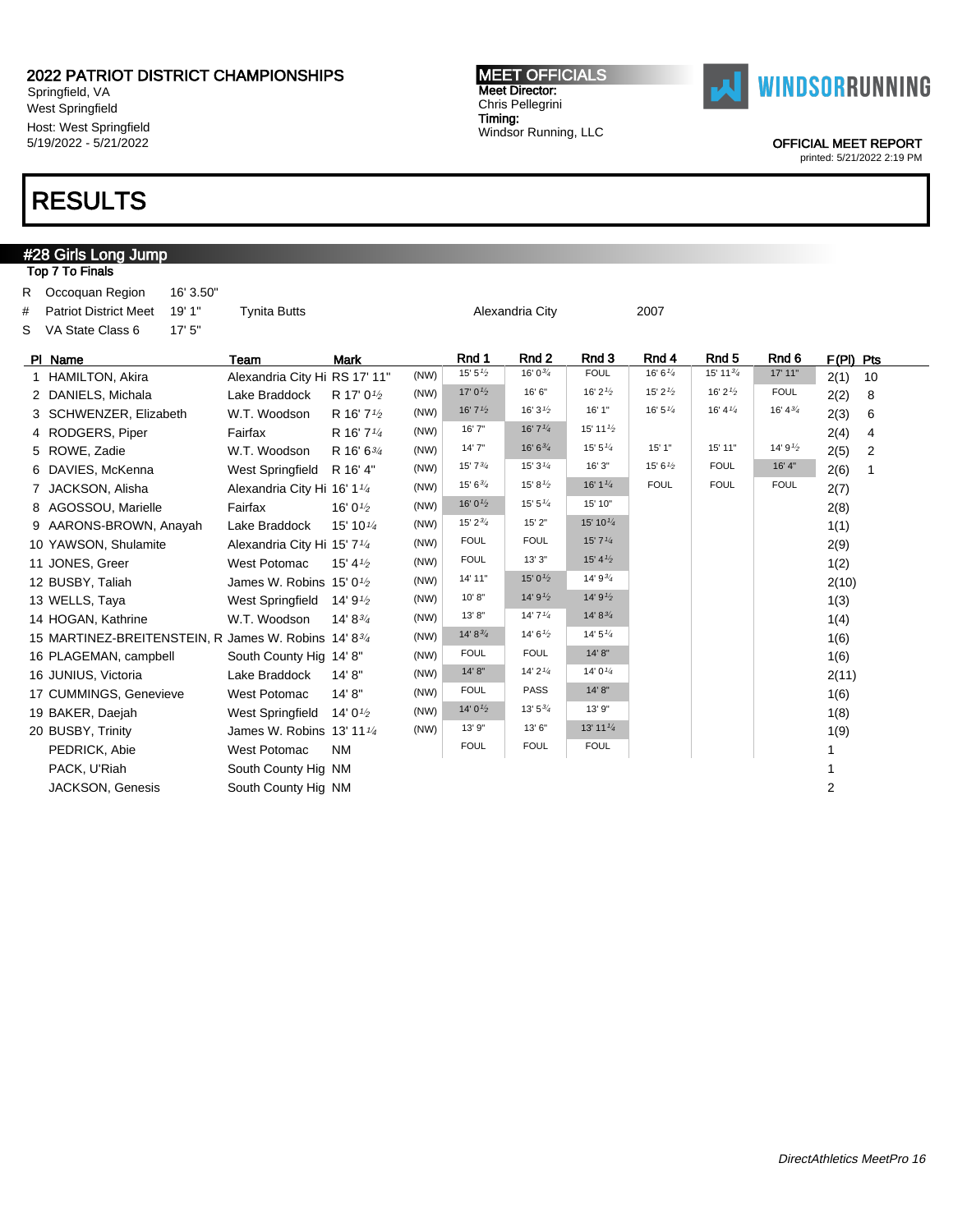Springfield, VA West Springfield Host: West Springfield 5/19/2022 - 5/21/2022

#### MEET OFFICIALS Meet Director: Chris Pellegrini Timing: Windsor Running, LLC



OFFICIAL MEET REPORT

printed: 5/21/2022 2:19 PM

### RESULTS

### #25 Boys Pole Vault

Starting Height is 8'3 and 6in increments to 12'3 with 3in increments thereafter

|    | R Occoquan Region            | 11'9''    |                           |           |         |            |              |         |            |            |            |            |            |                |  |
|----|------------------------------|-----------|---------------------------|-----------|---------|------------|--------------|---------|------------|------------|------------|------------|------------|----------------|--|
| #  | <b>Patriot District Meet</b> | 15' 9.50" | Michael Fairbanks         |           |         |            | South County |         |            |            | 2017       |            |            |                |  |
| S. | VA State Class 6             | 12' 6''   |                           |           |         |            |              |         |            |            |            |            |            |                |  |
|    | PI Name                      |           | Team                      | Mark      | 8'3"    | 8' 9"      | 9'3"         | 9' 9"   | 10'3''     | 10'9"      | 11'3''     | 11' 9"     | 12'0"      | Pts            |  |
|    | BLUMBERG, Joseph             |           | West Springfield          | 11'9''    | P       | P          | P            | $\circ$ | $\circ$    | XO         | XXO        | $\circ$    | <b>XXX</b> | 10             |  |
|    | 2 TAYLOR, Jamison            |           | Alexandria City Hi 11' 3" |           | P       | P          | P            | P       | P          | P          | $\circ$    | <b>XXX</b> |            | 8              |  |
|    | 3 MURRAY, Michael            |           | West Springfield          | 10'9"     | P       | P          | $\circ$      | XO      | O          | $\circ$    | XXX        |            |            | 6              |  |
|    | 4 RYAN, Tim                  |           | Lake Braddock             | 10'9"     | P       | P          | $\circ$      | $\circ$ | O          | XO         | <b>XXX</b> |            |            | 4              |  |
|    | 5 SHEFCHIK, Sam              |           | West Springfield          | 10'3"     | P       | P          | $\circ$      | $\circ$ | $\circ$    | <b>XXX</b> |            |            |            | $\overline{2}$ |  |
|    | 6 ZARAOUN, Faris             |           | Alexandria City Hi 10' 3" |           | P       | O          | $\circ$      | O       | XO         | <b>XXX</b> |            |            |            |                |  |
|    | 7 BIRD, Dylan                |           | James W. Robins 10' 3"    |           | XO      | XO         | O            | O       | <b>XXO</b> | <b>XXX</b> |            |            |            |                |  |
|    | 8 DONOHUE, Nicoli            |           | James W. Robins 9' 9"     |           | P       | P          | O            | XXO     | <b>XXX</b> |            |            |            |            |                |  |
|    | 9 CHARLAND, Jace             |           | James W. Robins 8' 9"     |           | P       | $\circ$    | <b>XXX</b>   |         |            |            |            |            |            |                |  |
|    | 10 ANDERSON, Christian       |           | Fairfax                   | 8'9''     | O       | XO         | <b>XXX</b>   |         |            |            |            |            |            |                |  |
|    | 11 VOEGTLIN, Eric            |           | Lake Braddock             | 8'3"      | $\circ$ | <b>XXX</b> |              |         |            |            |            |            |            |                |  |
|    | 11 O'BRIEN, Connor           |           | Fairfax                   | 8'3''     | O       | <b>XXX</b> |              |         |            |            |            |            |            |                |  |
|    | CHU, Duong                   |           | Fairfax                   | <b>NH</b> | XXX.    |            |              |         |            |            |            |            |            |                |  |
|    | BAYLOCK, Caleb               |           | Lake Braddock             | <b>NH</b> | XXX.    |            |              |         |            |            |            |            |            |                |  |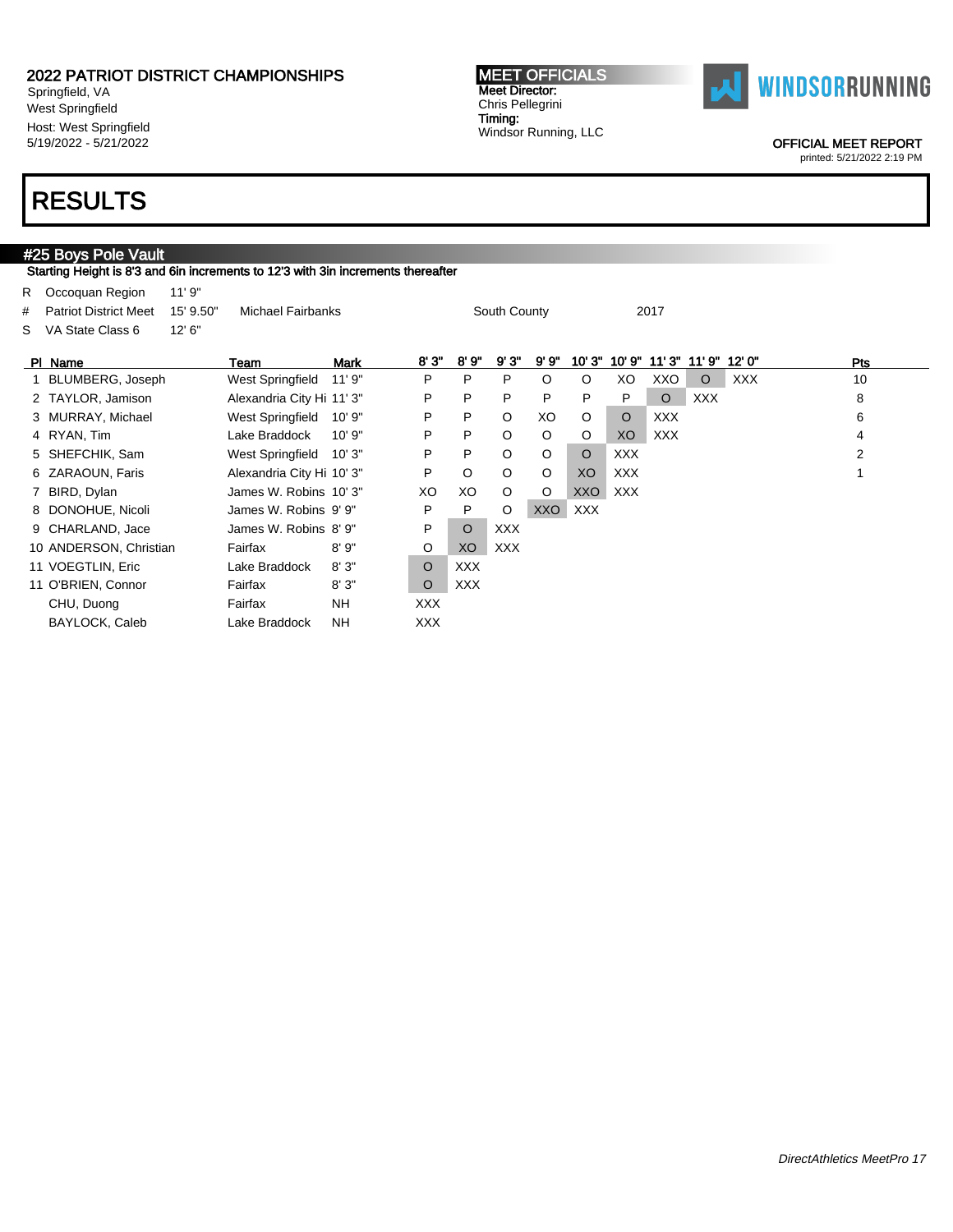Springfield, VA West Springfield Host: West Springfield 5/19/2022 - 5/21/2022

## RESULTS

#### #29 Boys Triple Jump Top 7 To Finals R Occoquan Region 42' 3" # Patriot District Meet 46' 1.50" Al Alvants Annandale Annandale 1998 S VA State Class 6 43' 10" Pl Name Team Mark Rnd 1 Rnd 2 Rnd 3 Rnd 4 Rnd 5 Rnd 6 F(Pl) Pts 1 KARGBO-OWENS, Isaiah-Taji Alexandria City Hi R 43' 31/<sup>4</sup>  $(NW)$  41' 11<sup>1/2</sup> 43' 3<sup>1/4</sup> 40' 1<sup>1/2</sup> 42' 4<sup>1/2</sup> 41' 3<sup>1/2</sup> 41' 0" 1(1) 10 2 LORD, Duante West Springfield 41' 9<sup>1/2</sup>  $(NW)$  38' 5<sup>3'</sup> 4 38' 4<sup>1'</sup> 4 39' 0<sup>1'</sup> 40' 2<sup>1'</sup> 41' 4" 41' 9<sup>1</sup> 2(1) 8 3 CHENG, David Fairfax 41' 334 (NW) FOUL 41' 3<sup>1</sup>/<sub>2</sub> FOUL FOUL 40' 10<sup>1/4</sup> 41' 3<sup>3</sup>/<sub>4</sub> 2(2) 6 4 AVERY, Lemuel South County Hig 40' 11" (NW) 40' 11" 39' 11" 40' 6" 39' 8<sup>1/2</sup> 39' 8<sup>1/2</sup> 40' 10<sup>1/2</sup> 2(3) 4 5 KAMARA, Hassan Alexandria City Hi 40' 0" (NW) 39' 21/<sup>2</sup> 39' 91/<sup>4</sup> 39' 51/<sup>2</sup> 38' 03/<sup>4</sup> 37' 61/<sup>2</sup> 40' 0" 2(4) 2 6 ALFONSO, Samuel West Springfield 39' 4" (NW) FOUL 38' 10<sup>1/4</sup> 38' 8<sup>1/</sup>4 39' 4" FOUL FOUL 2(5) 1<br>7 FIFILING Agrop 1 – Mest Springfield 39' 4" (NW) 37' 10<sup>1/</sup>2 38' 11" 39' 3" 38' 8<sup>1</sup>2 38' 9" 38' 11" 2(6) 7 FIELDS, Aaron West Springfield 39' 3" (NW)  $37' 10^{1/2}$  38' 11" 39' 3" 38' 6<sup>1/2</sup> 38' 9" 38' 11" 2(6) 8 SOLOMON, Abenezer West Potomac  $37' 6''$  (NW)  $37' 2''$   $36' 6''$   $37' 6''$  2(7) 9 LEGESSE, Abenezer West Potomac 37' 5" (NW) 37' 5" 35' 5<sup>1/4</sup> FOUL 1(2) 10 STILES-MARTIN, Everett Lake Braddock 37' 43/<sup>4</sup> (NW)  $36' 8^{3/4}$   $37' 4^{3/4}$  FOUL 2(8) 11 MACLAUGHLIN, Gabriel South County Hig 36' 7" (NW) 36' 6" 36' 7" 36' 3" 2(9) 12 TUBBINS, Patrick James W. Robins 35' 0" (NW) FOUL FOUL 35' 0" 1(3) 13 RATNOFSKY, Steven James W. Robins 34' 63/<sup>4</sup>  $(NW)$  33' 8" 34' 1<sup>1</sup><sup>2</sup> 34' 6<sup>3</sup><sup>4</sup> 1(4) 14 AMBROSE, Julian Alexandria City Hi 33' 4<sup>1/2</sup> (NW)  $33' 4^{1/2}$   $32' 11^{1/2}$  FOUL 1(5) OPOKU, Samuel West Potomac NM 1 MARKS, Landon W.T. Woodson NM 1

FOTOUHI, Ken Lake Braddock NM FOUL FOUL FOUL FOUL I





OFFICIAL MEET REPORT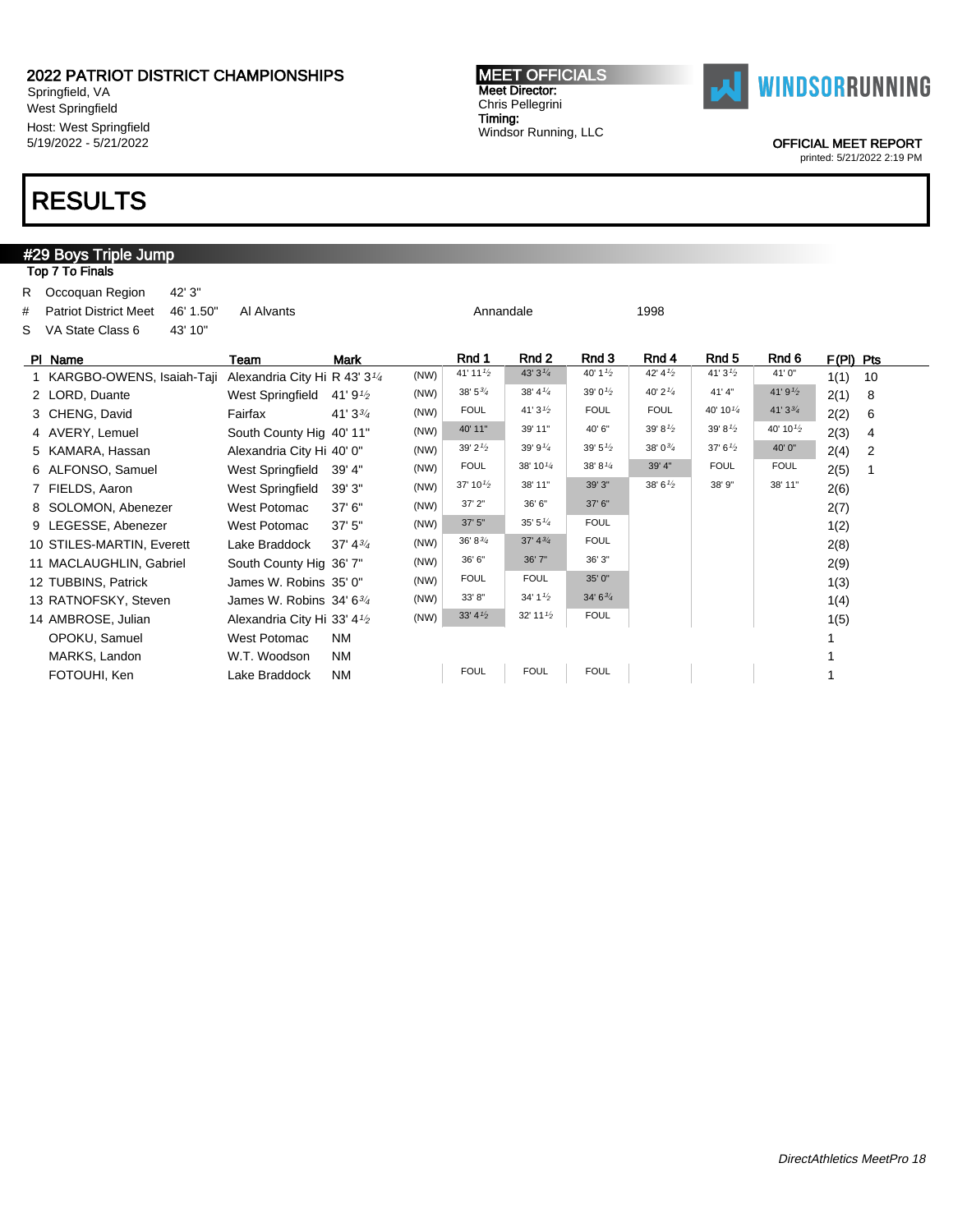Springfield, VA West Springfield Host: West Springfield 5/19/2022 - 5/21/2022

#### MEET OFFICIALS Meet Director: Chris Pellegrini Timing: Windsor Running, LLC



OFFICIAL MEET REPORT

printed: 5/21/2022 2:19 PM

| #13 Girls 100m Hurdles                     |       |                          |              |      |  |
|--------------------------------------------|-------|--------------------------|--------------|------|--|
| Heat winners then next 3 fastest to finals |       |                          |              |      |  |
| R Occoquan Region                          | 16.26 |                          |              |      |  |
| # Patriot District Meet                    | 14.15 | Morgan Knight            | South County | 2014 |  |
| S VA State Class 6                         | 15.50 |                          |              |      |  |
| <b>Finals</b>                              |       |                          | Wind: (+1.8) |      |  |
| PI Name                                    |       | Team                     | Time Note    | Pts  |  |
| 1 CARR, Rebecca                            |       | West Springfield         | 15.84        | 10   |  |
| 2 SCHWENZER, Elizabeth                     |       | W.T. Woodson             | 16.05        | 8    |  |
| 3 DANIELS, Michala                         |       | Lake Braddock            | 16.64        | 6    |  |
| 4 PRICE, Gabriella                         |       | James W. Robinson        | 17.09        | 4    |  |
| 5 WIERMANSKI, Lauren                       |       | South County High School | 17.42        | 2    |  |
| 6 COLE, Madeline                           |       | Lake Braddock            | 19.47        |      |  |
|                                            |       |                          |              |      |  |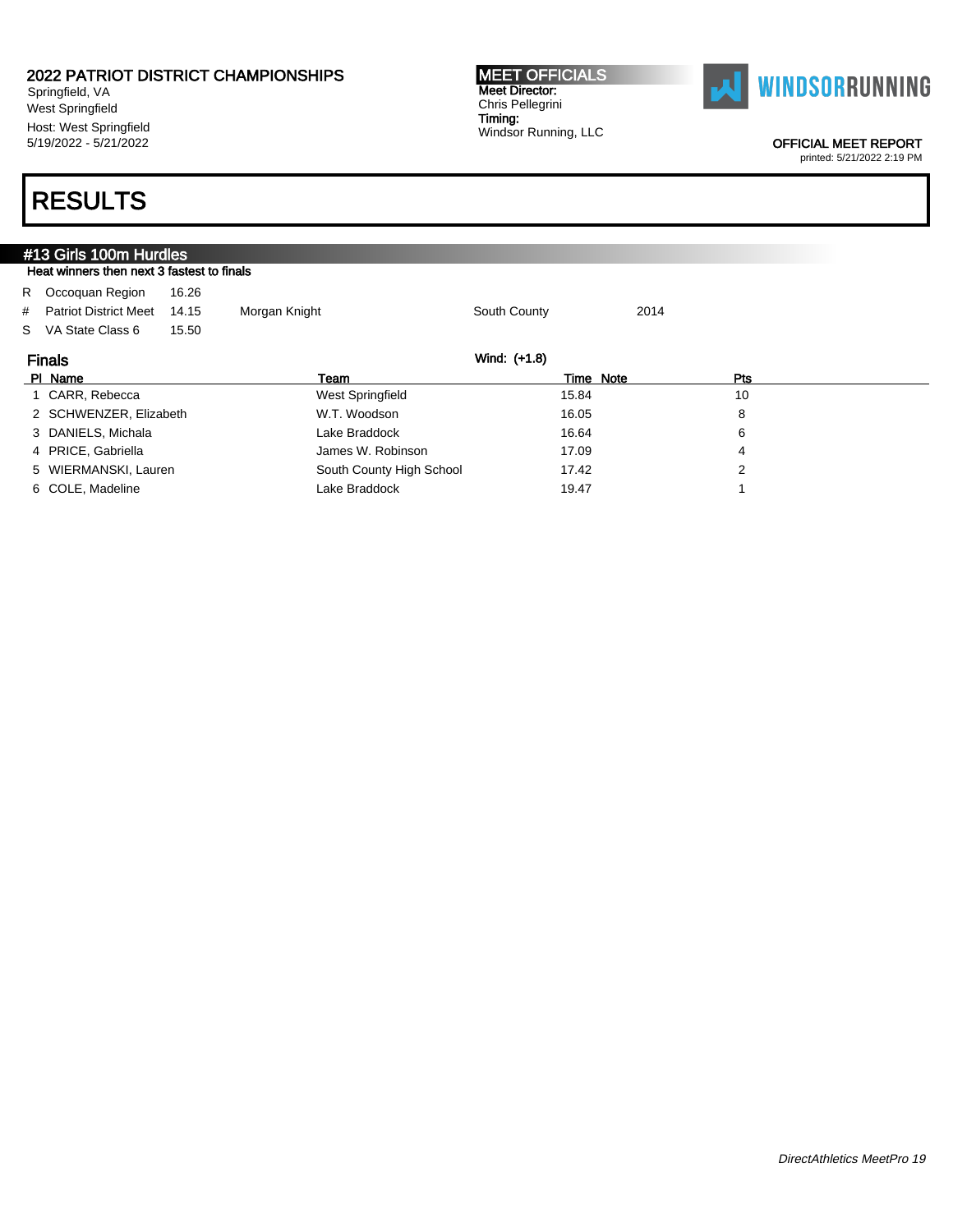Springfield, VA West Springfield Host: West Springfield 5/19/2022 - 5/21/2022

#### MEET OFFICIALS Meet Director: Chris Pellegrini Timing: Windsor Running, LLC



OFFICIAL MEET REPORT

printed: 5/21/2022 2:19 PM

| #14 Boys 110m Hurdles                        |       |                   |           |           |     |  |  |  |  |
|----------------------------------------------|-------|-------------------|-----------|-----------|-----|--|--|--|--|
| 3 Heat Winners then next 3 fastest to finals |       |                   |           |           |     |  |  |  |  |
| R Occoquan Region                            | 15.91 |                   |           |           |     |  |  |  |  |
| # Patriot District Meet                      | 13.87 | John Jenkins      | Annandale | 2011      |     |  |  |  |  |
| S VA State Class 6                           | 15.12 |                   |           |           |     |  |  |  |  |
| Wind: (+2.0)<br><b>Finals</b>                |       |                   |           |           |     |  |  |  |  |
|                                              |       |                   |           |           |     |  |  |  |  |
| PI Name                                      |       | Team              |           | Time Note | Pts |  |  |  |  |
| 1 NGUYEN, Kyle                               |       | Lake Braddock     | 15.46     |           | 10  |  |  |  |  |
| 2 MCGOWEN, Liam                              |       | West Springfield  | 15.70     |           | 8   |  |  |  |  |
| 3 DONOHUE, Nicoli                            |       | James W. Robinson | 15.98     |           | 6   |  |  |  |  |
| 4 MONTAGUE, Cason                            |       | Lake Braddock     | 16.67     |           | 4   |  |  |  |  |
| 5 HART, Collin                               |       | West Potomac      | 16.95     |           | 2   |  |  |  |  |
| 6 FULTON, Michael                            |       | Lake Braddock     | 17.12     |           |     |  |  |  |  |
|                                              |       |                   |           |           |     |  |  |  |  |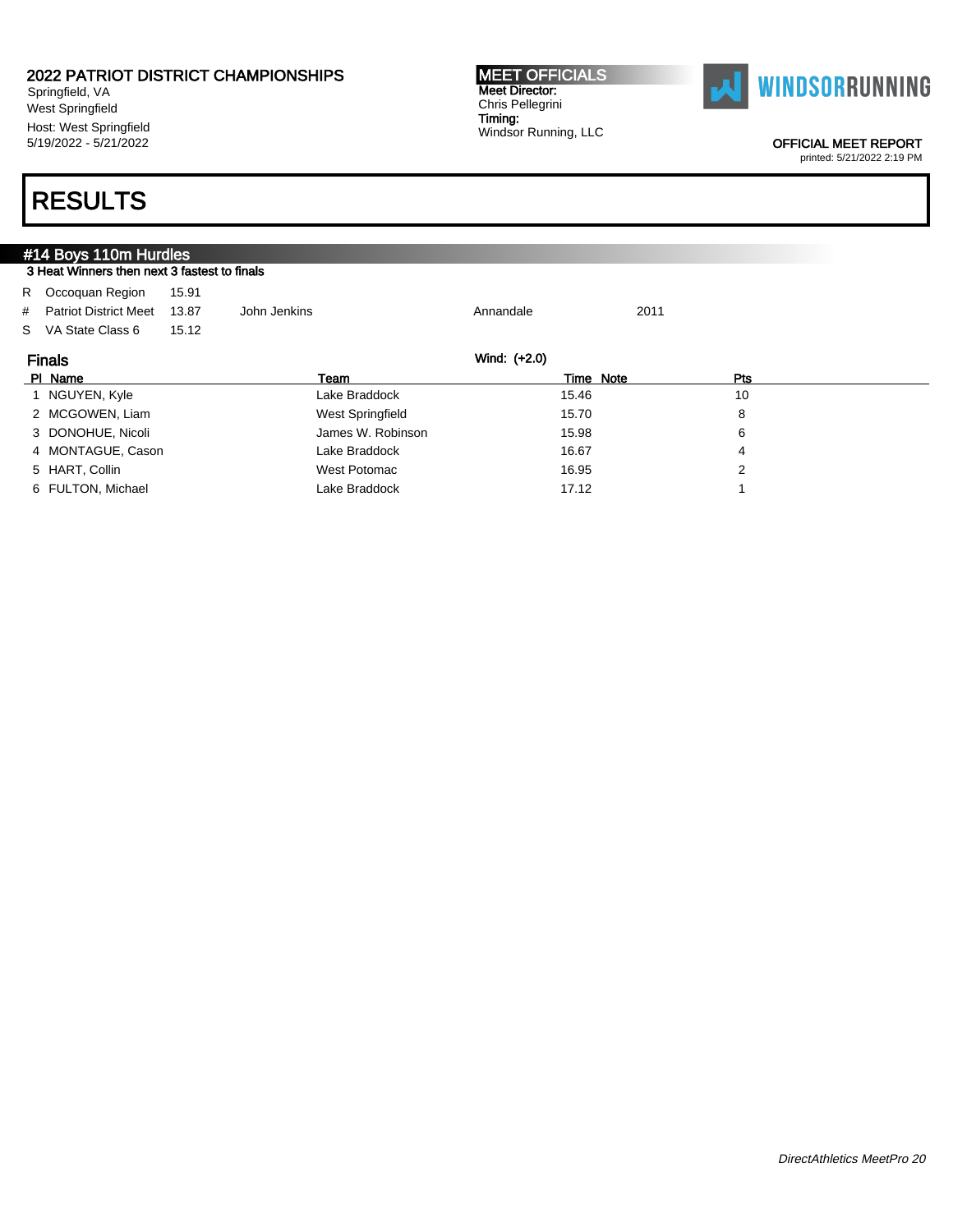Springfield, VA West Springfield Host: West Springfield 5/19/2022 - 5/21/2022

#### MEET OFFICIALS Meet Director: Chris Pellegrini Timing: Windsor Running, LLC



OFFICIAL MEET REPORT

printed: 5/21/2022 2:19 PM

| #2 Girls 100 Meters                      |       |                          |              |      |     |  |  |  |  |  |
|------------------------------------------|-------|--------------------------|--------------|------|-----|--|--|--|--|--|
| Heat winners and next 2 fastest to final |       |                          |              |      |     |  |  |  |  |  |
| R Occoquan Region                        | 12.78 |                          |              |      |     |  |  |  |  |  |
| # Patriot District Meet                  | 12.13 | Morgan Knight            | South County | 2014 |     |  |  |  |  |  |
| S VA State Class 6                       | 12.53 |                          |              |      |     |  |  |  |  |  |
| Wind: (+0.8)<br><b>Finals</b>            |       |                          |              |      |     |  |  |  |  |  |
| PI Name                                  |       | Team                     | Time Note    |      | Pts |  |  |  |  |  |
| SANCHIOUS, Catalina                      |       | South County High School | 11.93        |      | 10  |  |  |  |  |  |
| 2 BABCOCK, Devon                         |       | James W. Robinson        | 12.26        |      | 8   |  |  |  |  |  |
| 3 SIMPSON, Laila                         |       | Fairfax                  | 12.33        |      | 6   |  |  |  |  |  |
| 4 MASON, Mianna                          |       | South County High School | 12.39        |      | 4   |  |  |  |  |  |
| 5 RODGERS, Piper                         |       | Fairfax                  | 12.41        |      | 2   |  |  |  |  |  |
| 6 RICHARDSON, Kiki                       |       | West Springfield         | 12.78        |      |     |  |  |  |  |  |
|                                          |       |                          |              |      |     |  |  |  |  |  |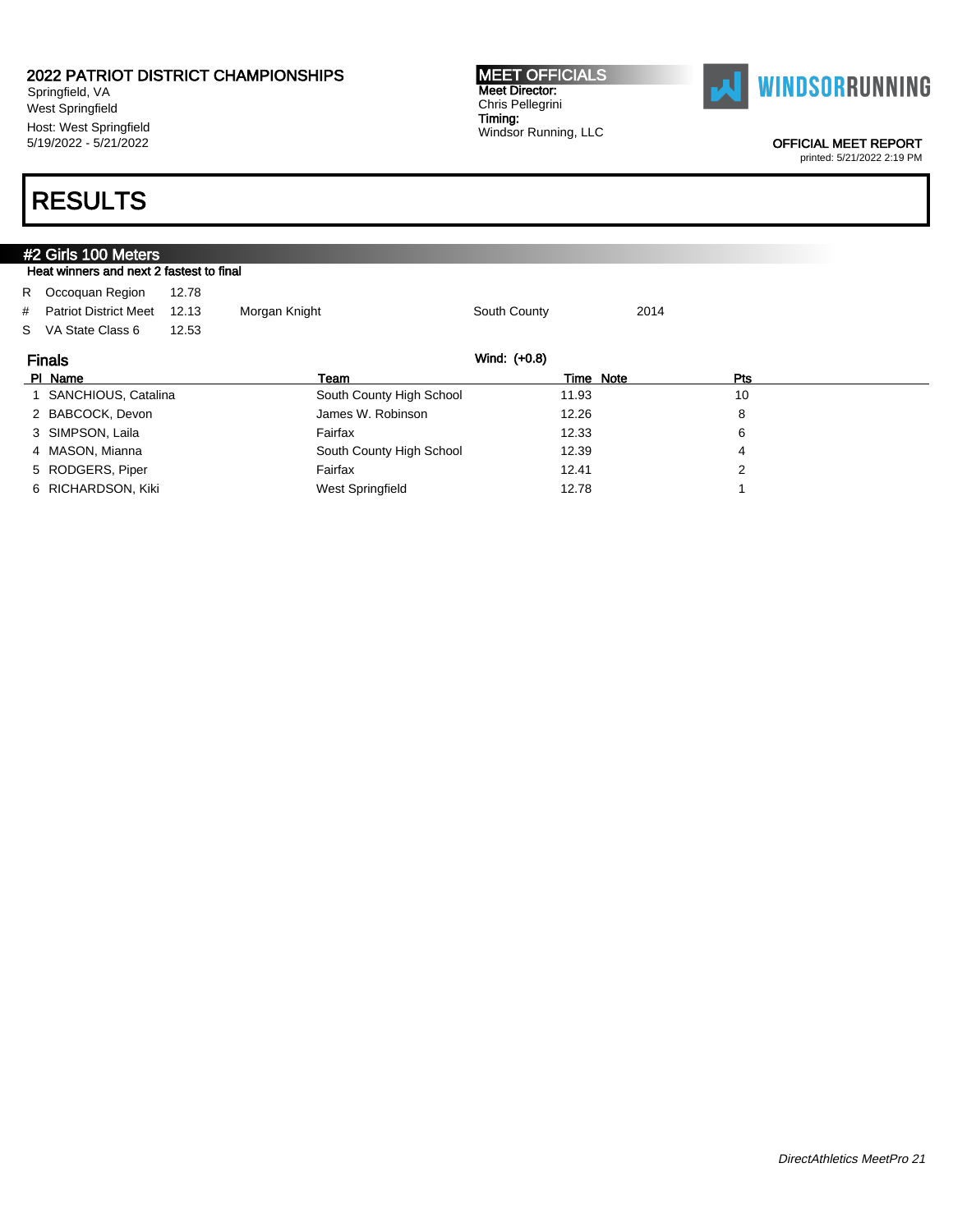Springfield, VA West Springfield Host: West Springfield 5/19/2022 - 5/21/2022

## RESULTS

### #1 Boys 100 Meters Heat Winners plus next 1 fastest R Occoquan Region 11.38 # Patriot District Meet 10.47 Noah Lyles Alexandria City 2014 S VA State Class 6 11.21 Finals Wind: (+1.0) Pl Name Team Time Note Pts 1 GREEN, Amir **Fairfax 10.58** 10 2 JONES, Daniel **10.88** 8 8 3 BROWN, Jeremiah Lake Braddock 11.02 6 4 BASKERVILLE, Enan West Springfield 11.20 4 5 TAHA, Ghaith West Potomac 11.24 2 6 OPOKU, Samuel 1 **11.44** 1 CONSULTER MESS WEST Potomac 11.44 1 11.44 1 11.44 1 11.44 1 11.44 1 11.44 1 11.44 1 1

MEET OFFICIALS Meet Director: Chris Pellegrini Timing: Windsor Running, LLC



OFFICIAL MEET REPORT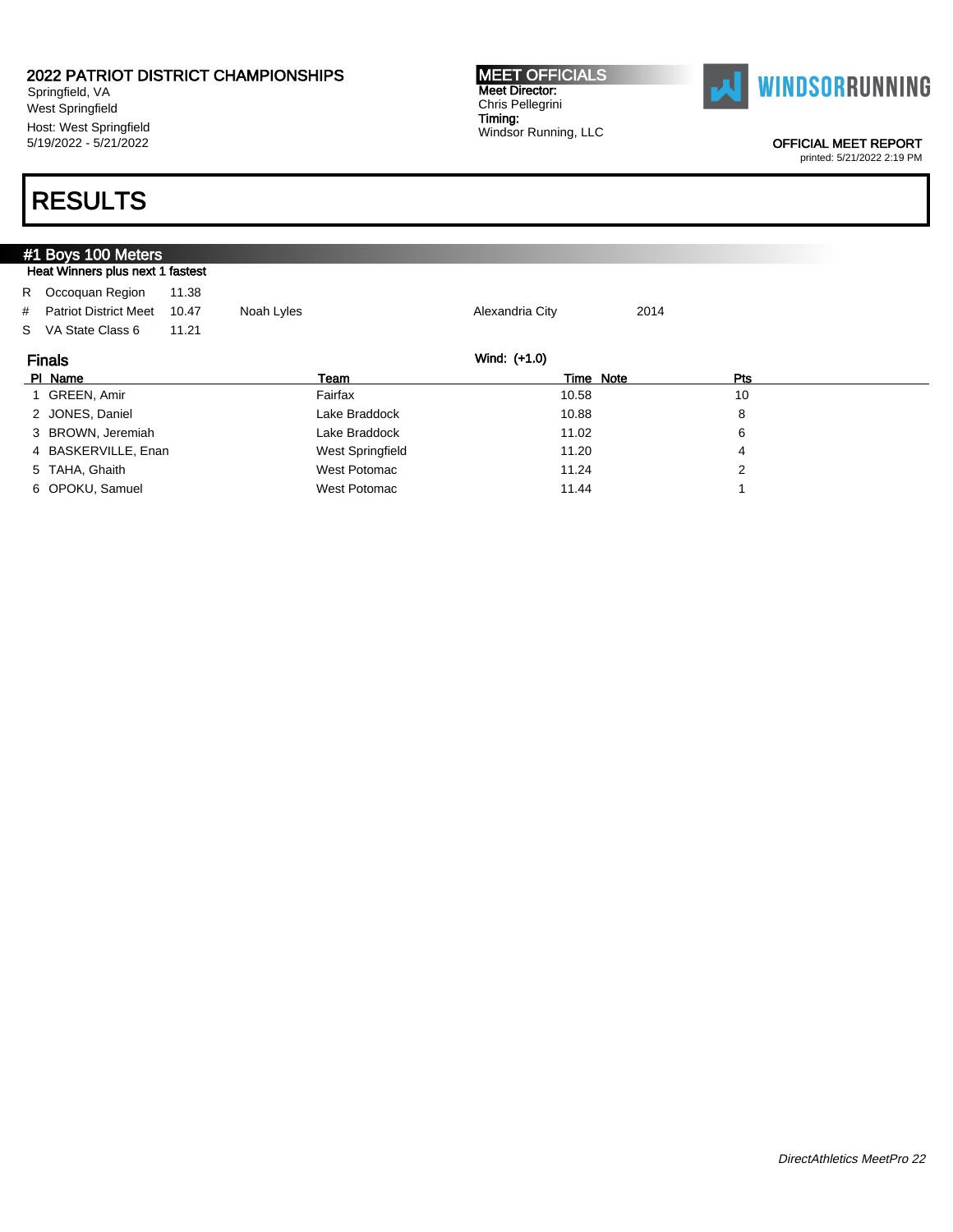Springfield, VA West Springfield Host: West Springfield 5/19/2022 - 5/21/2022

### RESULTS

### #10 Girls 1600 Meters R Occoquan Region 5:19.94 # Patriot District Meet 4:48.88 Carolina Alcorta West Springfield 2014 S VA State Class 6 5:11.16 PI Name Team Team Team Team Team Time Note H(PI) Pts 1 MACGRATH, Aidan **National Accord Contract Contract Contract West Springfield** RS 4:56.23 2(1) 10 1:15.56 (1:15.56) 1:13.74 (2:29.29) 1:16.14 (3:45.43) 1:10.81 (4:56.23) 2 JONES, Caroline W.T. Woodson RS 4:59.97 2(2) 8 1:15.47 (1:15.47) 1:13.99 (2:29.46) 1:16.29 (3:45.75) 1:14.22 (4:59.97) 3 MILLER, Chloe West Springfield R 5:16.79 2(3) 6 1:16.75 (1:16.75) 1:18.08 (2:34.82) 4 SILVA, Leilani Fairfax R 5:17.93 2(4) 4 1:15.96 (1:15.96) 1:18.60 (2:34.56) 1:22.76 (3:57.32) 1:20.62 (5:17.93) 5 HYMANS, Sarah W.T. Woodson 5:27.51 2(5) 2 1:19.17 (1:19.17) 1:22.71 (2:41.88) 1:24.81 (4:06.68) 1:20.83 (5:27.51) 6 WEVLEY, Grace West Springfield 5:29.92 2(6) 1 1:19.35 (1:19.35) 1:22.57 (2:41.91) 1:24.65 (4:06.56) 1:23.36 (5:29.92) 7 DECARLO, Olivia W.T. Woodson 5:30.11 2(7) 1:19.43 (1:19.43) 1:22.62 (2:42.04) 1:24.89 (4:06.92) 1:23.19 (5:30.11) 8 ROBERTSON, Camille South County High School 5:35.09 2(8) 1:19.19 (1:19.19) 1:22.91 (2:42.10) 1:25.75 (4:07.85) 1:27.25 (5:35.09) 9 CICERO, Sophia West Potomac 5:35.13 2(9) 1:19.67 (1:19.67) 1:23.45 (2:43.12) 1:31.18 (4:14.29) 1:20.84 (5:35.13) 10 GLADE, Katie Jane **Alexandria City High School** 5:36.57 1(1) 1:20.36 (1:20.36) 1:25.95 (2:46.30) 1:25.15 (4:11.45) 1:25.12 (5:36.57) 11 REID, Maria 1:20.75 (1:20.75) 1:27.63 (2:48.38 1:28.85 (4:17.22) 1:21.78 (5:39.00 5:39.00 1:20.75 (1:20.75) 1:27.63 (2:48.38) 12 ELLIOTT, Christina 6:39.02 1:20.55 (1:20.55) 1:27.70 (2:48.25) 1:28.77 (4:17.01) 1:22.02 (5:39.02 1:22.02 1:20.55 (1:20.55) 1:27.70 (2:48.25) 1:28.77 (4:17.01) 13 GLADE, Grace 2(12) 2(12) Alexandria City High School 5:42.06 2(12) 1:19.82 (1:19.82) 1:23.22 (2:43.04) 1:29.25 (4:12.28) 1:29.78 (5:42.06) 14 PAVLAK, Taylor <br>1:24.14 (1:24.14) 1:29.76 (2:53.90) 1:29.01 (4:22.91) 1:23.67 (5:46.57 1:24.14 (1:24.14) 1:29.76 (2:53.90) 1:29.01 (4:22.91) 1:23.67 (5:46.57 1:24.14 (1:24.14) 1:29.76 (2:53.90) 15 HILL, Alexandra 19 **12 Francisco Fairfax** 15:49.96 1(3) 1:18.20 (1:18.20) 1:29.76 (2:47.95) 1:34.24 (4:22.18) 1:27.78 (5:49.96) 16 WEISEL, Molly **16 West Potomac** 15:57.44 1(4) 1:20.22 (1:20.22) 1:29.48 (2:49.70) 1:34.71 (4:24.40) 1:33.04 (5:57.44) 17 SNOW, Isabella **17 SNOW, Isabella** James W. Robinson 5:58.77 1(5) 1:24.89 (1:24.89) 1:33.13 (2:58.02) 1:32.45 (4:30.47) 1:28.31 (5:58.77) 18 CALHOON, Cassidy Alexandria City High School 6:00.05 1(6) 1:25.93 (1:25.93) 1:31.92 (2:57.85) 1:33.03 (4:30.88) 1:29.17 (6:00.05) 19 HOOD, Maddie **Lake Braddock** 6:01.67 1(7) 1:24.60 (1:24.60) 1:31.30 (2:55.89) 1:33.92 (4:29.81) 1:31.87 (6:01.67) 20 RUTH, Kaylee **Lake Braddock** 6:02.59 1(8) 1:25.35 (1:25.35) 1:32.54 (2:57.89) 1:35.46 (4:33.35) 1:29.25 (6:02.59) 21 GOEL, Natalie West Potomac 6:07.24 1(9) 1:23.93 (1:23.93) 1:31.89 (2:55.81) 1:37.10 (4:32.91) 1:34.33 (6:07.24)

22 FROST, Alexis **South County High School** 6:13.22 1(10)

Meet Director: Chris Pellegrini Timing: Windsor Running, LLC

MEET OFFICIALS



OFFICIAL MEET REPORT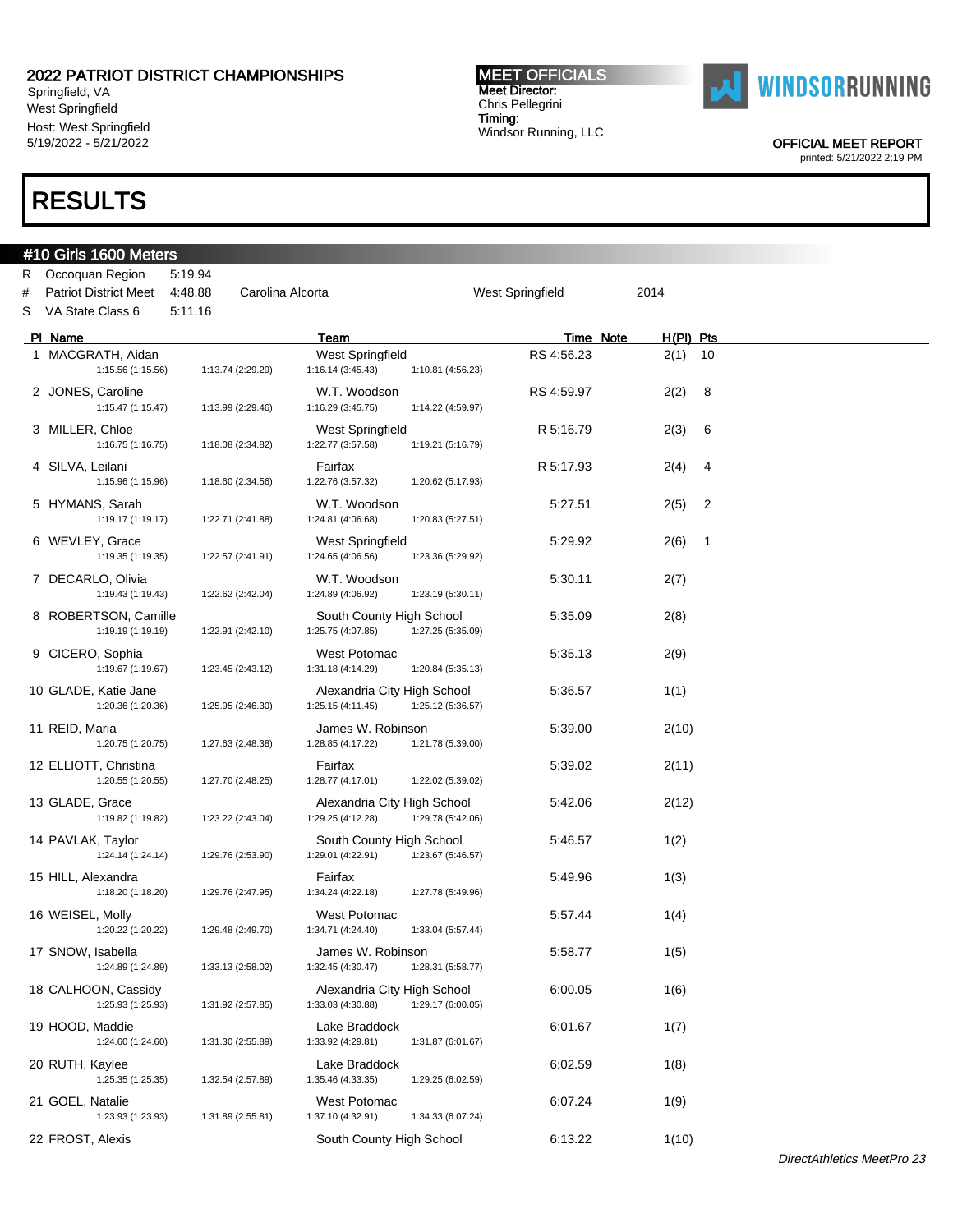Springfield, VA West Springfield Host: West Springfield 5/19/2022 - 5/21/2022

## RESULTS

MEET OFFICIALS Meet Director: Chris Pellegrini Timing: Windsor Running, LLC



OFFICIAL MEET REPORT

| #10 Girls 1600 Meters (cont'd)          |                   |                   |                   |                   |           |             |  |  |  |
|-----------------------------------------|-------------------|-------------------|-------------------|-------------------|-----------|-------------|--|--|--|
| PI Name                                 |                   |                   | Team              |                   | Time Note | $H(PI)$ Pts |  |  |  |
|                                         | 1:25.72 (1:25.72) | 1:32.79 (2:58.50) | 1:36.01 (4:34.50) | 1:38.73 (6:13.22) |           |             |  |  |  |
| 23 RENAGER, Hannah<br>James W. Robinson |                   |                   |                   |                   | 6:19.77   | 1(11)       |  |  |  |
|                                         | 1:23.87 (1:23.87) | 1:35.26 (2:59.13) | 1:42.23 (4:41.36) | 1:38.42 (6:19.77) |           |             |  |  |  |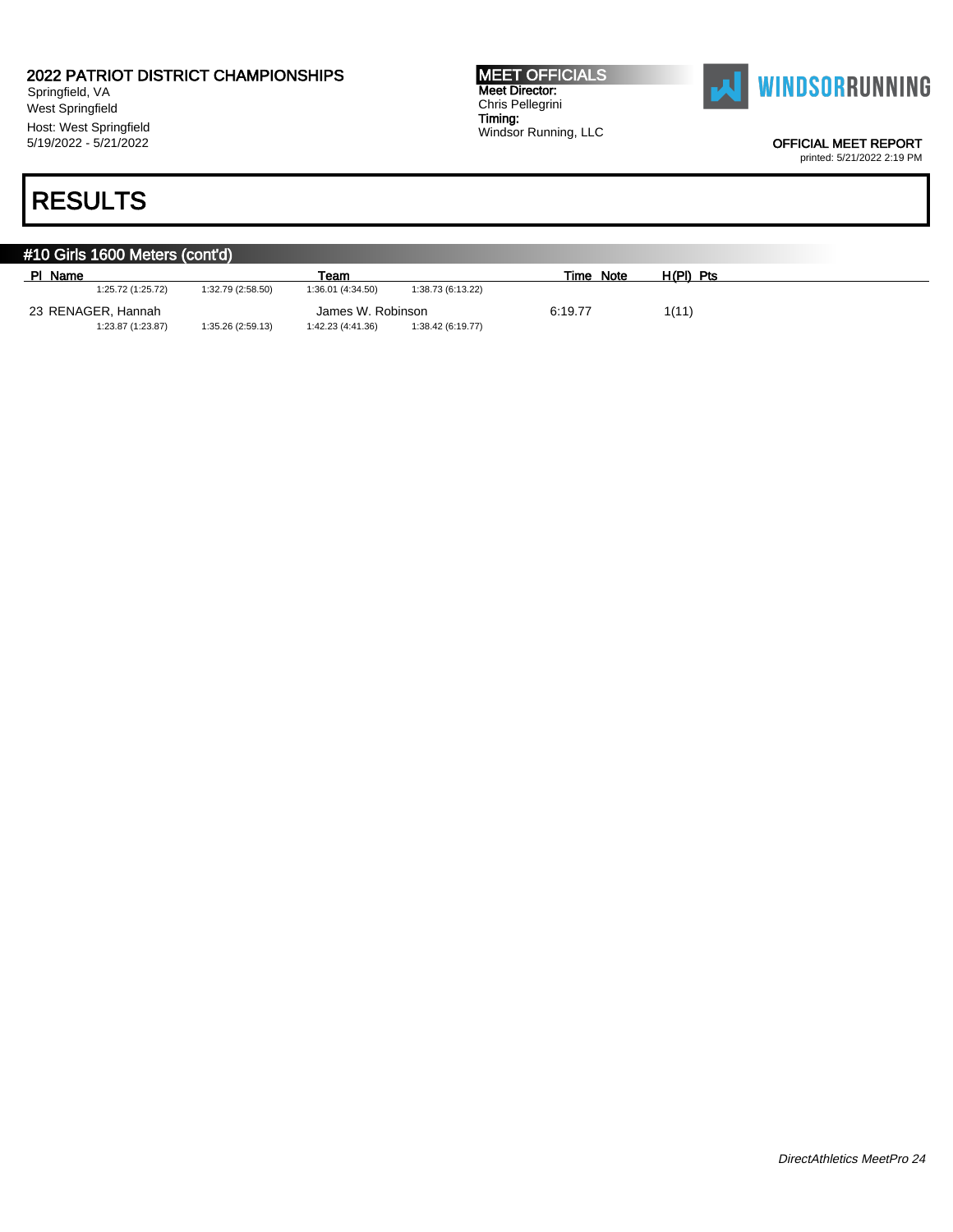Springfield, VA West Springfield Host: West Springfield 5/19/2022 - 5/21/2022

## RESULTS

#### MEET OFFICIALS Meet Director: Chris Pellegrini Timing: Windsor Running, LLC



OFFICIAL MEET REPORT

|        | #9 Boys 1600 Meters<br>1/3 in Alley                                   |                               |                   |                                                  |                   |                         |                          |                |
|--------|-----------------------------------------------------------------------|-------------------------------|-------------------|--------------------------------------------------|-------------------|-------------------------|--------------------------|----------------|
| #<br>S | R Occoquan Region<br><b>Patriot District Meet</b><br>VA State Class 6 | 4:31.11<br>4:05.20<br>4:24.88 | Sharif Karie      |                                                  |                   | <b>West Springfield</b> | 1997                     |                |
|        | PI Name                                                               |                               |                   | Team                                             |                   |                         | Time Note<br>$H(PI)$ Pts |                |
|        | 1 GARCIA, Isaac<br>1:05.13 (1:05.13)                                  |                               | 1:06.91 (2:12.03) | South County High School<br>1:07.60 (3:19.63)    | 1:01.09 (4:20.71) | RS 4:20.71              | $2(1)$ 10                |                |
|        | 2 ANDERSON, Henry<br>1:07.06 (1:07.06)                                |                               | 1:05.73 (2:12.78) | <b>West Springfield</b><br>1:07.24 (3:20.01)     | 1:00.71 (4:20.72) | RS 4:20.72              | 2(2)                     | 8              |
|        | 3 CICERO, James<br>1:05.96 (1:05.96)                                  |                               | 1:06.80 (2:12.75) | West Potomac<br>1:07.79 (3:20.54)                | 1:01.45 (4:21.98) | RS 4:21.98              | 2(3)                     | 6              |
|        | 4 DAWSON, David<br>1:06.26 (1:06.26)                                  |                               | 1:06.02 (2:12.28) | W.T. Woodson<br>1:07.37 (3:19.64)                | 1:03.24 (4:22.88) | RS 4:22.88              | 2(4)                     | 4              |
|        | 5 KASPEROWSKI, Nayan<br>1:07.89 (1:07.89)                             |                               | 1:07.06 (2:14.95) | South County High School<br>1:08.00 (3:22.94)    | 1:02.80 (4:25.74) | R 4:25.74               | 2(5)                     | 2              |
|        | 6 HYMANS, Caleb<br>1:06.80 (1:06.80)                                  |                               | 1:06.24 (2:13.03) | W.T. Woodson<br>1:08.77 (3:21.80)                | 1:04.75 (4:26.54) | R 4:26.54               | 2(6)                     | $\overline{1}$ |
|        | 7 WEEKS, Tyler<br>1:07.20 (1:07.20)                                   |                               | 1:06.60 (2:13.79) | West Springfield<br>1:10.33 (3:24.12)            | 1:07.48 (4:31.60) | 4:31.60                 | 2(7)                     |                |
|        | 8 LEONE, Bobby<br>1:08.32 (1:08.32)                                   |                               | 1:07.84 (2:16.15) | Lake Braddock<br>1:08.73 (3:24.88)               | 1:07.63 (4:32.51) | 4:32.51                 | 2(8)                     |                |
|        | 9 ANDERSON, Jeremy<br>1:07.86 (1:07.86)                               |                               | 1:06.51 (2:14.37) | Lake Braddock<br>1:09.70 (3:24.07)               | 1:11.46 (4:35.52) | 4:35.52                 | 2(9)                     |                |
|        | 10 FREESE, Caughnery<br>1:07.41 (1:07.41)                             |                               | 1:07.86 (2:15.26) | James W. Robinson<br>1:11.56 (3:26.82)           | 1:10.56 (4:37.38) | 4:37.38                 | 2(10)                    |                |
|        | 11 ZUNIGA, David<br>1:06.20 (1:06.20)                                 |                               | 1:11.42 (2:17.62) | James W. Robinson<br>1:12.48 (3:30.10)           | 1:09.60 (4:39.70) | 4:39.70                 | 1(1)                     |                |
|        | 12 GARCIA, Gabriel<br>1:09.99 (1:09.99)                               |                               | 1:13.85 (2:23.84) | James W. Robinson<br>1:12.90 (3:36.73)           | 1:08.91 (4:45.64) | 4:45.64                 | 1(2)                     |                |
|        | 13 BAUMANN, Carter<br>1:10.30 (1:10.30)                               |                               | 1:14.82 (2:25.11) | West Springfield<br>1:14.18 (3:39.29)            | 1:06.56 (4:45.84) | 4:45.84                 | 1(3)                     |                |
|        | 14 BROWN, Gavin<br>1:08.56 (1:08.56)                                  |                               | 1:09.34 (2:17.89) | West Potomac<br>1:14.33 (3:32.21)                | 1:13.70 (4:45.91) | 4:45.91                 | 2(11)                    |                |
|        | 15 LAMB, Charlie<br>1:10.03 (1:10.03)                                 |                               | 1:14.39 (2:24.42) | West Potomac<br>1:13.21 (3:37.62)                | 1:08.42 (4:46.03) | 4:46.03                 | 1(4)                     |                |
|        | 16 SAMPLE, Owen<br>1:11.92 (1:11.92)                                  |                               | 1:12.01 (2:23.93) | Alexandria City High School<br>1:13.08 (3:37.01) | 1:09.62 (4:46.62) | 4:46.62                 | 1(5)                     |                |
|        | 17 MCLEESE, Quarton<br>1:08.66 (1:08.66)                              |                               | 1:08.11 (2:16.77) | W.T. Woodson<br>1:11.23 (3:27.99)                | 1:21.37 (4:49.36) | 4:49.36                 | 2(12)                    |                |
|        | 18 BACHMANN, Christian<br>1:07.66 (1:07.66)                           |                               | 1:08.07 (2:15.73) | Lake Braddock<br>1:14.81 (3:30.54)               | 1:21.29 (4:51.83) | 4:51.83                 | 2(13)                    |                |
|        | 19 DAMTE, Eyosyas<br>1:11.77 (1:11.77)                                |                               | 1:13.37 (2:25.14) | Alexandria City High School<br>1:16.15 (3:41.28) | 1:12.19 (4:53.47) | 4:53.47                 | 1(6)                     |                |
|        | 20 KUNATA, Malik<br>1:12.38 (1:12.38)                                 |                               | 1:13.23 (2:25.60) | Alexandria City High School<br>1:15.81 (3:41.40) | 1:13.58 (4:54.98) | 4:54.98                 | 1(7)                     |                |
|        | 21 SAMIMI, Matthew<br>1:13.92 (1:13.92)                               |                               | 1:18.35 (2:32.26) | Fairfax<br>1:19.50 (3:51.76)                     | 1:14.25 (5:06.00) | 5:06.00                 | 1(8)                     |                |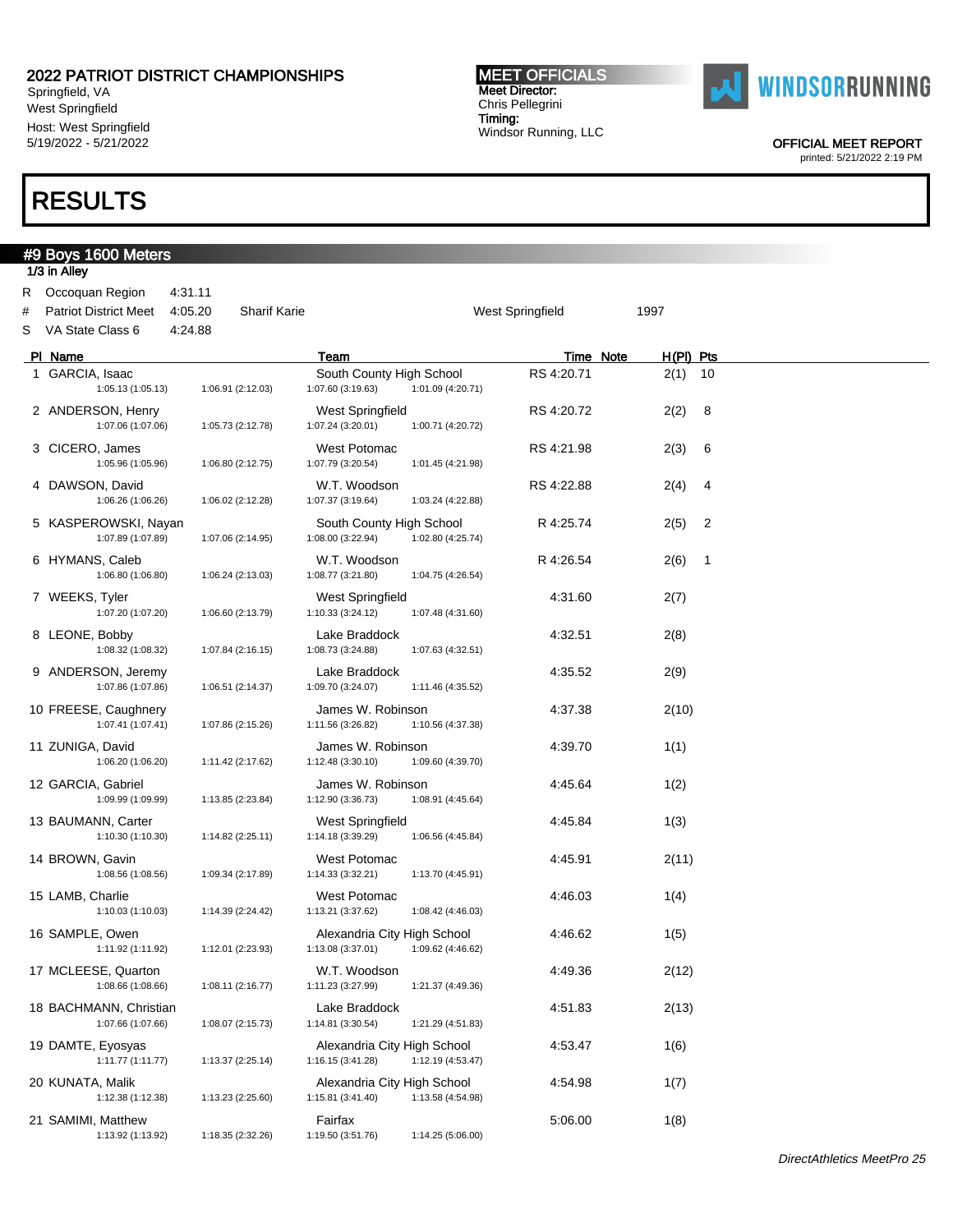Springfield, VA West Springfield Host: West Springfield 5/19/2022 - 5/21/2022

## RESULTS

MEET OFFICIALS Meet Director: Chris Pellegrini Timing: Windsor Running, LLC



OFFICIAL MEET REPORT

|                   | #9 Boys 1600 Meters (cont'd) |                          |                   |            |           |  |  |  |  |
|-------------------|------------------------------|--------------------------|-------------------|------------|-----------|--|--|--|--|
| PI Name           |                              | Team                     |                   | Time Note  | H(PI) Pts |  |  |  |  |
| 22 HESSER, Owen   |                              | Fairfax                  |                   | 5:08.77    | 1(9)      |  |  |  |  |
| 1:14.93 (1:14.93) | 1:18.32 (2:33.25)            | 1:20.38 (3:53.62)        | 1:15.15 (5:08.77) |            |           |  |  |  |  |
| 23 SHULTZ, Gavin  |                              | Fairfax                  |                   | 5:10.97    | 1(10)     |  |  |  |  |
| 1:15.27(1:15.27)  | 1:17.71 (2:32.98)            | 1:19.61 (3:52.58)        | 1:18.39 (5:10.97) |            |           |  |  |  |  |
| MACAULEY, Kai     |                              | South County High School |                   | <b>DNS</b> |           |  |  |  |  |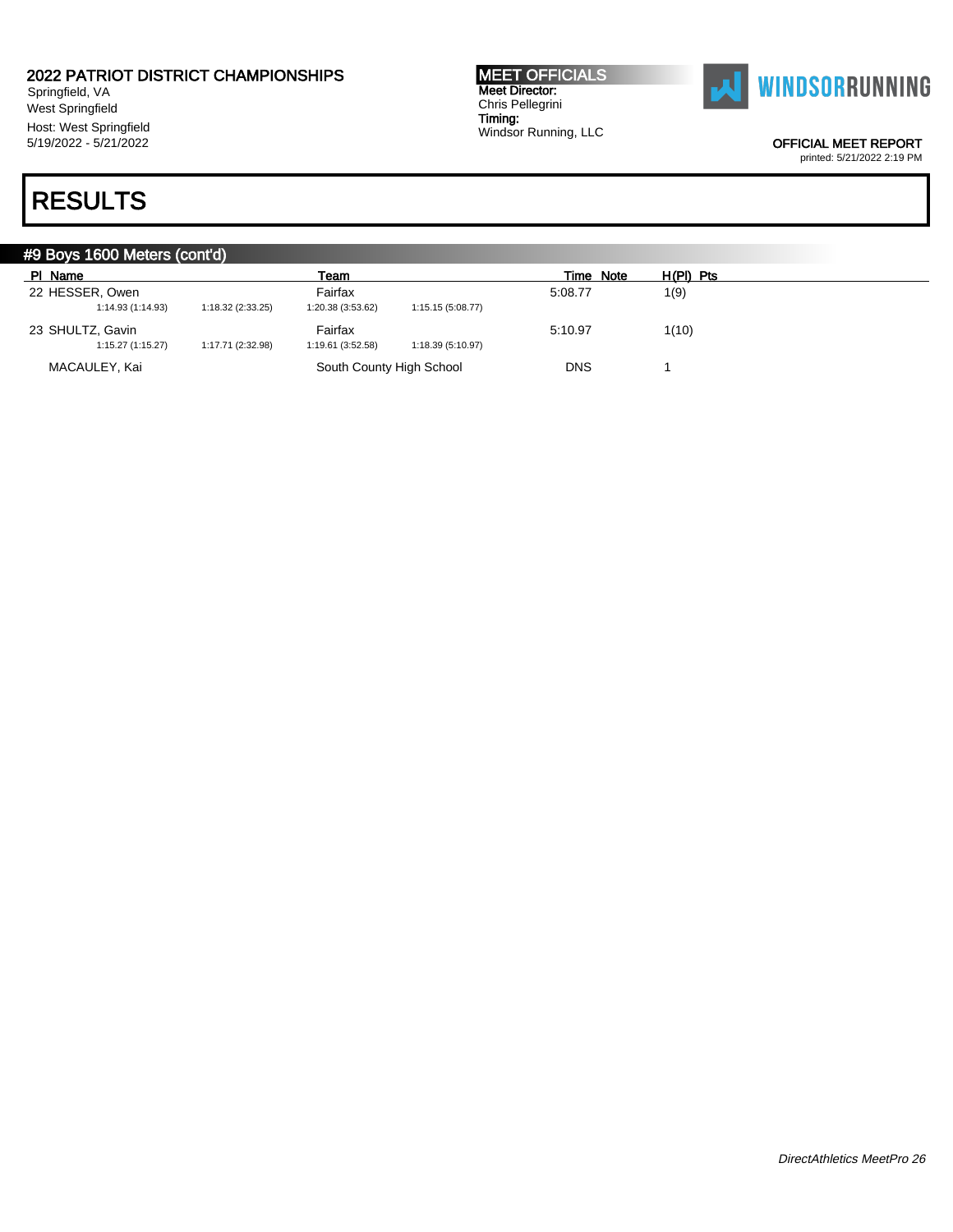Springfield, VA West Springfield Host: West Springfield 5/19/2022 - 5/21/2022

## RESULTS

### #18 Girls 4 x 100m Relay R Occoquan Region 50.93 # Patriot District Meet 48.61 Alexandria City 2017 S VA State Class 6 49.36 Pl Team Time Note H(Pl) Pts 1 South County High School (A) 2(1) 10 1) MASON, Mianna 2) CURRY, Jaidyn 3) PACK, U'Riah 4) SANCHIOUS, Catalina 2 James W. Robinson (A) 22 James W. Robinson (A) 22 James W. R 49.62 2(2) 8 1) MUSA, Dina 2) PRICE, Gabriella 3) HEIFNER, Katrina (4) BABCOCK, Devon 3 West Springfield (A) 2(3) 6 and 3 West Springfield (A) 2(3) 6 1) ROLISON, Jasmyn 2) WELLS, Taya 3) HAMPTON, Ariyon 4) DAVIES, McKenna 4 Alexandria City High School (A) 8 and 50.09 2(4) 4 and 50.09 2(4) 4 1) HAMILTON, Akira 2) JACKSON, Alisha 3) FRASER, Morgan 4) ROMAN, Vivian 5 West Potomac (A) 3 Note that the set of the set of the set of the set of the set of the set of the set of the set of the set of the set of the set of the set of the set of the set of the set of the set of the set of the 1) PEYTON KIMBLE, Honesty 2) BRADLEY, Maeve 3) PEDRICK, Abie 4) FRIMPONG, Esther 6 Lake Braddock (A) 52.25 1(2) 1 1) AARONS-BROWN, Anayah 2) DANIELS, Michala 3) JUNIUS, Victoria (4) BERKLEY, Sierra 7 W.T. Woodson (A) 52.51 1(3) 1) HOGAN, Kathrine 2) DUBLE, Noelle 3) DUONG, Jenna 4) COUGHLIN, Kelly Fairfax (A) DNS 2 1) AGOSSOU, Marielle 2) RODGERS, Piper

MEET OFFICIALS Meet Director: Chris Pellegrini Timing:

Windsor Running, LLC

3) NELSON, Mae 4) OLIBAH, Leena



OFFICIAL MEET REPORT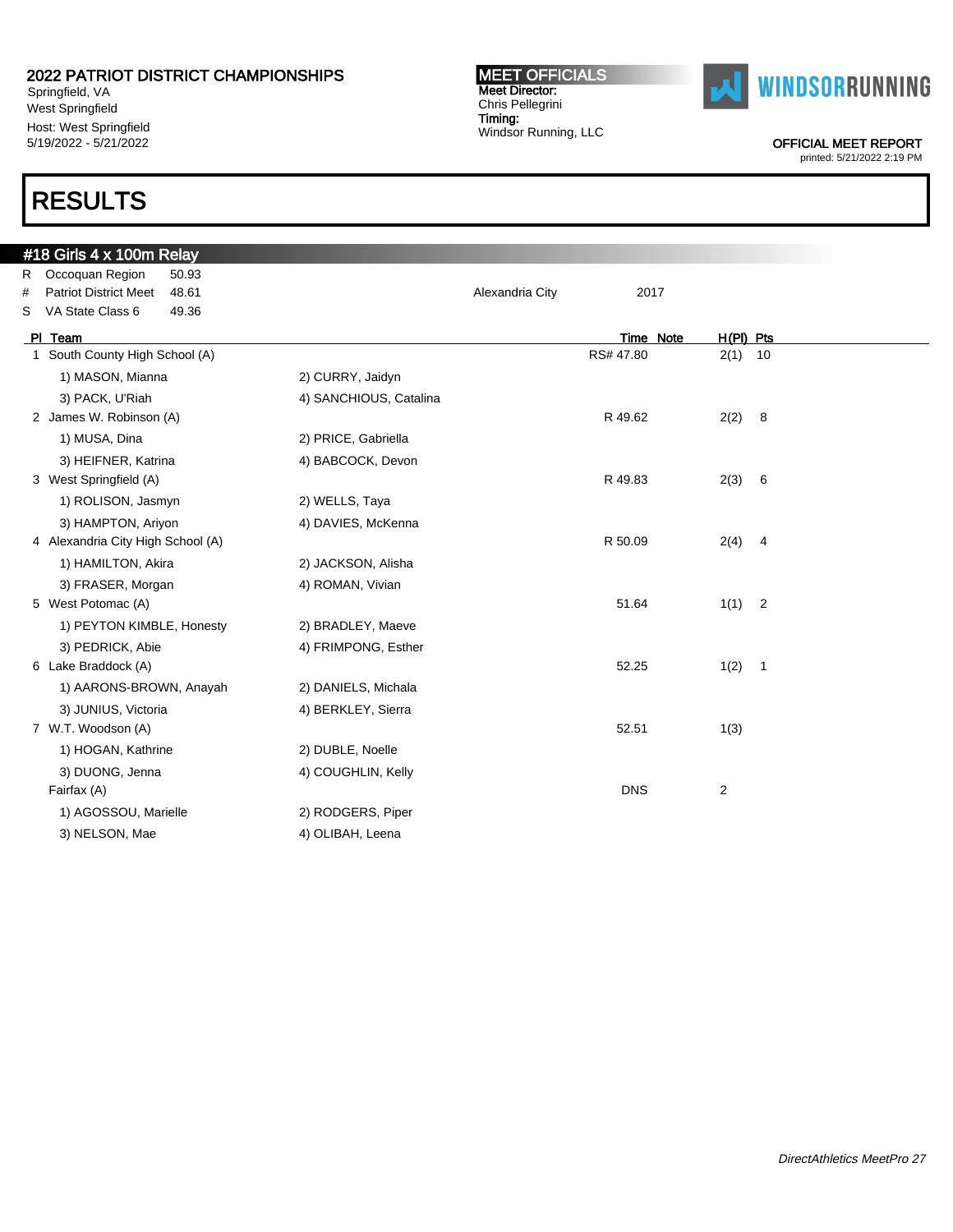Springfield, VA West Springfield Host: West Springfield 5/19/2022 - 5/21/2022

## RESULTS

### #17 Boys 4 x 100m Relay R Occoquan Region 44.38 # Patriot District Meet 41.81 Annandale 2012 S VA State Class 6 43.35 Pl Team Time Note H(Pl) Pts 1 West Springfield (A) 2(1) 10 1) BASKERVILLE, Enan 2) RUDOLPH, Devante 3) WHYTE, Mark-Anthony 4) MCKINNEY, Jacob 2 Fairfax (A) RS 43.00 2(2) 8 1) SMITH, Joshua 2) GREEN, Amir 3) CHENG, David 4) LEWIS, Xavier 3 Lake Braddock (A) 2(3) 6 (3) 2(3) 6 (3) 2(3) 6 (3) 2(3) 6 (3) 2(3) 6 (3) 2(3) 6 (3) 2(3) 6 (3) 2(3) 6 (3) 2(3) 6 (3) 2(3) 6 (3) 2(3) 6 (3) 2(3) 6 (3) 2(3) 6 (3) 2(3) 6 (3) 3 (3) 2(3) 6 (3) 3 (3) 2(3) 6 (3) 3 (3) 3 (3) 3 1) JONES, Daniel 2) BROWN, Jeremiah 3) WALKER, Jalen 4) MEINE, Elliot 4 James W. Robinson (A) 2(4) 2012 12:35 22:49 22:49 22:49 22:49 22:49 22:49 22:49 22:49 22:49 22:49 22:49 22:49 1) NORDHAUS, Noah 2) AWUAH, Essumang 3) YENNERELL, Nicholas 4) SEO, Hae June 5 West Potomac (A) 2 26 26 26 27 28 27 28 27 28 27 28 27 28 27 28 27 28 27 28 27 28 27 28 27 28 27 28 27 28 27 28 27 28 27 28 27 28 27 28 27 28 27 28 27 28 27 28 27 28 27 28 27 28 27 28 27 28 27 28 27 28 27 28 27 28 27 28 1) OFORI, Kofi 2) TAHA, Ghaith 3) WALKER, Kyron 4) OPOKU, Samuel 6 W.T. Woodson (A) 45.55 1(1) 1 1) SPECTOR, Ethan 2) CHIKA, Themba 3) LEE, Justin 4) BANTUG, Lorenzo 7 Alexandria City High School (A)  $\overline{4(2)}$ 1) KAMARA, Hassan 2) KARGBO-OWENS, Isaiah-Taji 3) HYMAN, Caynen 4) KWATENG, Blessing South County High School (A) **1 DNS** 1

MEET OFFICIALS Meet Director: Chris Pellegrini Timing: Windsor Running, LLC



OFFICIAL MEET REPORT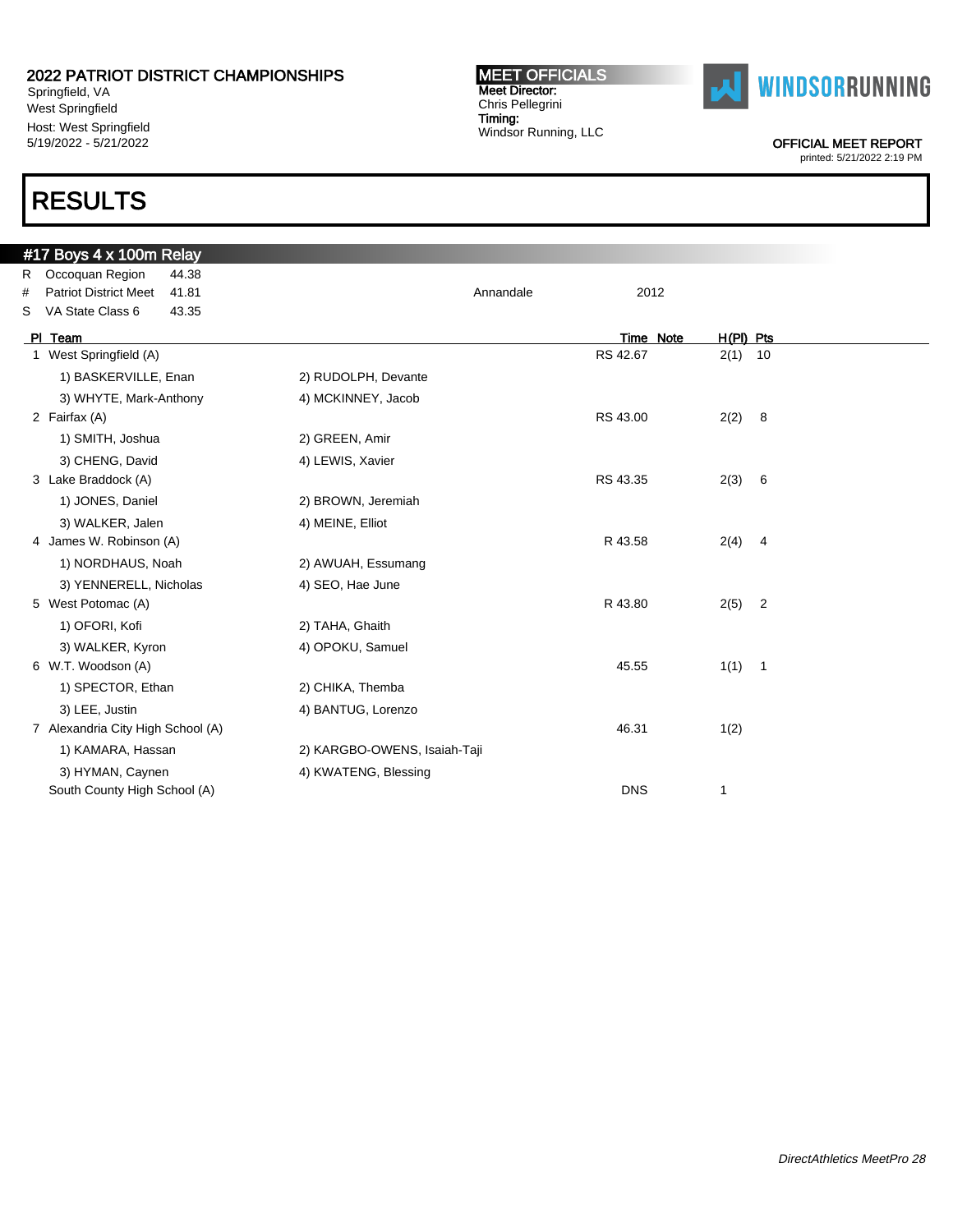Springfield, VA West Springfield Host: West Springfield 5/19/2022 - 5/21/2022

## RESULTS

#### MEET OFFICIALS Meet Director: Chris Pellegrini Timing: Windsor Running, LLC



OFFICIAL MEET REPORT

|   | #6 Girls 400 Meters          |         |                             |              |             |    |
|---|------------------------------|---------|-----------------------------|--------------|-------------|----|
| R | Occoquan Region              | 1:00.53 |                             |              |             |    |
| # | <b>Patriot District Meet</b> | 55.80   | <b>Felecia Majors</b>       | South County | 2011        |    |
| S | VA State Class 6             | 58.46   |                             |              |             |    |
|   | PI Name                      |         | Team                        | Time Note    | $H(PI)$ Pts |    |
|   | 1 HIGGINS, Victoria          |         | South County High School    | RS# 55.65    | 4(1)        | 10 |
|   | 2 PATTEN, Grace              |         | James W. Robinson           | R 58.59      | 4(2)        | 8  |
|   | 3 LEWIS, Madilyn             |         | Lake Braddock               | R 59.01      | 4(3)        | 6  |
|   | 4 NAGDA, Saira               |         | West Potomac                | R 59.51      | 3(1)        | 4  |
|   | 5 RICHARDSON, Kiki           |         | <b>West Springfield</b>     | R 59.87      | 4(4)        | 2  |
|   | 6 WEINTRITT, Berkley         |         | Alexandria City High School | 1:00.82      | 3(2)        | -1 |
|   | 7 HEIFNER, Katrina           |         | James W. Robinson           | 1:01.95      | 3(3)        |    |
|   | 8 COUTINHO, Valerie          |         | James W. Robinson           | 1:02.28      | 3(4)        |    |
|   | 9 WHITE, Katelyn             |         | Lake Braddock               | 1:02.78      | 2(1)        |    |
|   | 10 KUEHN, Hannah             |         | W.T. Woodson                | 1:03.08      | 3(5)        |    |
|   | 11 SAUER, Adeline            |         | <b>West Potomac</b>         | 1:03.10      | 2(2)        |    |
|   | 12 ALI, Ameera               |         | Lake Braddock               | 1:03.56      | 2(3)        |    |
|   | 13 MENDEZ, Mackenzie         |         | W.T. Woodson                | 1:04.88      | 3(6)        |    |
|   | 14 MCFALLS, Kelley           |         | W.T. Woodson                | 1:05.08      | 2(4)        |    |
|   | 15 HALL, Allyson             |         | <b>West Springfield</b>     | 1:05.42      | 1(1)        |    |
|   | 16 SAIYED, Ayesha            |         | Fairfax                     | 1:05.83      | 1(2)        |    |
|   | 17 SWOGER, Lily              |         | <b>West Springfield</b>     | 1:06.24      | 2(5)        |    |
|   | 18 LISI, Adeline             |         | <b>West Potomac</b>         | 1:06.61      | 1(3)        |    |
|   | 19 OLIBAH, Leena             |         | Fairfax                     | 1:07.17      | 2(6)        |    |
|   | 20 YAWSON, Shulamite         |         | Alexandria City High School | 1:08.52      | 1(4)        |    |
|   | CLARKE, Naomi                |         | South County High School    | <b>DNS</b>   | 4           |    |
|   | CURRY, Jaidyn                |         | South County High School    | <b>DNS</b>   | 4           |    |
|   |                              |         |                             |              |             |    |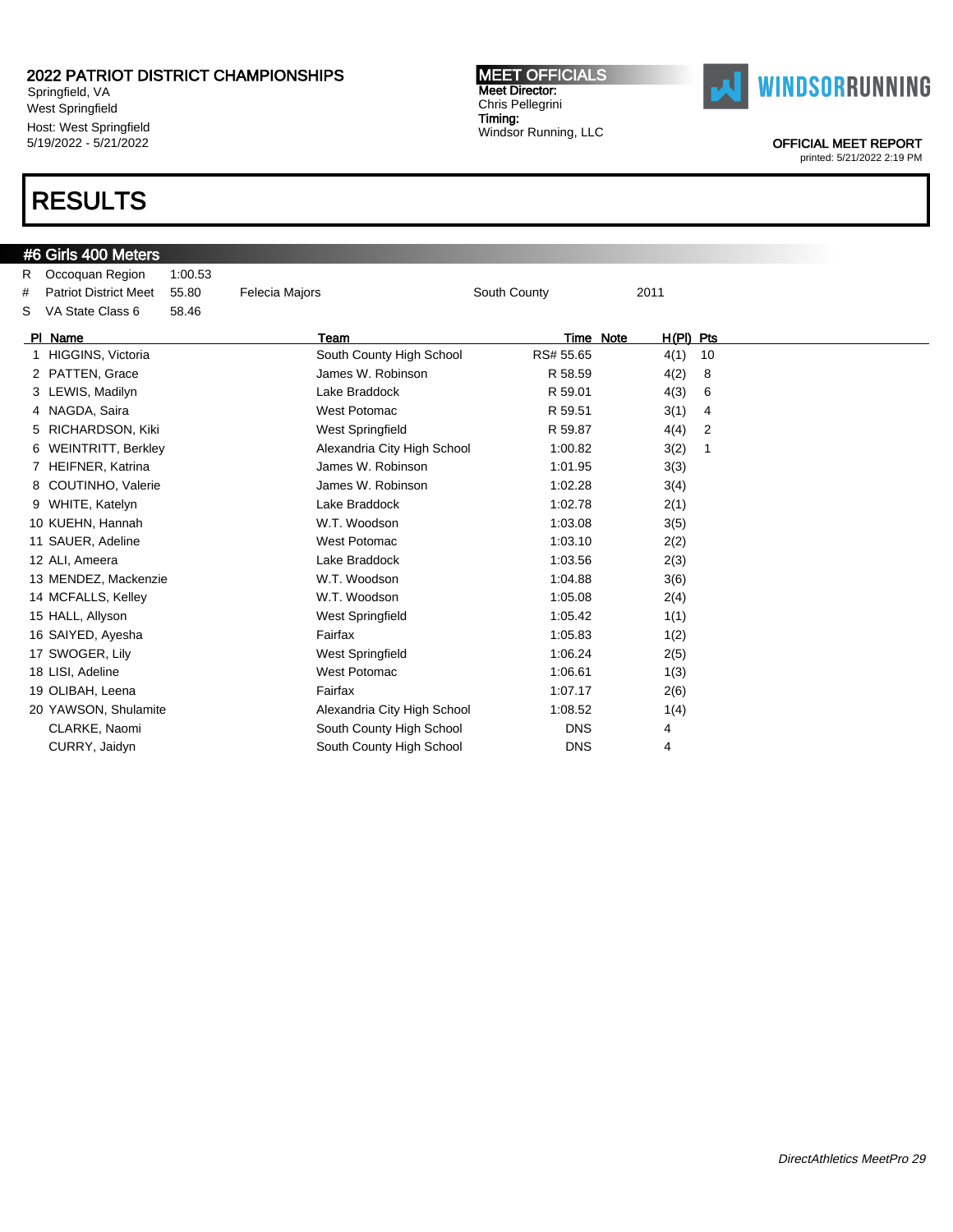Springfield, VA West Springfield Host: West Springfield 5/19/2022 - 5/21/2022

## RESULTS

#### MEET OFFICIALS Meet Director: Chris Pellegrini Timing: Windsor Running, LLC



OFFICIAL MEET REPORT

|   | #5 Boys 400 Meters           |       |                             |                 |                          |             |
|---|------------------------------|-------|-----------------------------|-----------------|--------------------------|-------------|
| R | Occoquan Region              | 51.07 |                             |                 |                          |             |
| # | <b>Patriot District Meet</b> | 47.50 | Josephus Lyles              | Alexandria City | 2014                     |             |
| S | VA State Class 6             | 50.00 |                             |                 |                          |             |
|   | PI Name                      |       | Team                        |                 | $H(PI)$ Pts<br>Time Note |             |
|   | 1 WHITE, Evans               |       | South County High School    | RS 48.49        | 4(1)                     | 10          |
|   | 2 POULSON, George            |       | <b>West Potomac</b>         | RS 48.73        | 4(2)                     | 8           |
|   | 3 BANKS, Nasir               |       | West Springfield            | RS 49.32        | 4(3)                     | 6           |
|   | 4 ECONOMON, Harry            |       | James W. Robinson           | R 50.18         | 4(4)                     | 4           |
|   | 5 GREEN, Vishal              |       | <b>West Springfield</b>     | R 50.94         | 3(1)                     | 2           |
|   | 6 ENGLISH, Ashton            |       | <b>West Potomac</b>         | R 51.03         | 3(2)                     | $\mathbf 1$ |
|   | 7 BAXTER, John               |       | South County High School    | R 51.04         | 3(3)                     |             |
|   | 8 ANDERSON, Justin           |       | W.T. Woodson                | 51.12           | 4(5)                     |             |
|   | 9 BANTUG, Lorenzo            |       | W.T. Woodson                | 51.21           | 4(6)                     |             |
|   | 10 YENNERELL, Nicholas       |       | James W. Robinson           | 51.96           | 3(4)                     |             |
|   | 11 BLUMBERG, Joseph          |       | West Springfield            | 52.05           | 3(5)                     |             |
|   | 12 SPECTOR, Ethan            |       | W.T. Woodson                | 52.09           | 3(6)                     |             |
|   | 13 WILSON, Eli               |       | Alexandria City High School | 52.52           | 2(1)                     |             |
|   | 14 FOTOUHI, Ken              |       | Lake Braddock               | 52.64           | 2(2)                     |             |
|   | 15 SCOTT, Jayden             |       | <b>West Potomac</b>         | 52.69           | 1(1)                     |             |
|   | 16 HUH, Alexander            |       | Lake Braddock               | 52.81           | 2(3)                     |             |
|   | 17 BARRAVINO, Marcelo        |       | Lake Braddock               | 53.03           | 2(4)                     |             |
|   | 18 LEWIS, Xavier             |       | Fairfax                     | 53.09           | 1(2)                     |             |
|   | 19 GUNNING, Matthew          |       | James W. Robinson           | 53.68           | 2(5)                     |             |
|   | 20 WILLIAMS, Elijah          |       | Fairfax                     | 54.40           | 2(6)                     |             |
|   | 21 MILLER, Colin             |       | South County High School    | 1:00.68         | 1(3)                     |             |
|   | O'BRIEN, David               |       | Alexandria City High School | <b>DNS</b>      | 1                        |             |
|   | KARGBO-OWENS, Isaiah-Taji    |       | Alexandria City High School | <b>DNS</b>      | 1                        |             |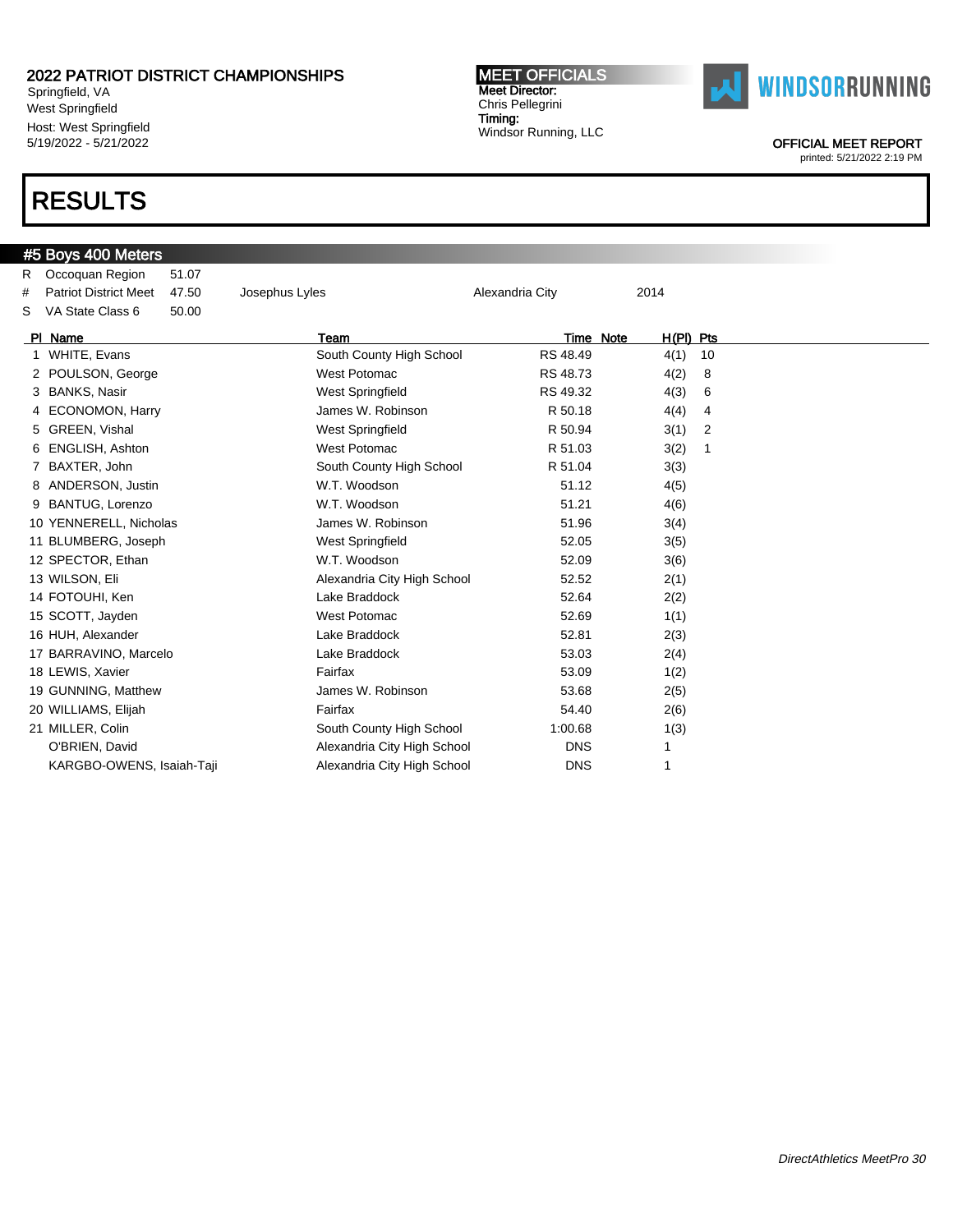Springfield, VA West Springfield Host: West Springfield 5/19/2022 - 5/21/2022

## RESULTS

#### MEET OFFICIALS Meet Director: Chris Pellegrini Timing: Windsor Running, LLC



OFFICIAL MEET REPORT

|   | #16 Girls 300m Hurdles       |       |                             |                         |                          |    |
|---|------------------------------|-------|-----------------------------|-------------------------|--------------------------|----|
| R | Occoquan Region              | 48.20 |                             |                         |                          |    |
| # | <b>Patriot District Meet</b> | 44.48 | <b>Trish Friederich</b>     | <b>West Springfield</b> | 2007                     |    |
| S | VA State Class 6             | 46.20 |                             |                         |                          |    |
|   | PI Name                      |       | Team                        |                         | $H(PI)$ Pts<br>Time Note |    |
|   | 1 WILSON, Rachael            |       | James W. Robinson           | R 46.95                 | 4(1)                     | 10 |
|   | 2 HAMPTON, Ariyon            |       | <b>West Springfield</b>     | R 47.73                 | 4(2)                     | 8  |
|   | 3 COLE, Madeline             |       | Lake Braddock               | 49.42                   | 2(1)                     | 6  |
|   | 4 PRICE, Gabriella           |       | James W. Robinson           | 49.45                   | 4(3)                     | 4  |
|   | 5 FRASER, Morgan             |       | Alexandria City High School | 49.47                   | 4(4)                     | 2  |
|   | 6 RUDOLPH, Devon             |       | James W. Robinson           | 50.25                   | 3(1)                     | 1  |
|   | 7 NORFLEET, Ciara            |       | Alexandria City High School | 50.73                   | 3(2)                     |    |
| 8 | SCHWENZER, Elizabeth         |       | W.T. Woodson                | 51.20                   | 4(5)                     |    |
|   | 9 DICKINSON, Grace           |       | Lake Braddock               | 51.31                   | 2(2)                     |    |
|   | 10 WIERMANSKI, Lauren        |       | South County High School    | 51.47                   | 3(3)                     |    |
|   | 11 ANDERSON, Lily            |       | West Springfield            | 51.86                   | 4(6)                     |    |
|   | 12 GLADE, Grace              |       | Alexandria City High School | 52.02                   | 2(3)                     |    |
|   | 13 SHANNON, Shelby           |       | West Springfield            | 52.38                   | 3(4)                     |    |
|   | 14 HESLEP, Elizabeth         |       | Fairfax                     | 53.12                   | 2(4)                     |    |
|   | 15 CUMMINGS, Genevieve       |       | West Potomac                | 54.34                   | 3(5)                     |    |
|   | 16 BURNETT-MILLER, Jaden     |       | <b>West Potomac</b>         | 55.66                   | 1(1)                     |    |
|   | 17 HASSAN, Ilwad             |       | Fairfax                     | 59.80                   | 1(2)                     |    |
|   | 18 KARAMBELAS, Isabel        |       | W.T. Woodson                | 1:00.50                 | 2(5)                     |    |
|   | 19 UTHMAN, Acita             |       | W.T. Woodson                | 1:01.61                 | 1(3)                     |    |
|   | <b>BROWN, Victoria</b>       |       | Fairfax                     | <b>DNS</b>              | 2                        |    |
|   | BLACKMON, Jadyn              |       | South County High School    | <b>DNS</b>              | 3                        |    |
|   |                              |       |                             |                         |                          |    |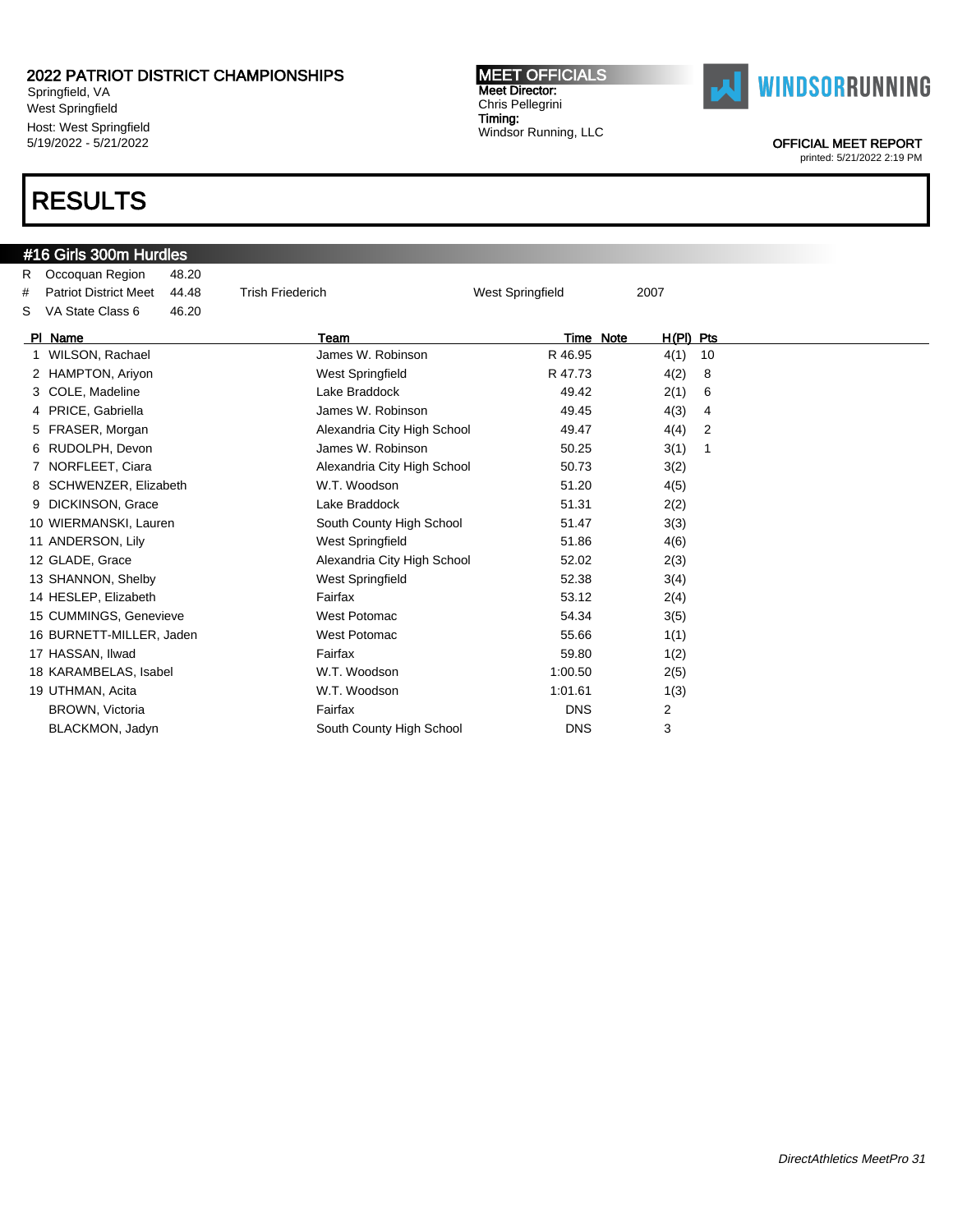Springfield, VA West Springfield Host: West Springfield 5/19/2022 - 5/21/2022

### RESULTS

### #15 Boys 300m Hurdles R Occoquan Region 41.74 # Patriot District Meet 37.86 Jermaine Coles Alexandria City 1998 S VA State Class 6 40.11 PI Name Team Team Team Team Team Time Note H(PI) Pts 1 NGUYEN, Kyle **Randall Lake Braddock** R 40.67 4(1) 10 2 MCGOWEN, Liam **West Springfield** 42.00 4(2) 8 3 CHENG, David Fairfax 42.04 4(3) 6 4 DONOHUE, Nicoli **1988** 10 James W. Robinson 12.67 4(4) 4 5 CHIVERS, Lane South County High School 43.58 3(1) 2 6 MARTIN, Austin James W. Robinson 43.72 4(5) 1 7 COCHONES, Willem West Potomac 44.39 2(1) 8 CASSATA, Daniel W.T. Woodson 44.46 3(2) 9 IRVINE, Alexander W.T. Woodson 44.75 2(2) 10 KWATENG, Blessing **Alexandria City High School** 44.77 44.764 3(3) 10 FRANKLIN, Daniel Alexandria City High School 44.77 44.764 4(6) 12 FULTON, Michael **Lake Braddock** 45.24 45.24 2(3) 13 REICHARD, Gavin **12 Community** West Springfield **13 REICHARD, Gavin** 3(4) 14 HART, Collin West Potomac 45.34 2(4) 15 MONTAGUE, Cason **Lake Braddock** 45.35 3(5) 16 SHRIVER, Mitch West Potomac 45.81 1(1) 17 FLEMING, Donovan **Matter Springfield** 46.18 46.18 3(6) 18 JEFFRESS, William **Fairfax** Fairfax 46.62 2(5) 19 MACLAUGHLIN, Gabriel South County High School 46.98 1(2) 20 ABDOU, Marwan **Alexandria City High School** 48.94 1(3) 21 GUZZANO, Jack 2(6) 32 James W. Robinson 49.68 2(6)

22 YOUNGBLOOD, Ryan W.T. Woodson 51.95 1(4)



OFFICIAL MEET REPORT printed: 5/21/2022 2:19 PM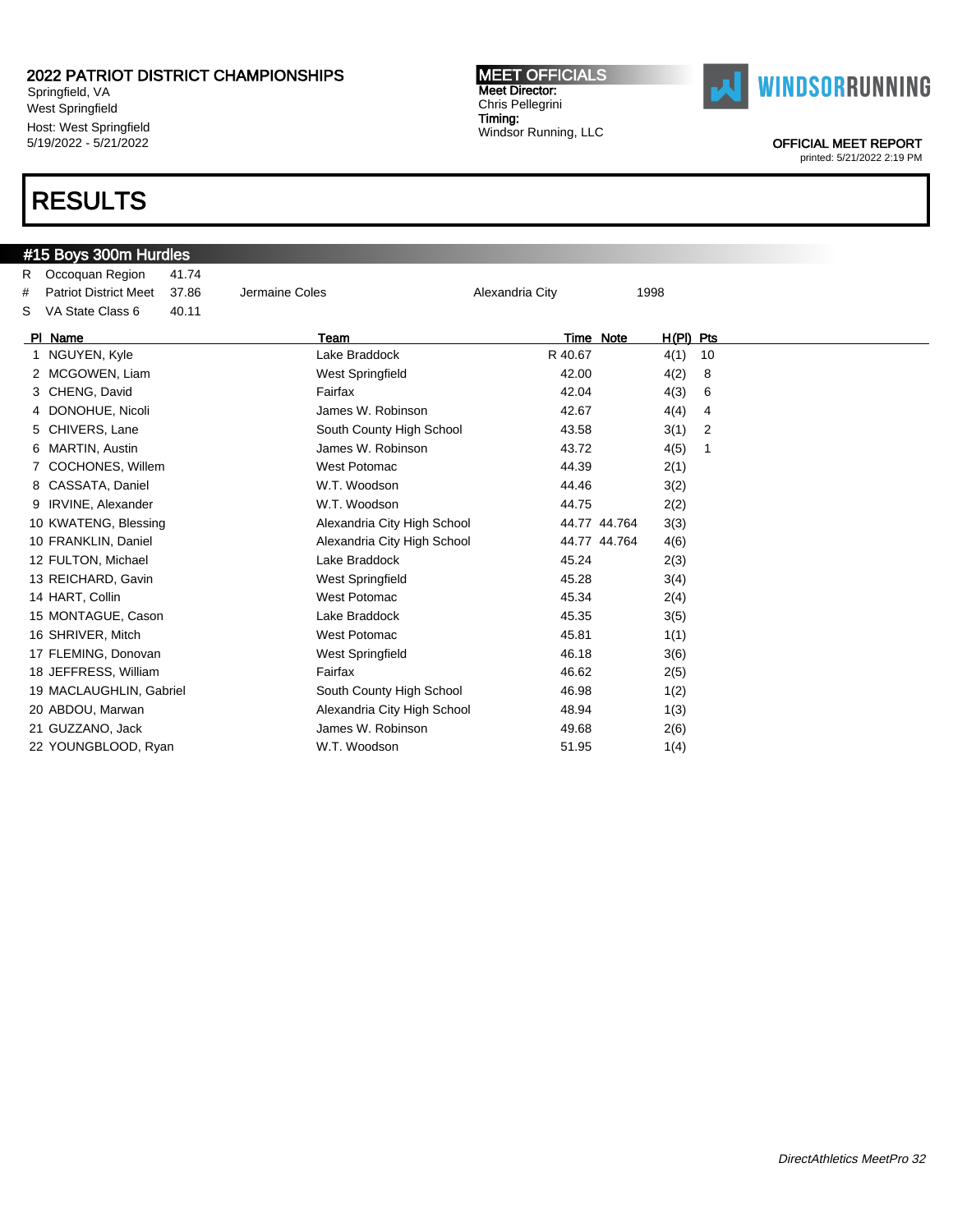Springfield, VA West Springfield Host: West Springfield 5/19/2022 - 5/21/2022

## RESULTS

#8 Girls 800 Meters

1/3 in Alleys

# Chris Pellegrini Timing: Windsor Running, LLC

MEET OFFICIALS Meet Director:



OFFICIAL MEET REPORT

|        | ,,,,,,,,,,,                                                    |                               |                   |                             |               |             |                |
|--------|----------------------------------------------------------------|-------------------------------|-------------------|-----------------------------|---------------|-------------|----------------|
| #<br>S | R Occoquan Region<br>Patriot District Meet<br>VA State Class 6 | 2:22.31<br>2:10.81<br>2:18.06 | Sophie Chase      |                             | Lake Braddock | 2012        |                |
|        | PI Name                                                        |                               |                   | Team                        | Time Note     | $H(PI)$ Pts |                |
|        | 1 ELAKARI, Kenza<br>1:06.20 (1:06.20)                          |                               | 1:06.85 (2:13.05) | West Springfield            | RS 2:13.05    | $2(1)$ 10   |                |
|        | 2 CLARKE, Naomi<br>1:08.54 (1:08.54)                           |                               | 1:08.84 (2:17.38) | South County High School    | RS 2:17.38    | 2(2)        | 8              |
|        | 3 MACGRATH, Aidan<br>1:08.97 (1:08.97)                         |                               | 1:10.55 (2:19.51) | West Springfield            | R 2:19.51     | 2(3)        | 6              |
|        | 4 SALISBURY, Jordan<br>1:09.42 (1:09.42)                       |                               | 1:12.64 (2:22.06) | South County High School    | R 2:22.06     | 2(4)        | 4              |
|        | 5 DEVLIN, Madeleine<br>1:12.61 (1:12.61)                       |                               | 1:10.58 (2:23.19) | W.T. Woodson                | 2:23.19       | 2(5)        | $\overline{c}$ |
|        | 6 CURRY, Kara<br>1:09.70 (1:09.70)                             |                               | 1:14.06 (2:23.76) | South County High School    | 2:23.76       | 2(6)        | $\overline{1}$ |
|        | 7 MAKURAT, Josophine<br>1:11.85 (1:11.85)                      |                               | 1:11.97 (2:23.82) | W.T. Woodson                | 2:23.82       | 1(1)        |                |
|        | 8 NAGDA, Saira<br>1:13.59 (1:13.59)                            |                               | 1:12.81 (2:26.40) | West Potomac                | 2:26.40       | 2(7)        |                |
|        | 9 STEIN, Lexi<br>1:12.35 (1:12.35)                             |                               | 1:14.36 (2:26.71) | West Springfield            | 2:26.71       | 2(8)        |                |
|        | 10 SEIFART, Sofie<br>1:13.62 (1:13.62)                         |                               | 1:13.25 (2:26.86) | James W. Robinson           | 2:26.86       | 2(9)        |                |
|        | 11 RAZIKI, Dina<br>1:14.27 (1:14.27)                           |                               | 1:16.47 (2:30.73) | James W. Robinson           | 2:30.73       | 1(2)        |                |
|        | 12 SAUER, Adeline<br>1:15.53 (1:15.53)                         |                               | 1:16.63 (2:32.16) | West Potomac                | 2:32.16       | 1(3)        |                |
|        | 13 BRADECAMP, Amelia<br>1:13.68 (1:13.68)                      |                               | 1:18.71 (2:32.39) | Lake Braddock               | 2:32.39       | 2(10)       |                |
|        | 14 DUHAN, Becca<br>1:15.07 (1:15.07)                           |                               | 1:17.75 (2:32.82) | Lake Braddock               | 2:32.82       | 1(4)        |                |
|        | 15 HARRIS, Katherine<br>1:16.60 (1:16.60)                      |                               | 1:18.94 (2:35.54) | James W. Robinson           | 2:35.54       | 1(5)        |                |
|        | 16 STEWART, Ila<br>1:21.06 (1:21.06)                           |                               | 1:16.81 (2:37.87) | Fairfax                     | 2:37.87       | 1(6)        |                |
|        | 17 BUECHTER, Aimee<br>1:20.79 (1:20.79)                        |                               | 1:17.36 (2:38.15) | Fairfax                     | 2:38.15       | 1(7)        |                |
|        | 18 COULBY, Virginia<br>1:19.22 (1:19.22)                       |                               | 1:19.25 (2:38.46) | Alexandria City High School | 2:38.46       | 1(8)        |                |
|        | 19 RAMI, Rayyan<br>1:21.32 (1:21.32)                           |                               | 1:18.03 (2:39.34) | Alexandria City High School | 2:39.34       | 1(9)        |                |
|        | 20 CURRY, Addison<br>1:20.68 (1:20.68)                         |                               | 1:19.61 (2:40.28) | Fairfax                     | 2:40.28       | 1(10)       |                |
|        | 21 LO, Elizabeth<br>1:23.01 (1:23.01)                          |                               | 1:31.64 (2:54.64) | Alexandria City High School | 2:54.64       | 1(11)       |                |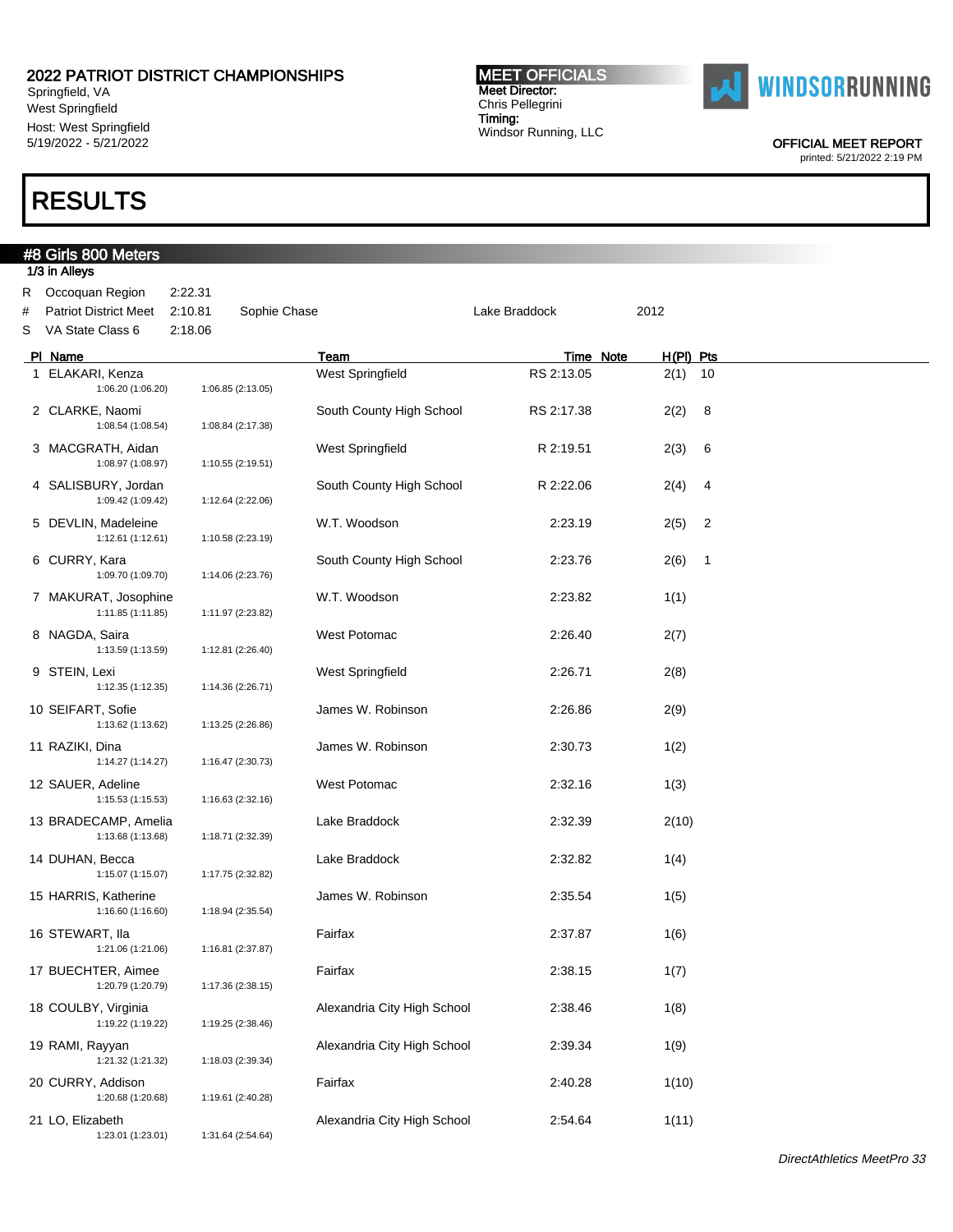Springfield, VA West Springfield Host: West Springfield 5/19/2022 - 5/21/2022

MEET OFFICIALS Meet Director: Chris Pellegrini Timing: Windsor Running, LLC



OFFICIAL MEET REPORT

printed: 5/21/2022 2:19 PM

| #8 Girls 800 Meters (cont'd) |              |                     |             |  |
|------------------------------|--------------|---------------------|-------------|--|
| Name<br><b>PI</b>            | Team         | <b>Note</b><br>Time | $H(PI)$ Pts |  |
| JOHNSON, Aminata             | West Potomac | <b>DNS</b>          |             |  |
| JONES, Caroline              | W.T. Woodson | <b>DNS</b>          |             |  |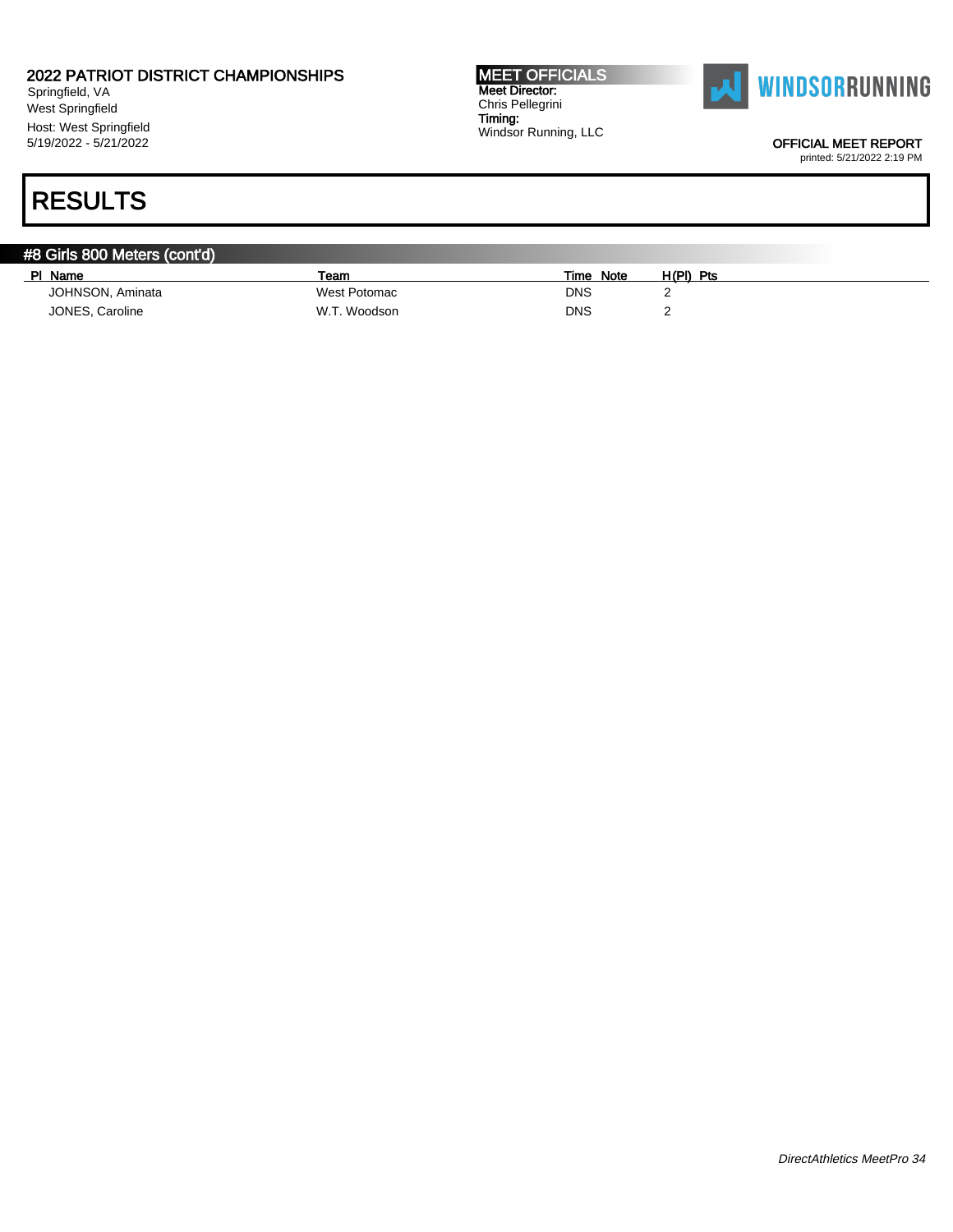Springfield, VA West Springfield Host: West Springfield 5/19/2022 - 5/21/2022

## RESULTS

### #7 Boys 800 Meters 1/3 in Alley R Occoquan Region 1:59.79 # Patriot District Meet 1:53.93 Jesse Bacigalupi **Annandale** Annandale 1997 S VA State Class 6 1:57.20 PI Name Team Team Team Team Team Time Note H(PI) Pts 1 O'DONNELL, John West Springfield RS# 1:52.48 2(1) 10 57.35 (57.35) 55.14 (1:52.48) 2 LAJOYE, Kyle **CONFING A CONTROL** West Springfield **RS 1:56.09** 2(2) 8 57.75 (57.75) 58.35 (1:56.09) 3 COCHRAN, Sean West Springfield RS 1:56.48 2(3) 6 58.28 (58.28) 58.20 (1:56.48) 4 KIRKWOOD, Colin **Lake Braddock** R 1:58.09 2(4) 4 57.68 (57.68) 1:00.42 (1:58.09) 5 HARRISON, Owen West Potomac R 1:58.28 2(5) 2<br>58.29 58.29 58.29 1:00.00 (1:58.28) 58.29 (58.29) 1:00.00 (1:58.28) 6 DAWSON, David W.T. Woodson R 1:59.25 2(6) 1 58.99 (58.99) 1:00.27 (1:59.25) 7 HENOK, Meba 2:02.32 1(1) 59.58 (59.58) 1:02.75 (2:02.32) 8 GARCIA, Isaac South County High School 2:02.34 2(7)<br>58.97 (58.97) 1:03.37 (2:02.34) 58.97 (58.97) 1:03.37 (2:02.34) 9 KHORASHADI, Kian  $\sim$  South County High School  $\sim$  2:02.53 2(8) 59.46 (59.46) 1:03.07 (2:02.53) 10 ASADY-KANY, Timothy Lake Braddock 2:02.64 1(2) 59.91 (59.91) 1:02.73 (2:02.64) 11 HARRIS, Sean **11 Sean 11 Sean 11 Sean 11 Sean 11 Sean 12:02.72** 11 James W. Robinson 11 2:02.72 11 13 1:00.88 (1:00.88) 1:01.84 (2:02.72) 12 MCKERNAN, Lucien W.T. Woodson 2:03.12 2(9) 1:00.52 (1:00.52) 1:02.61 (2:03.12) 13 MERRELL, Kye West Springfield 2:03.16 1(4) 1:00.81 (1:00.81) 1:02.35 (2:03.16) 14 DOMINGUEZ LIBERATO, Diego James W. Robinson 2:04.21 1(5) 1:00.55 (1:00.55) 1:03.66 (2:04.21) 15 HOGEBOOM, Owen **16** James W. Robinson 2:04.59 1(6) 1:01.11 (1:01.11) 1:03.49 (2:04.59) 16 HYMANS, Caleb W.T. Woodson 2:05.08 2(10) 59.85 (59.85) 1:05.23 (2:05.08) 17 DEPEYROT, Noah **Alexandria City High School** 2:06.00 1(7) 1:01.71 (1:01.71) 1:04.30 (2:06.00) 18 LOCKWOOD, Thomas W.T. Woodson 2:06.15 2(11) 59.24 (59.24) 1:06.91 (2:06.15) 19 HILL, Iain 1:01.39 (1:01.39) 1:07.09 (2:08.48 Alexandria City High School 1:08.48 1(8) 1:07.09 (2:08.48) 20 LAMB, Charlie West Potomac 2:12.72 1(9) 1:01.83 (1:01.83) 1:10.89 (2:12.72)

21 SHAW, Aidan Alexandria City High School 2:19.37 1(10)

1:10.61 (1:10.61) 1:08.77 (2:19.37)

DirectAthletics MeetPro 35



MEET OFFICIALS Meet Director: Chris Pellegrini Timing:

Windsor Running, LLC

**WINDSORRUNNING** 

OFFICIAL MEET REPORT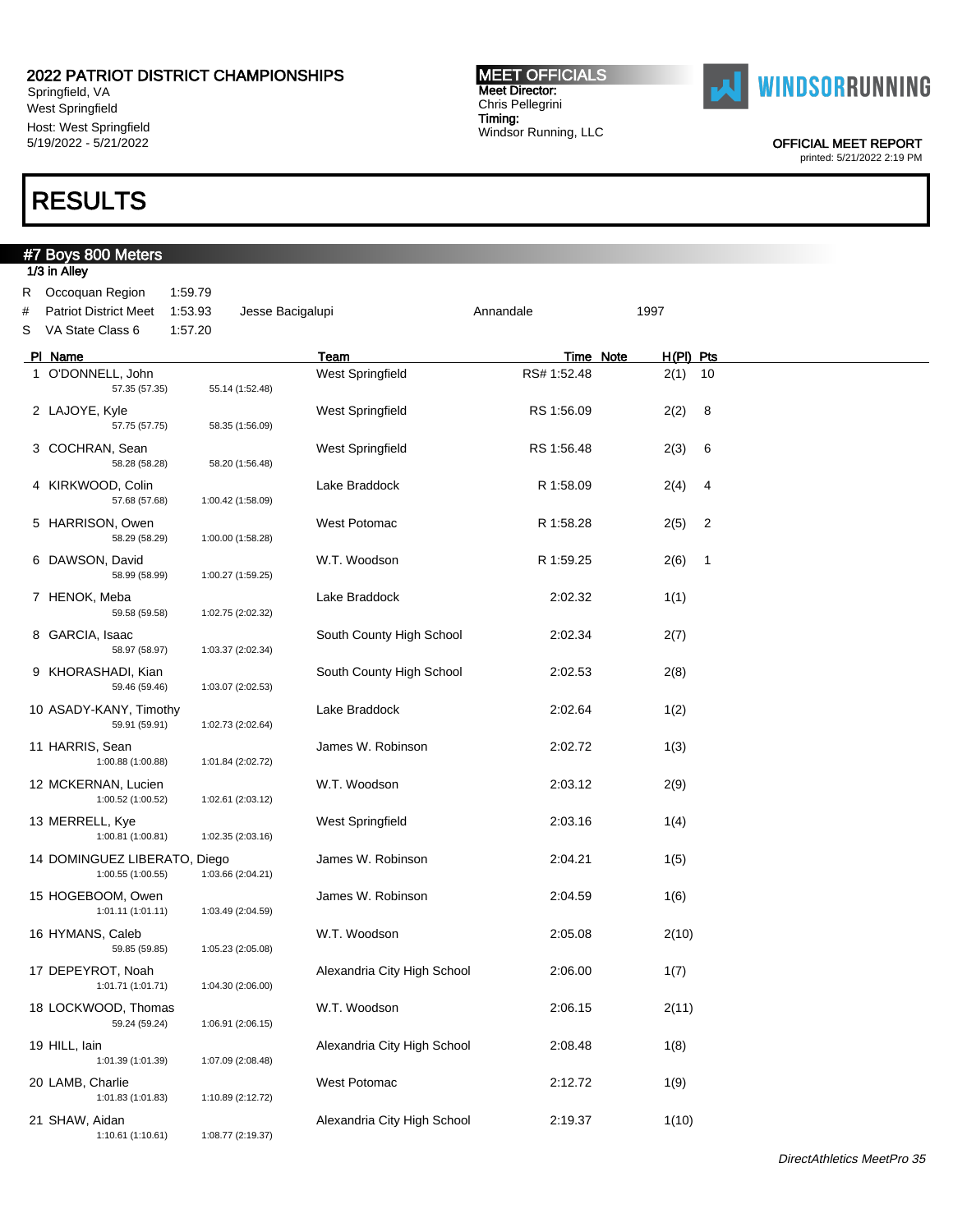Springfield, VA West Springfield Host: West Springfield 5/19/2022 - 5/21/2022

#### MEET OFFICIALS Meet Director: Chris Pellegrini Timing: Windsor Running, LLC



OFFICIAL MEET REPORT

printed: 5/21/2022 2:19 PM

| #7 Boys 800 Meters (cont'd)                                 |                          |            |             |  |  |  |  |  |
|-------------------------------------------------------------|--------------------------|------------|-------------|--|--|--|--|--|
| PI Name                                                     | Team                     | Time Note  | $H(PI)$ Pts |  |  |  |  |  |
| 22 ODEMNS, Raymond<br>1:07.00 (1:07.00)<br>1:17.11(2:24.11) | Fairfax                  | 2:24.11    | 1(11)       |  |  |  |  |  |
| SAMIMI, Matthew                                             | Fairfax                  | <b>DNS</b> |             |  |  |  |  |  |
| CICERO, James                                               | West Potomac             | <b>DNS</b> | ◠           |  |  |  |  |  |
| KASPEROWSKI, Nayan                                          | South County High School | <b>DNS</b> | ◠           |  |  |  |  |  |
| ANDERSON, Henry                                             | West Springfield         | <b>DNS</b> | ◠           |  |  |  |  |  |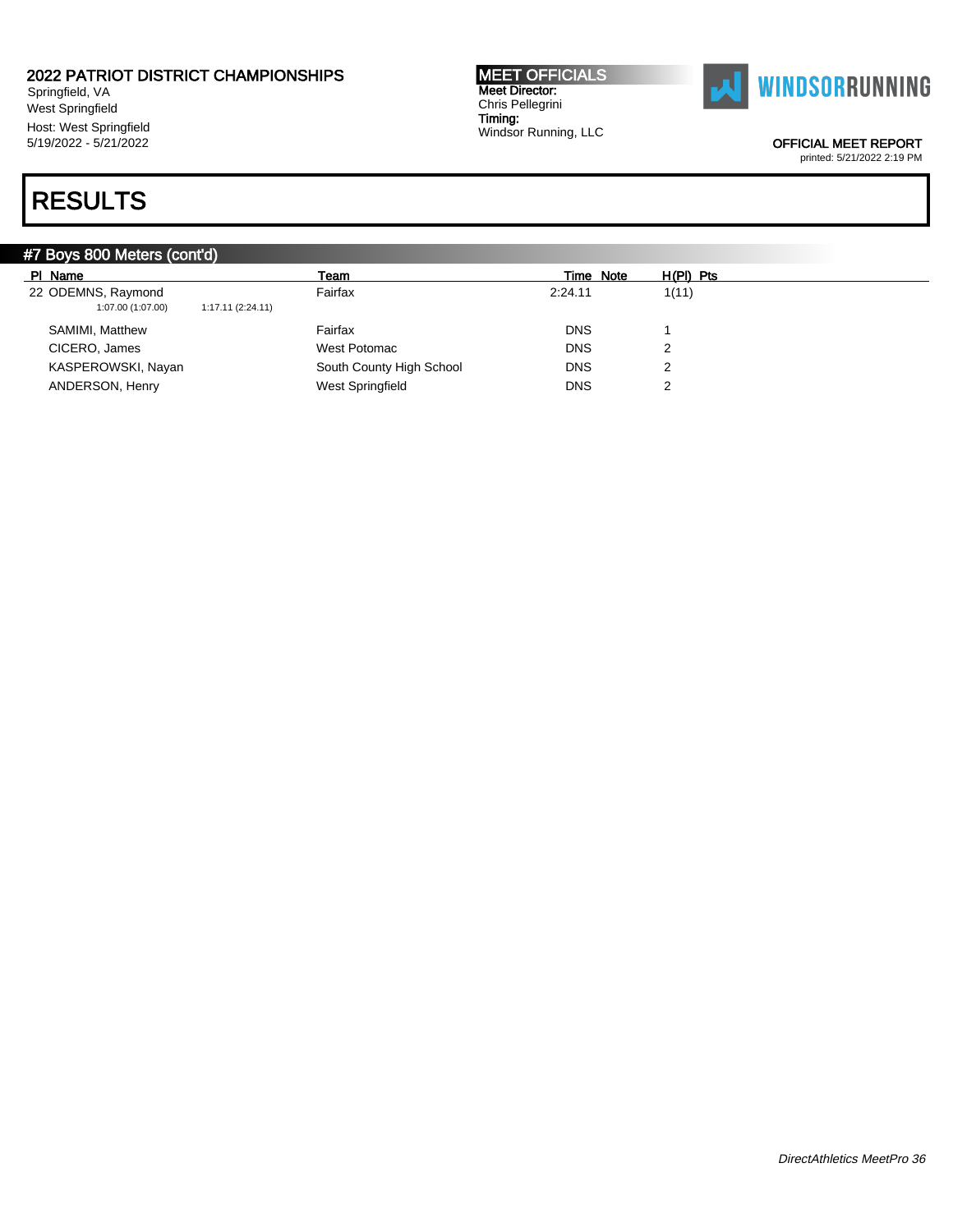Springfield, VA West Springfield Host: West Springfield 5/19/2022 - 5/21/2022

#### MEET OFFICIALS Meet Director: Chris Pellegrini Timing: Windsor Running, LLC



OFFICIAL MEET REPORT

printed: 5/21/2022 2:19 PM

|                                 | #4 Girls 200 Meters           |       |                          |              |      |     |  |  |  |
|---------------------------------|-------------------------------|-------|--------------------------|--------------|------|-----|--|--|--|
| Heat winners and next 1 fastest |                               |       |                          |              |      |     |  |  |  |
|                                 | R Occoquan Region             | 26.20 |                          |              |      |     |  |  |  |
|                                 | # Patriot District Meet       | 24.57 | <b>Felecia Majors</b>    | South County | 2011 |     |  |  |  |
|                                 | S VA State Class 6            | 25.67 |                          |              |      |     |  |  |  |
|                                 | Wind: (+1.9)<br><b>Finals</b> |       |                          |              |      |     |  |  |  |
|                                 | PI Name                       |       | Team                     | Time Note    |      | Pts |  |  |  |
|                                 | 1 HIGGINS, Victoria           |       | South County High School | 24.30        |      | 10  |  |  |  |
|                                 | 2 RODGERS, Piper              |       | Fairfax                  | 24.45        |      | 8   |  |  |  |
|                                 | 3 SANCHIOUS, Catalina         |       | South County High School | 24.52        |      | 6   |  |  |  |
|                                 | 4 BABCOCK, Devon              |       | James W. Robinson        | 25.23        |      | 4   |  |  |  |
|                                 | 5 CURRY, Jaidyn               |       | South County High School | 25.38        |      | 2   |  |  |  |
|                                 | 6 SIMPSON, Laila              |       | Fairfax                  | 25.39        |      |     |  |  |  |
|                                 |                               |       |                          |              |      |     |  |  |  |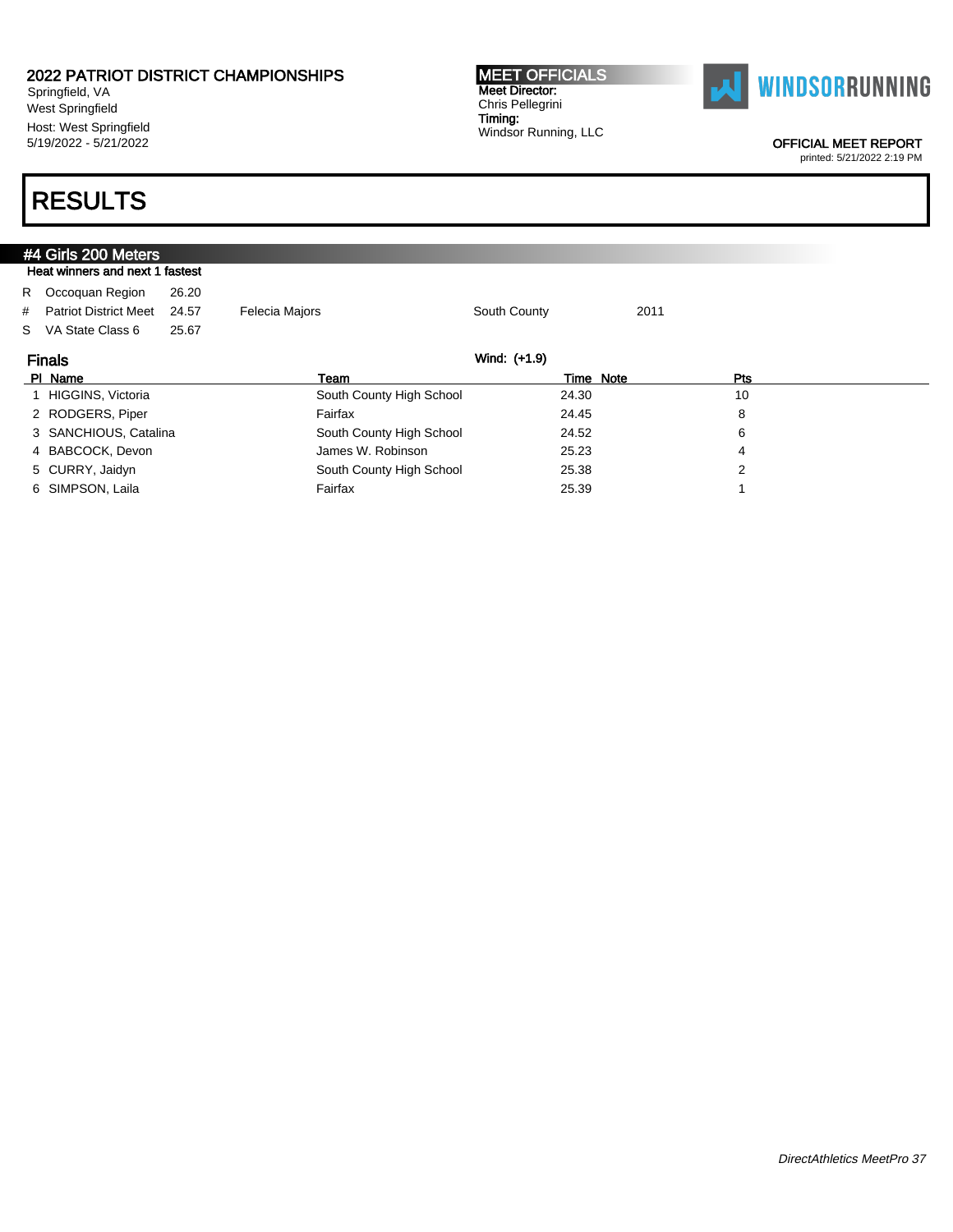Springfield, VA West Springfield Host: West Springfield 5/19/2022 - 5/21/2022

#### MEET OFFICIALS Meet Director: Chris Pellegrini Timing: Windsor Running, LLC



OFFICIAL MEET REPORT

printed: 5/21/2022 2:19 PM

|   | #3 Boys 200 Meters                                         |       |            |                          |                 |          |      |    |  |  |  |  |  |  |
|---|------------------------------------------------------------|-------|------------|--------------------------|-----------------|----------|------|----|--|--|--|--|--|--|
|   | Heat winners plus next 6 times - 2 heat final              |       |            |                          |                 |          |      |    |  |  |  |  |  |  |
| R | Occoquan Region                                            | 22.92 |            |                          |                 |          |      |    |  |  |  |  |  |  |
| # | <b>Patriot District Meet</b>                               | 21.12 | Noah Lyles |                          | Alexandria City | 2014     |      |    |  |  |  |  |  |  |
| S | VA State Class 6                                           | 22.44 |            |                          |                 |          |      |    |  |  |  |  |  |  |
|   |                                                            |       |            |                          |                 |          |      |    |  |  |  |  |  |  |
|   | <b>Finals</b><br>Time Note<br>H(PI) Pts<br>PI Name<br>Team |       |            |                          |                 |          |      |    |  |  |  |  |  |  |
|   | WHITE, Evans                                               |       |            | South County High School | 21.65           | $(+2.2)$ | 2(1) | 10 |  |  |  |  |  |  |
|   | POULSON, George                                            |       |            | West Potomac             | 21.87           | $(+2.2)$ | 2(2) | 8  |  |  |  |  |  |  |
|   | BASKERVILLE, Enan                                          |       |            | West Springfield         | 22.17           | $(+2.2)$ | 2(3) | 6  |  |  |  |  |  |  |
| 4 | <b>BANKS, Nasir</b>                                        |       |            | West Springfield         | 22.30           | $(+2.2)$ | 2(4) | 4  |  |  |  |  |  |  |
| 5 | ANDERSON, Justin                                           |       |            | W.T. Woodson             | 22.42           | $(+3.2)$ | 1(1) | 2  |  |  |  |  |  |  |
| 6 | NORDHAUS, Noah                                             |       |            | James W. Robinson        | 22.54           | $(+3.2)$ | 1(2) | 1  |  |  |  |  |  |  |
|   | WALKER, Jalen                                              |       |            | Lake Braddock            | 22.60           | $(+3.2)$ | 1(3) |    |  |  |  |  |  |  |
| 8 | TAHA, Ghaith                                               |       |            | West Potomac             | 22.66           | $(+2.2)$ | 2(5) |    |  |  |  |  |  |  |
| 9 | BROWN, Jeremiah                                            |       |            | Lake Braddock            | 22.67           | $(+2.2)$ | 2(6) |    |  |  |  |  |  |  |
|   | 10 SEO, Hae June                                           |       |            | James W. Robinson        | 22.84           | $(+3.2)$ | 1(4) |    |  |  |  |  |  |  |
|   | RUDOLPH, Devante                                           |       |            | West Springfield         | <b>DNS</b>      |          | 1    |    |  |  |  |  |  |  |
|   | <b>ENGLISH, Ashton</b>                                     |       |            | West Potomac             | <b>DNS</b>      |          |      |    |  |  |  |  |  |  |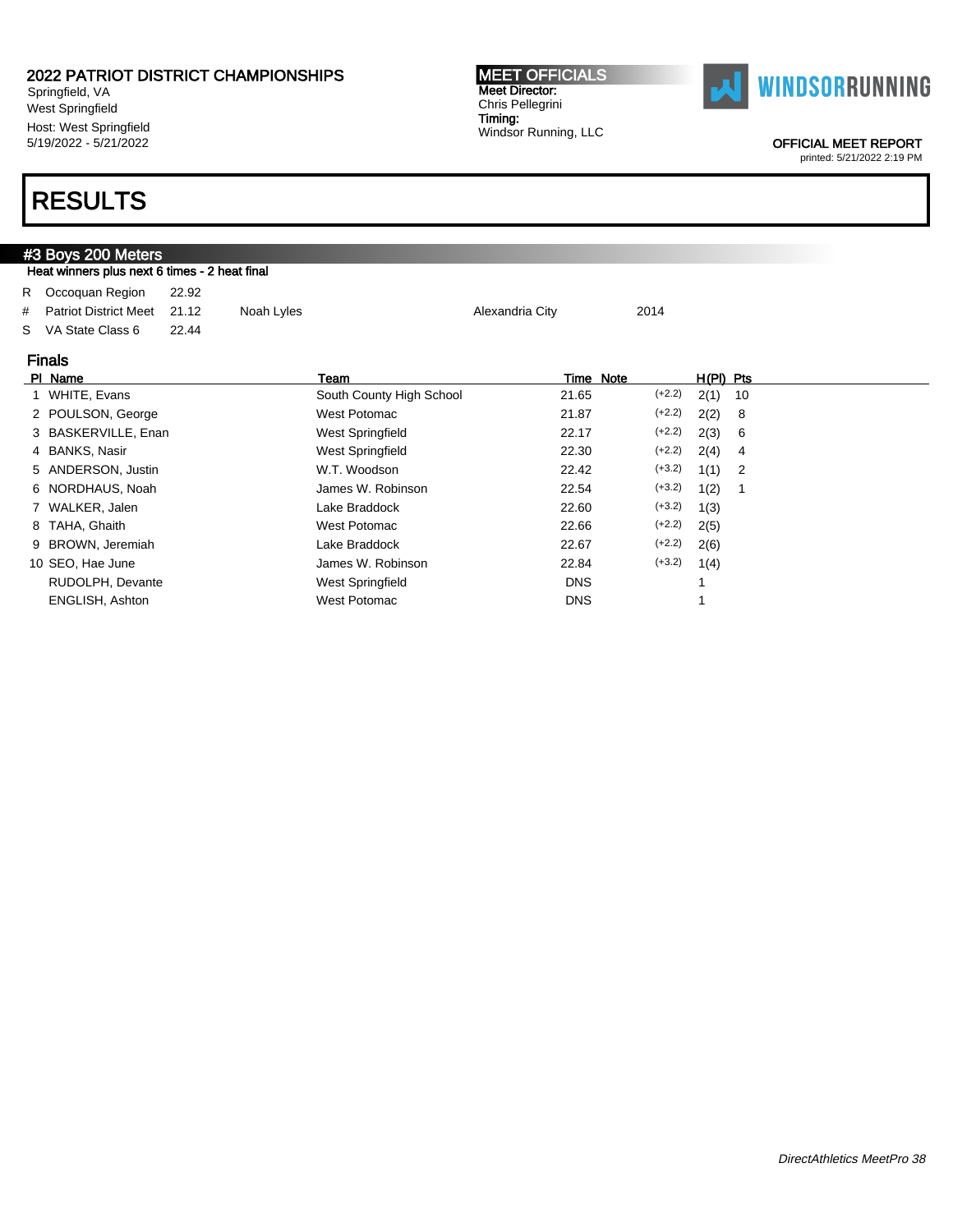Springfield, VA West Springfield Host: West Springfield 5/19/2022 - 5/21/2022

## RESULTS

 $2.7$ 

#20 Girls 4 x 400m Relay

#### MEET OFFICIALS Meet Director: Chris Pellegrini Timing: Windsor Running, LLC



OFFICIAL MEET REPORT

|   | ə Turli əlayyət                              |                                            |                      |                                 |                |
|---|----------------------------------------------|--------------------------------------------|----------------------|---------------------------------|----------------|
| R | Occoquan Region<br>4:09.11                   |                                            |                      |                                 |                |
| # | <b>Patriot District Meet</b><br>3:55.24      |                                            | South County<br>2014 |                                 |                |
| S | VA State Class 6<br>4:01.30                  |                                            |                      |                                 |                |
|   | PI Team                                      |                                            |                      | $H(PI)$ Pts<br><b>Time Note</b> |                |
|   | 1 South County High School (A)               |                                            | RS 3:59.62           | 2(1)                            | 10             |
|   | 1) HIGGINS, Victoria<br>1:58.223 (1:58.223)  | 2) SALISBURY, Jordan<br>2:56.495 (58.272)  |                      |                                 |                |
|   | 3) CLARKE, Naomi<br>3:59.618 (1:03.123)      | 4) CURRY, Kara                             |                      |                                 |                |
|   | 2 James W. Robinson (A)                      |                                            | R 4:05.22            | 2(2)                            | 8              |
|   | 1) COUTINHO, Valerie<br>2:05.304 (2:05.304)  | 2) RUDOLPH, Devon<br>3:09.687 (1:04.383)   |                      |                                 |                |
|   | 3) HEIFNER, Katrina<br>4:05.211 (55.524)     | 4) WILSON, Rachael                         |                      |                                 |                |
|   | 3 West Springfield (A)                       |                                            | R 4:08.65            | 2(3)                            | 6              |
|   | 1) DAVIES, McKenna<br>2:04.317 (2:04.317)    | 2) ELAKARI, Kenza<br>3:08.277 (1:03.960)   |                      |                                 |                |
|   | 3) WELLS, Taya<br>4:08.642 (1:00.365)        | 4) MILLER, Chloe                           |                      |                                 |                |
|   | 4 Lake Braddock (A)                          |                                            | 4:11.97              | 1(1)                            | 4              |
|   | 1) LEWIS, Madilyn<br>2:06.064 (2:06.064)     | 2) DANIELS, Michala<br>3:07.560 (1:01.496) |                      |                                 |                |
|   | 3) BRADECAMP, Amelia<br>4:11.963 (1:04.403)  | 4) DUHAN, Becca                            |                      |                                 |                |
|   | 5 W.T. Woodson (A)                           |                                            | 4:15.98              | 1(2)                            | $\overline{2}$ |
|   | 1) KUEHN, Hannah<br>2:07.037 (2:07.037)      | 2) LOFTON, Ashley<br>3:11.259 (1:04.222)   |                      |                                 |                |
|   | 3) DEVLIN, Madeleine<br>4:15.974 (1:04.715)  | 4) MAKURAT, Josophine                      |                      |                                 |                |
|   | 6 Alexandria City High School (A)            |                                            | 4:16.27              | $2(4)$ 1                        |                |
|   | 1) HAMILTON, Akira<br>2:05.908 (2:05.908)    | 2) JACKSON, Alisha<br>3:09.576 (1:03.668)  |                      |                                 |                |
|   | 3) WEINTRITT, Berkley<br>4:16.267 (1:06.691) | 4) FRASER, Morgan                          |                      |                                 |                |
|   | 7 Fairfax (A)                                |                                            | 4:17.83              | 2(5)                            |                |
|   | 1) NELSON, Mae<br>2:05.887 (2:05.887)        | 2) OLIBAH, Leena<br>3:12.398 (1:06.511)    |                      |                                 |                |
|   | 3) SILVA, Leilani<br>4:17.830 (1:05.432)     | 4) SAIYED, Ayesha                          |                      |                                 |                |
|   | West Potomac (A)                             |                                            | <b>DNS</b>           | 1                               |                |
|   | 1) SAUER, Adeline                            | 2) NAGDA, Saira                            |                      |                                 |                |
|   | 3) JOHNSON, Aminata                          | 4) CICERO, Sophia                          |                      |                                 |                |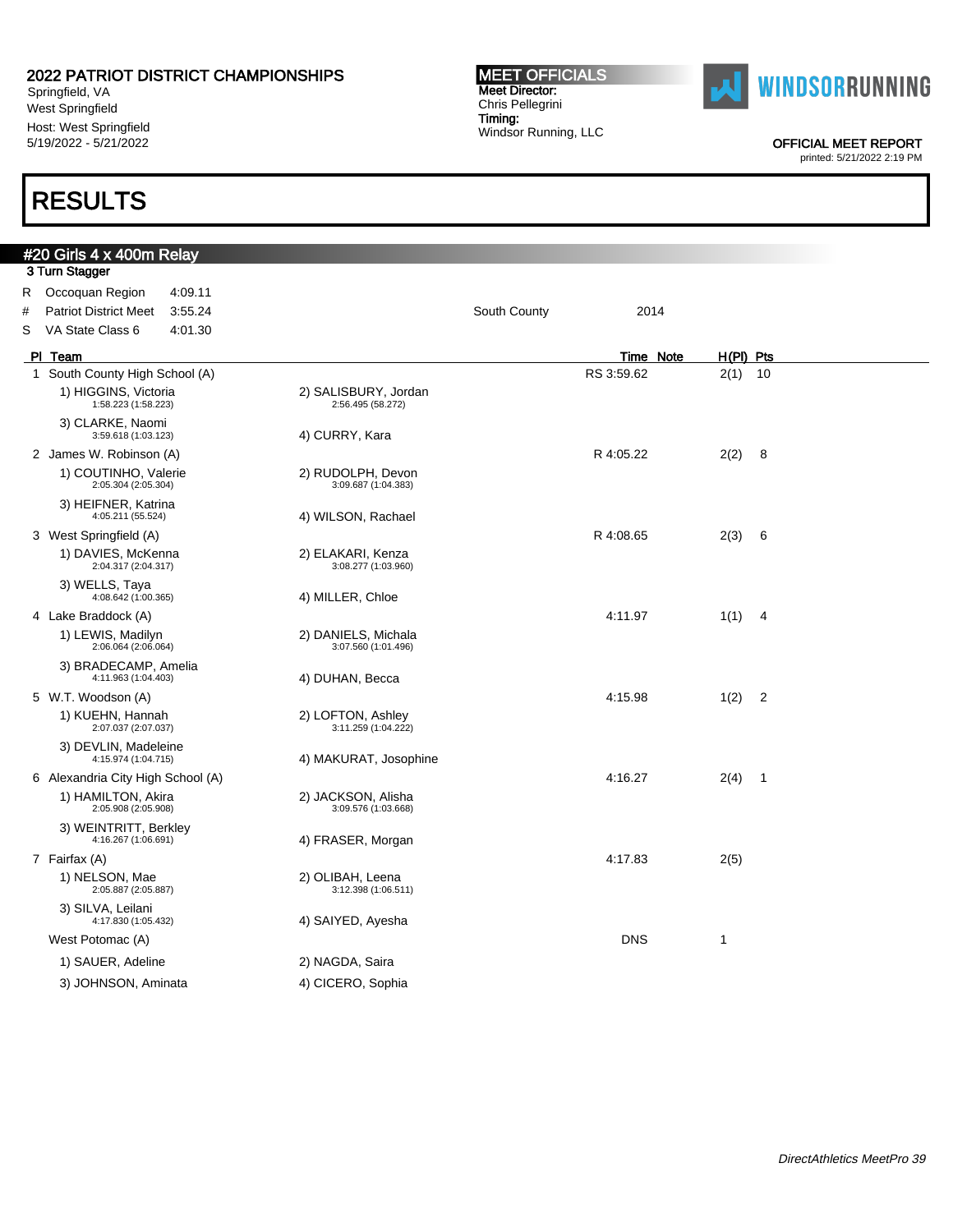Springfield, VA West Springfield Host: West Springfield 5/19/2022 - 5/21/2022

## RESULTS

#19 Boys 4 x 400m Relay

#### MEET OFFICIALS Meet Director: Chris Pellegrini Timing: Windsor Running, LLC



OFFICIAL MEET REPORT

|   | 3 Turn Stagger                                |                                          |              |           |           |                            |
|---|-----------------------------------------------|------------------------------------------|--------------|-----------|-----------|----------------------------|
| R | Occoquan Region<br>3:30.62                    |                                          |              |           |           |                            |
| # | <b>Patriot District Meet</b><br>3:18.19       |                                          | West Potomac | 2014      |           |                            |
| S | VA State Class 6<br>3:25.00                   |                                          |              |           |           |                            |
|   | PI Team                                       |                                          |              | Time Note | H(PI) Pts |                            |
|   | 1 West Springfield (A)                        |                                          |              | R 3:25.07 | 2(1)      | 10                         |
|   | 1) BLUMBERG, Joseph<br>1:43.297 (1:43.297)    | 2) LAJOYE, Kyle<br>2:36.051 (52.754)     |              |           |           |                            |
|   | 3) REICHARD, Gavin<br>3:25.063 (49.012)       | 4) O'DONNELL, John                       |              |           |           |                            |
|   | 2 Fairfax (A)                                 |                                          |              | R 3:26.71 | 2(2)      | - 8                        |
|   | 1) SMITH, Joshua<br>1:44.498 (1:44.498)       | 2) CHENG, David<br>2:40.008 (55.510)     |              |           |           |                            |
|   | 3) LEWIS, Xavier<br>3:26.702 (46.694)         | 4) GREEN, Amir                           |              |           |           |                            |
|   | 3 South County High School (A)                |                                          |              | R 3:29.98 | 2(3)      | - 6                        |
|   | 1) BAXTER, John<br>1:47.870 (1:47.870)        | 2) MACAULEY, Kai<br>2:37.755 (49.885)    |              |           |           |                            |
|   | 3) WHITE, Evans<br>3:29.972 (52.217)          | 4) KHORASHADI, Kian                      |              |           |           |                            |
|   | 4 West Potomac (A)                            |                                          |              | 3:31.70   | 1(1)      | $\overline{4}$             |
|   | 1) HARRISON, Owen<br>1:50.190 (1:50.190)      | 2) BROWN, Gavin<br>2:42.703 (52.513)     |              |           |           |                            |
|   | 3) SCOTT, Jayden<br>3:31.695 (48.992)         | 4) POULSON, George                       |              |           |           |                            |
|   | 5 James W. Robinson (A)                       |                                          |              | 3:32.55   | 1(2)      | $\overline{\phantom{0}}^2$ |
|   | 1) YENNERELL, Nicholas<br>1:48.072 (1:48.072) | 2) ZAGURSKI, Andrew<br>2:42.674 (54.602) |              |           |           |                            |
|   | 3) GUNNING, Matthew<br>3:32.548 (49.874)      | 4) ECONOMON, Harry                       |              |           |           |                            |
|   | 6 Lake Braddock (A)                           |                                          |              | 3:36.99   | $2(4)$ 1  |                            |
|   | 1) NGUYEN, Kyle<br>1:46.569 (1:46.569)        | 2) ANDERSON, Jeremy<br>2:43.820 (57.251) |              |           |           |                            |
|   | 3) FOTOUHI, Ken<br>3:36.989 (53.169)          | 4) HUH, Alex                             |              |           |           |                            |
|   | 7 Alexandria City High School (A)             |                                          |              | 3:38.46   | 1(3)      |                            |
|   | 1) CARMICHAEL, D'Marco<br>1:46.325 (1:46.325) | 2) WILSON, Eli<br>2:40.007 (53.682)      |              |           |           |                            |
|   | 3) DAMTE, Eyosyas<br>3:38.455 (58.448)        | 4) FRANKLIN, Daniel                      |              |           |           |                            |
|   | 8 W.T. Woodson (A)                            |                                          |              | 3:40.80   | 2(5)      |                            |
|   | 1) SPECTOR, Jacob<br>1:50.445 (1:50.445)      | 2) CASSATA, Daniel<br>2:45.014 (54.569)  |              |           |           |                            |
|   | 3) LOCKWOOD, Thomas<br>3:40.794 (55.780)      | 4) GARDNER, Jacob                        |              |           |           |                            |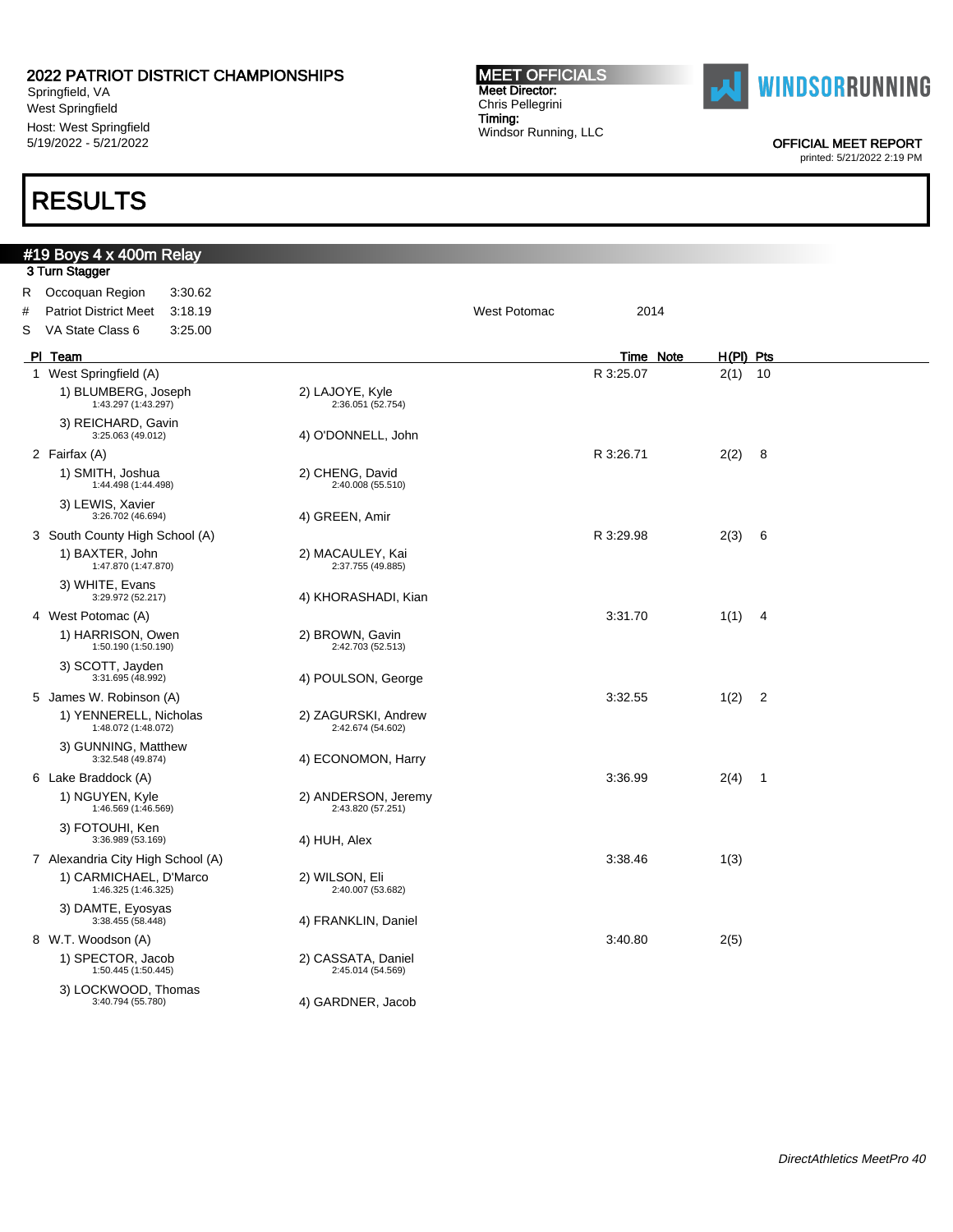Springfield, VA West Springfield Host: West Springfield 5/19/2022 - 5/21/2022

# RESULTS

#34 Girls Discus Top 7 To Finals

#### MEET OFFICIALS Meet Director: Chris Pellegrini Timing: Windsor Running, LLC



OFFICIAL MEET REPORT

| #<br>s | R Occoquan Region<br><b>Patriot District Meet</b><br>VA State Class 6 | 94' 3"<br>152' 4"<br>110'8" | <b>Kristy Martin</b>           |             |             | Robinson         |             | 1996        |             |             |                |    |
|--------|-----------------------------------------------------------------------|-----------------------------|--------------------------------|-------------|-------------|------------------|-------------|-------------|-------------|-------------|----------------|----|
|        | PI Name                                                               |                             | Team                           | <b>Mark</b> | Rnd 1       | Rnd <sub>2</sub> | Rnd 3       | Rnd 4       | Rnd 5       | Rnd 6       | $F(PI)$ Pts    |    |
|        | 1 WILLIAMS, Wisdom                                                    |                             | Alexandria City Hi RS 130' 10" |             | 125' 8"     | 128' 1"          | 117' 9"     | 130' 10"    | 125' 2"     | 127' 8"     | 2(1)           | 10 |
|        | 2 MOHAMED, Shahd                                                      |                             | Fairfax                        | RS 118' 10" | 118' 10"    | <b>FOUL</b>      | 104' 1"     | <b>FOUL</b> | <b>FOUL</b> | <b>FOUL</b> | 2(2)           | 8  |
|        | 3 BAWCOMBE, Amelia                                                    |                             | Alexandria City Hi R 107' 8"   |             | 95' 7"      | 83' 3"           | <b>FOUL</b> | 107' 8"     | 103'8"      | 85' 2"      | 2(3)           | 6  |
|        | 4 YOUNG, Taryn                                                        |                             | <b>West Potomac</b>            | R 101'8"    | 87' 6"      | 101'8''          | 99' 5"      | 92' 4"      | <b>FOUL</b> | 89' 2"      | 2(4)           | 4  |
|        | 5 SOMMERS, Sierra                                                     |                             | West Springfield               | R 94' 4"    | 90' 6"      | 82' 1"           | 83' 0"      | 92' 3"      | 94' 4"      | 84' 2"      | 2(5)           | 2  |
|        | 6 HICOK, Rae                                                          |                             | James W. Robins 88' 9"         |             | 78'8"       | 88' 9"           | <b>FOUL</b> | 70'0"       | 74' 1"      | 84' 6"      | 2(6)           |    |
|        | 7 ALTWIES, Lucy                                                       |                             | <b>West Potomac</b>            | 84' 1"      | 80' 11"     | <b>FOUL</b>      | <b>FOUL</b> | 84' 0"      | 83' 11"     | 84' 1"      | 2(7)           |    |
|        | 8 FOOTE, Anne                                                         |                             | West Springfield               | 78'2"       | <b>FOUL</b> | 70'0"            | 78' 2"      |             |             |             | 1(1)           |    |
|        | 9 WELLS, Elizabeth                                                    |                             | Alexandria City Hi 77' 3"      |             | <b>FOUL</b> | <b>FOUL</b>      | 77' 3"      |             |             |             | 2(8)           |    |
|        | 10 MOMON, Jasmine                                                     |                             | South County Hig 75' 8"        |             | 70' 2"      | 61'7''           | 75' 8"      |             |             |             | 2(9)           |    |
|        | 11 CAJCHUN, Maya                                                      |                             | Lake Braddock                  | 72' 10"     | 72' 10"     | 66' 0"           | 71'7"       |             |             |             | 1(2)           |    |
|        | 12 BEAUDOIN, Halley                                                   |                             | Fairfax                        | 70' 3"      | 70' 3"      | <b>FOUL</b>      | <b>FOUL</b> |             |             |             | 1(3)           |    |
|        | 13 GLONINGER, Ava                                                     |                             | <b>West Springfield</b>        | 69' 9"      | 69' 9"      | 64' 4"           | 69' 2"      |             |             |             | 1(4)           |    |
|        | 14 GUZMAN, Andrea                                                     |                             | Lake Braddock                  | 66' 5"      | 60' 11"     | 66' 5"           | 60' 8"      |             |             |             | 1(5)           |    |
|        | 15 THACH, Amanda                                                      |                             | <b>West Potomac</b>            | 64' 4"      | 61' 8''     | 64' 4"           | 58' 9"      |             |             |             | 1(6)           |    |
|        | 16 KIM, Chloe                                                         |                             | Lake Braddock                  | 59' 3"      | 53' 9"      | 59' 3"           | <b>FOUL</b> |             |             |             | 1(7)           |    |
|        | ESPINOLA, Gabriela                                                    |                             | South County Hig NM            |             |             |                  |             |             |             |             | 1              |    |
|        | AGOSSOU, Maryse                                                       |                             | Fairfax                        | <b>NM</b>   |             |                  |             |             |             |             | 1              |    |
|        | WOODHAM, Olivia                                                       |                             | South County Hig NM            |             |             |                  |             |             |             |             | $\overline{2}$ |    |
|        |                                                                       |                             |                                |             |             |                  |             |             |             |             |                |    |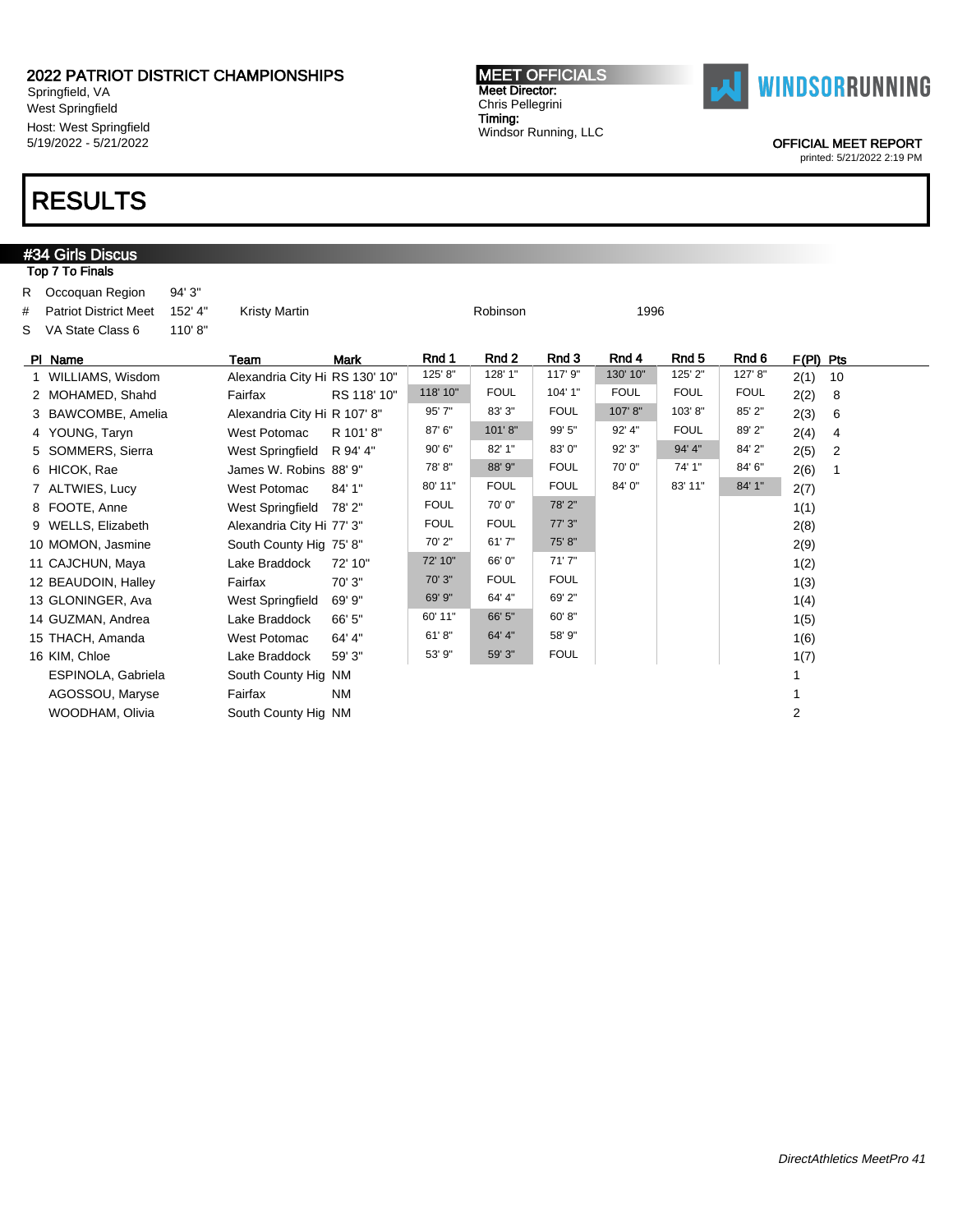Springfield, VA West Springfield Host: West Springfield 5/19/2022 - 5/21/2022

## RESULTS

#31 Boys Shot Put

#### MEET OFFICIALS Meet Director: Chris Pellegrini Timing: Windsor Running, LLC



OFFICIAL MEET REPORT

| Top 7 To Finals          |                                                                                                                                                                                                                                                                                                                                                                                                                                                                                                                                                                                                             |                        |                                                                                                                                                                                                                                                                                                                                                                  |                      |                      |                      |                     |                     |                        |
|--------------------------|-------------------------------------------------------------------------------------------------------------------------------------------------------------------------------------------------------------------------------------------------------------------------------------------------------------------------------------------------------------------------------------------------------------------------------------------------------------------------------------------------------------------------------------------------------------------------------------------------------------|------------------------|------------------------------------------------------------------------------------------------------------------------------------------------------------------------------------------------------------------------------------------------------------------------------------------------------------------------------------------------------------------|----------------------|----------------------|----------------------|---------------------|---------------------|------------------------|
| 43' 10"                  |                                                                                                                                                                                                                                                                                                                                                                                                                                                                                                                                                                                                             |                        |                                                                                                                                                                                                                                                                                                                                                                  |                      |                      |                      |                     |                     |                        |
|                          |                                                                                                                                                                                                                                                                                                                                                                                                                                                                                                                                                                                                             |                        |                                                                                                                                                                                                                                                                                                                                                                  |                      |                      |                      |                     |                     |                        |
|                          |                                                                                                                                                                                                                                                                                                                                                                                                                                                                                                                                                                                                             |                        |                                                                                                                                                                                                                                                                                                                                                                  |                      |                      |                      |                     |                     |                        |
|                          | Team                                                                                                                                                                                                                                                                                                                                                                                                                                                                                                                                                                                                        | <b>Mark</b>            | Rnd 1                                                                                                                                                                                                                                                                                                                                                            | Rnd <sub>2</sub>     | Rnd 3                | Rnd 4                | Rnd <sub>5</sub>    | Rnd 6               | F(PI) Pts              |
|                          | West Springfield                                                                                                                                                                                                                                                                                                                                                                                                                                                                                                                                                                                            | RS 48' 71/4            | 47' 2"                                                                                                                                                                                                                                                                                                                                                           | 45' 0"               | 45' 10 $\frac{3}{4}$ | 44' 11 $\frac{1}{2}$ | 48' 71/4            | 47' 3"              | 2(1)<br>10             |
|                          | Lake Braddock                                                                                                                                                                                                                                                                                                                                                                                                                                                                                                                                                                                               | R 48' 51/4             | 46' 0"                                                                                                                                                                                                                                                                                                                                                           | 48' 5 $\frac{1}{4}$  | 44' 5 $\frac{1}{2}$  | 47' 1"               | <b>FOUL</b>         | <b>FOUL</b>         | 2(2)<br>8              |
|                          | West Springfield                                                                                                                                                                                                                                                                                                                                                                                                                                                                                                                                                                                            | R 48' 21/4             | <b>FOUL</b>                                                                                                                                                                                                                                                                                                                                                      | 48' 01/2             | 48' 2 $1/4$          | 44' 41/2             | 43' 11"             | <b>FOUL</b>         | 2(3)<br>6              |
|                          | <b>West Springfield</b>                                                                                                                                                                                                                                                                                                                                                                                                                                                                                                                                                                                     | R 47' 0"               | 46' 0 $\frac{1}{4}$                                                                                                                                                                                                                                                                                                                                              | 47' 0"               | 44' 0 <sup>1/2</sup> | <b>FOUL</b>          | 46' 1 $\frac{1}{4}$ | 44' 91/2            | 2(4)<br>4              |
|                          | West Springfield                                                                                                                                                                                                                                                                                                                                                                                                                                                                                                                                                                                            | R 45' 1134             | 45' 3"                                                                                                                                                                                                                                                                                                                                                           | 45' 11 3/4           | 45' 7"               | <b>FOUL</b>          | 45' 3 $\frac{1}{2}$ | 45' 5 $\frac{1}{2}$ | 2(5)<br>$\overline{2}$ |
|                          | West Springfield                                                                                                                                                                                                                                                                                                                                                                                                                                                                                                                                                                                            | R 44' 43/4             | 44' 01/4                                                                                                                                                                                                                                                                                                                                                         | 43' 111⁄2            | <b>FOUL</b>          | <b>FOUL</b>          | <b>FOUL</b>         | 44' 43/4            | 2(6)<br>1              |
|                          | West Springfield                                                                                                                                                                                                                                                                                                                                                                                                                                                                                                                                                                                            | R 43' 111/4            | <b>FOUL</b>                                                                                                                                                                                                                                                                                                                                                      | <b>FOUL</b>          | 43' 11 $\frac{1}{4}$ | 38' 4'2              | <b>FOUL</b>         | <b>FOUL</b>         | 2(7)                   |
|                          |                                                                                                                                                                                                                                                                                                                                                                                                                                                                                                                                                                                                             |                        | 40' 10 $\frac{1}{2}$                                                                                                                                                                                                                                                                                                                                             | 43' 10 $\frac{1}{2}$ | 42' 11 $\frac{1}{4}$ |                      |                     |                     | 2(8)                   |
|                          |                                                                                                                                                                                                                                                                                                                                                                                                                                                                                                                                                                                                             |                        | 43' 11/2                                                                                                                                                                                                                                                                                                                                                         | 43' 71/2             | 43' 0 $\frac{1}{4}$  |                      |                     |                     | 2(9)                   |
|                          |                                                                                                                                                                                                                                                                                                                                                                                                                                                                                                                                                                                                             |                        | 42' $5^{1/2}$                                                                                                                                                                                                                                                                                                                                                    | <b>FOUL</b>          | 40' 10"              |                      |                     |                     | 2(10)                  |
|                          | West Potomac                                                                                                                                                                                                                                                                                                                                                                                                                                                                                                                                                                                                | 39' 10"                | 39' 10"                                                                                                                                                                                                                                                                                                                                                          | <b>FOUL</b>          | <b>FOUL</b>          |                      |                     |                     | 2(11)                  |
|                          |                                                                                                                                                                                                                                                                                                                                                                                                                                                                                                                                                                                                             |                        | 36' 1 <sup>1</sup> / <sub>4</sub>                                                                                                                                                                                                                                                                                                                                | 38' 4"               | 38' 1"               |                      |                     |                     | 2(12)                  |
|                          | Fairfax                                                                                                                                                                                                                                                                                                                                                                                                                                                                                                                                                                                                     | 35' 10 $\frac{1}{2}$   | $34'3\frac{3}{4}$                                                                                                                                                                                                                                                                                                                                                | 34' 61/2             | 35' 10 $\frac{1}{2}$ |                      |                     |                     | 1(1)                   |
|                          | West Potomac                                                                                                                                                                                                                                                                                                                                                                                                                                                                                                                                                                                                | $35'$ 5 $\frac{1}{2}$  | 35' 5'2                                                                                                                                                                                                                                                                                                                                                          | 35' 5'2              | 33' 10 $\frac{1}{4}$ |                      |                     |                     | 1(2)                   |
|                          | Lake Braddock                                                                                                                                                                                                                                                                                                                                                                                                                                                                                                                                                                                               | 35' 5"                 | <b>FOUL</b>                                                                                                                                                                                                                                                                                                                                                      | 35' 5"               | 35' $4\frac{1}{2}$   |                      |                     |                     | 1(3)                   |
|                          | W.T. Woodson                                                                                                                                                                                                                                                                                                                                                                                                                                                                                                                                                                                                | $35'3\frac{1}{2}$      | 35'3'2                                                                                                                                                                                                                                                                                                                                                           | <b>FOUL</b>          | <b>FOUL</b>          |                      |                     |                     | 1(4)                   |
|                          | W.T. Woodson                                                                                                                                                                                                                                                                                                                                                                                                                                                                                                                                                                                                | 35' 13'                | 35' $1^{3/4}$                                                                                                                                                                                                                                                                                                                                                    | $33'$ 2 $1/2$        | 34'3'2               |                      |                     |                     | 1(5)                   |
|                          | Lake Braddock                                                                                                                                                                                                                                                                                                                                                                                                                                                                                                                                                                                               | 33' 11 1/4             | 32' 11 $\frac{1}{4}$                                                                                                                                                                                                                                                                                                                                             | 33' 11 $\frac{1}{4}$ | 28' 93/4             |                      |                     |                     | 2(13)                  |
|                          | W.T. Woodson                                                                                                                                                                                                                                                                                                                                                                                                                                                                                                                                                                                                | 33' 934                | $33'9^{3/4}$                                                                                                                                                                                                                                                                                                                                                     | $32'$ 7 $1/2$        | 31' 11"              |                      |                     |                     | 1(6)                   |
|                          | West Potomac                                                                                                                                                                                                                                                                                                                                                                                                                                                                                                                                                                                                | 33' $8\frac{1}{2}$     | 32' $10^{3/4}$                                                                                                                                                                                                                                                                                                                                                   | $32' 6\frac{3}{4}$   | 33' 81/2             |                      |                     |                     | 1(7)                   |
|                          | Fairfax                                                                                                                                                                                                                                                                                                                                                                                                                                                                                                                                                                                                     | 31' 101/2              | 31' 10 $\frac{1}{2}$                                                                                                                                                                                                                                                                                                                                             | 28' 11 $\frac{1}{2}$ | 29' 7"               |                      |                     |                     | 1(8)                   |
|                          |                                                                                                                                                                                                                                                                                                                                                                                                                                                                                                                                                                                                             |                        | 30'3'2                                                                                                                                                                                                                                                                                                                                                           | $30' 5\frac{3}{4}$   | 30' 5''/4            |                      |                     |                     | 1(9)                   |
|                          |                                                                                                                                                                                                                                                                                                                                                                                                                                                                                                                                                                                                             |                        | 25' 11 $\frac{1}{4}$                                                                                                                                                                                                                                                                                                                                             | 26' 81/2             | 26' 6"               |                      |                     |                     | 1(10)                  |
|                          |                                                                                                                                                                                                                                                                                                                                                                                                                                                                                                                                                                                                             |                        | 22' 33/4                                                                                                                                                                                                                                                                                                                                                         | 22' 21/4             | 23' $0\frac{1}{2}$   |                      |                     |                     | 1(11)                  |
| MARTIN, Elizar           |                                                                                                                                                                                                                                                                                                                                                                                                                                                                                                                                                                                                             |                        |                                                                                                                                                                                                                                                                                                                                                                  |                      |                      |                      |                     |                     | 1                      |
| HORACEK, Bradyn          | Fairfax                                                                                                                                                                                                                                                                                                                                                                                                                                                                                                                                                                                                     | <b>NM</b>              |                                                                                                                                                                                                                                                                                                                                                                  |                      |                      |                      |                     |                     | 1                      |
| <b>BENAVIDES, Steven</b> |                                                                                                                                                                                                                                                                                                                                                                                                                                                                                                                                                                                                             |                        | <b>FOUL</b>                                                                                                                                                                                                                                                                                                                                                      | <b>FOUL</b>          | <b>FOUL</b>          |                      |                     |                     | $\overline{2}$         |
| $\mathbf{1}$             | Occoquan Region<br><b>Patriot District Meet</b><br>VA State Class 6<br>PI Name<br>GASKINS, Carter<br>2 BOLME, Kai<br>3 CRIM, Harrison<br>4 STUCK, Brendan<br>5 TURNEY, Elias<br>6 ECHOLS, Brady<br>7 EVANS, Jonathan<br>8 RUDOLPH, Cooper<br>9 AMRON, Bram<br>10 YATES, Michael<br>11 OPOKU, Samuel<br>12 MACDONALD, Christopher<br>13 ARMSTRONG, Tyler<br>14 THOMPSON, Owen<br>15 GAUGHAN, Peter<br>16 HOFFMAN, Reese<br>17 MARKS, Landon<br>18 ELHAG, Yazan<br>19 YOUNGBLOOD, Ryan<br>20 WILLIAMS, Jeremy<br>21 HASHMI, Rehan<br>22 CORRELL, Jacob<br>23 WILLIAMS, Nicholas<br>24 RUIZ RODRIGUEZ, Nicolas | 63' 5.50"<br>48' 5.75" | Rodney Johnson<br>James W. Robins R 43' $10\frac{1}{2}$<br>Alexandria City Hi 43' 7 <sup>1</sup> / <sub>2</sub><br>James W. Robins 42' 5 <sup>1</sup> /2<br>South County Hig 38' 4"<br>James W. Robins 30' 534<br>South County Hig 26' 8 <sup>1</sup> / <sub>2</sub><br>Alexandria City Hi 23' 0 <sup>1</sup> /2<br>South County Hig NM<br>Alexandria City Hi NM |                      |                      | Alexandria City      |                     | 1997                |                        |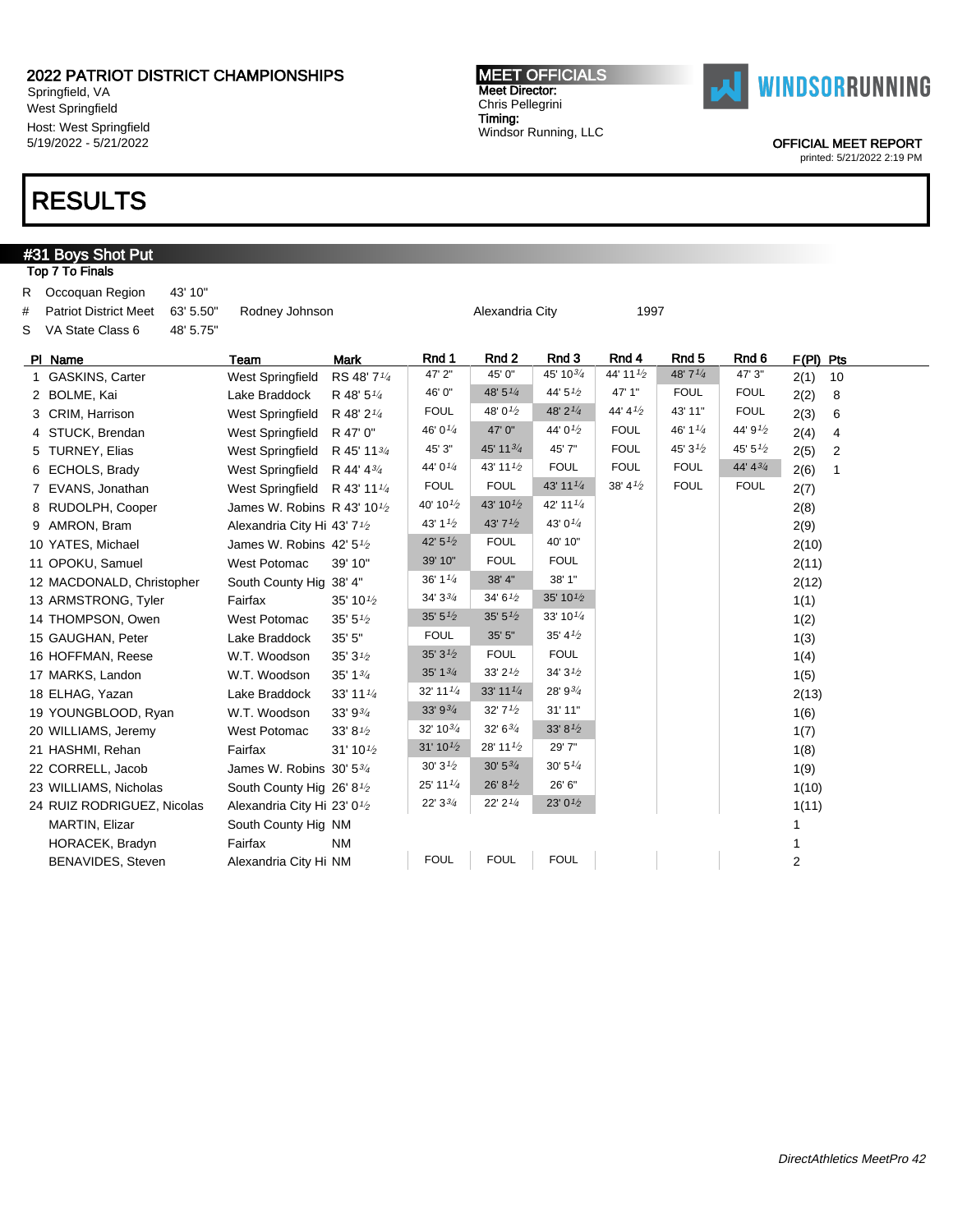Springfield, VA West Springfield Host: West Springfield 5/19/2022 - 5/21/2022

#### MEET OFFICIALS Meet Director: Chris Pellegrini Timing: Windsor Running, LLC



OFFICIAL MEET REPORT

printed: 5/21/2022 2:19 PM

### RESULTS

### #23 Boys High Jump

Starting height is 5'6 and 2in increments to 6'0 with 1in increments thereafter

| R.<br>#<br>s | Occoquan Region<br><b>Patriot District Meet</b><br>VA State Class 6 | 5' 10"<br>6'9''<br>6'0'' | Doug Humphrey            |             |            |            | West Springfield |            |            |         | 1996       |     |  |
|--------------|---------------------------------------------------------------------|--------------------------|--------------------------|-------------|------------|------------|------------------|------------|------------|---------|------------|-----|--|
|              | PI Name                                                             |                          | Team                     | <b>Mark</b> | 5' 6"      | 5' 8''     | 5' 10"           | 6'0"       | 6'1''      | 6'2"    | 6'3'       | Pts |  |
|              | 1 AWUAH, Essumang                                                   |                          | James W. Robins RS 6' 2" |             | P          | O          | O                | O          | XXO        | $\circ$ | <b>XXP</b> | 10  |  |
|              | 2 MORRIS, Jordan                                                    |                          | Lake Braddock            | RS 6' 1"    | XO         | O          | XO               | XO         | XXO        | XP      | XX         | 8   |  |
|              | 3 BANKS, Nasir                                                      |                          | West Springfield         | R 6' 0"     | P          | O          | XO               | $\circ$    | <b>XXX</b> |         |            | 6   |  |
|              | 4 CASEY, Sullie                                                     |                          | West Potomac             | 5' 10"      | O          | O          | $\circ$          | <b>XXX</b> |            |         |            | 3   |  |
|              | 4 KUGLER, Robbie                                                    |                          | West Springfield         | 5' 10"      | P          | O          | $\circ$          | <b>XXX</b> |            |         |            | 3   |  |
|              | 6 JOHNSON, Paris                                                    |                          | West Springfield         | 5' 10"      | XO         | $\circ$    | $\circ$          | <b>XXX</b> |            |         |            |     |  |
|              | 7 LEWIS, Xavier                                                     |                          | Fairfax                  | 5' 10"      | XXO        | XO         | $\circ$          | <b>XXX</b> |            |         |            |     |  |
|              | 8 MEJIA, Adrian                                                     |                          | West Springfield         | 5' 10"      | O          | O          | XO               | <b>XXX</b> |            |         |            |     |  |
|              | 9 BOWERS, James                                                     |                          | Lake Braddock            | 5'10"       | XXO        | XO         | XO               | <b>XXX</b> |            |         |            |     |  |
|              | 10 WARD, Terrance                                                   |                          | Lake Braddock            | 5' 8''      | O          | $\circ$    | <b>XXX</b>       |            |            |         |            |     |  |
|              | 11 OSWALD, Michael                                                  |                          | James W. Robins 5' 6"    |             | $\circ$    | <b>XXX</b> |                  |            |            |         |            |     |  |
|              | 12 MCMILLIAN, Zachary                                               |                          | Fairfax                  | 5'6''       | XO         | <b>XXX</b> |                  |            |            |         |            |     |  |
|              | AMBROSE, Julian                                                     |                          | Alexandria City Hi NH    |             | <b>XXX</b> |            |                  |            |            |         |            |     |  |
|              | LEGESSE, Abenezer                                                   |                          | West Potomac             | <b>NH</b>   | <b>XXX</b> |            |                  |            |            |         |            |     |  |
|              | O'BRIEN, David                                                      |                          | Alexandria City Hi NH    |             | <b>XXX</b> |            |                  |            |            |         |            |     |  |
|              | MACLAUGHLIN, Gabriel                                                |                          | South County Hig NH      |             | <b>XXX</b> |            |                  |            |            |         |            |     |  |
|              | FRASER, Grant                                                       |                          | Alexandria City Hi NH    |             | P          | <b>XXX</b> |                  |            |            |         |            |     |  |
|              | MITCHELL, Nathaniel                                                 |                          | James W. Robins NH       |             |            |            |                  |            |            |         |            |     |  |
|              | SOLOMON, Abenezer                                                   |                          | <b>West Potomac</b>      | <b>NH</b>   |            |            |                  |            |            |         |            |     |  |
|              | <b>BANKOLE, Daniel</b>                                              |                          | Fairfax                  | <b>NH</b>   |            |            |                  |            |            |         |            |     |  |
|              |                                                                     |                          |                          |             |            |            |                  |            |            |         |            |     |  |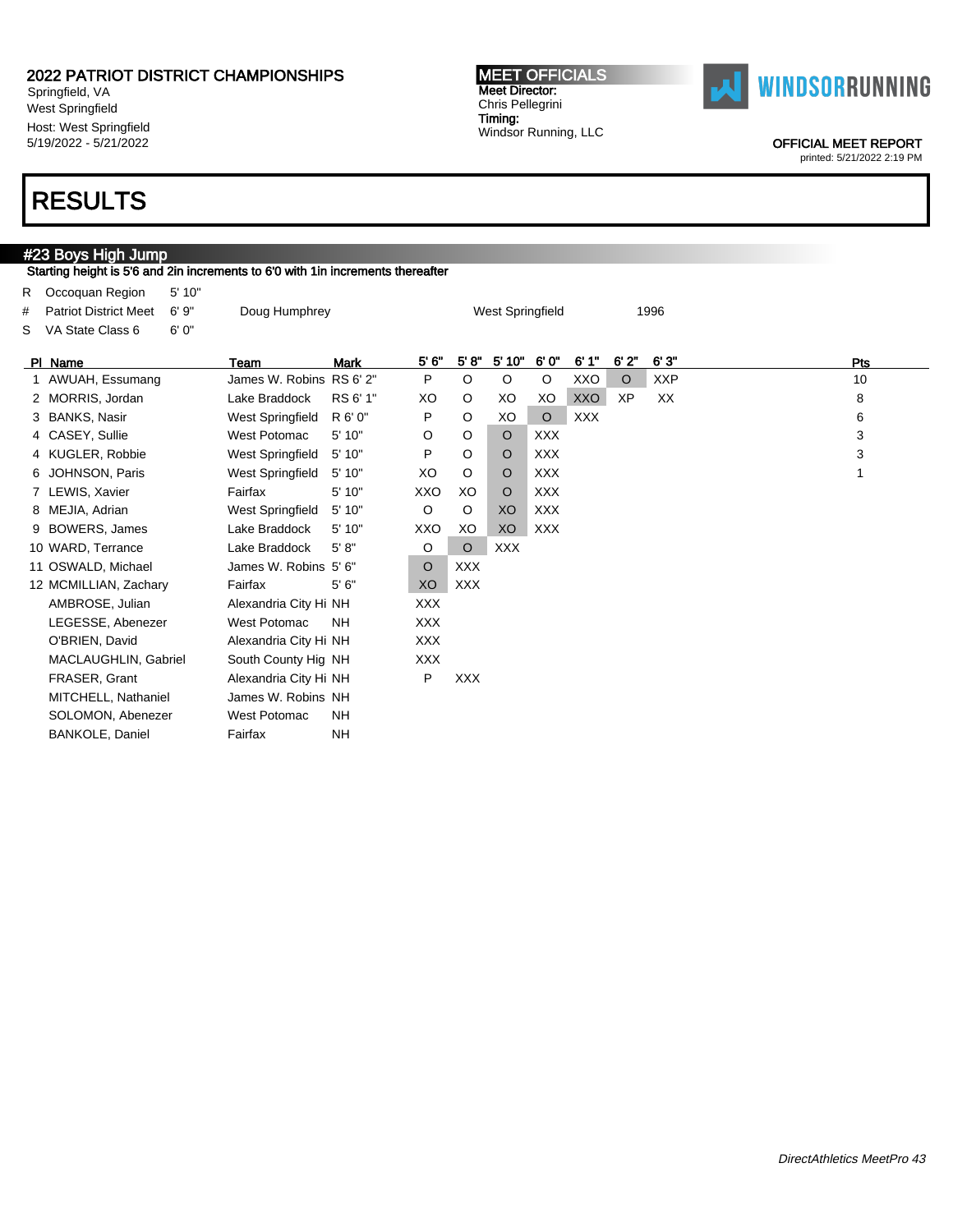Springfield, VA West Springfield Host: West Springfield 5/19/2022 - 5/21/2022

#### MEET OFFICIALS Meet Director: Chris Pellegrini Timing: Windsor Running, LLC



OFFICIAL MEET REPORT

printed: 5/21/2022 2:19 PM

## RESULTS

### #26 Girls Pole Vault

Starting Height is 7'0, 6in increments until 9'6 and then 3in increments thereafter

| R.<br>#<br>S | Occoquan Region<br><b>Patriot District Meet</b><br>VA State Class 6 | 8'6''<br>12'0''<br>9'9'' | Felecia Majors             |           |            |            | South County |            |            |            | 2012 |            |     |
|--------------|---------------------------------------------------------------------|--------------------------|----------------------------|-----------|------------|------------|--------------|------------|------------|------------|------|------------|-----|
|              | PI Name                                                             |                          | Team                       | Mark      | 7' 0"      | 7'6''      | 8'0"         | 8'6''      | 9'0''      | 9'6''      | 9'9" | 10'0''     | Pts |
|              | 1 HEUPEL, Malia                                                     |                          | James W. Robins R 9' 6"    |           | P          | P          | P            | P          | O          | $\circ$    | P    | <b>XXX</b> | 10  |
|              | 2 GALLOTTA, Caroline                                                |                          | Lake Braddock              | R 9' 0"   | P          | P          | O            | O          | $\circ$    | <b>XXX</b> |      |            | 7   |
|              | 2 CROWE, Madeline                                                   |                          | Alexandria City Hi R 9' 0" |           | P          | P          | P            | P          | $\circ$    | <b>XXX</b> |      |            |     |
|              | 4 SPEIER, Taityn                                                    |                          | W.T. Woodson               | 8'6''     | O          | $\circ$    | $\circ$      | $\circ$    | <b>XXX</b> |            |      |            | 3   |
|              | 4 HENCKEN, Elsa                                                     |                          | James W. Robins 8'6"       |           | P          | P          | $\circ$      | $\circ$    | <b>XXX</b> |            |      |            | 3   |
|              | 6 LUGER, Hannah                                                     |                          | West Springfield           | 8' 0"     | $\circ$    | $\circ$    | $\circ$      | <b>XXX</b> |            |            |      |            |     |
|              | 7 UDIPI, Shubha                                                     |                          | Fairfax                    | 7'6''     | O          | $\circ$    | <b>XXX</b>   |            |            |            |      |            |     |
|              | 8 CURRY, Rachel                                                     |                          | James W. Robins 7' 6"      |           | XXO        | $\circ$    | <b>XXX</b>   |            |            |            |      |            |     |
|              | 9 SANGARE, Diarra                                                   |                          | Alexandria City Hi 7' 0"   |           | $\circ$    | <b>XXX</b> |              |            |            |            |      |            |     |
|              | LAMBORN, Jasmine                                                    |                          | Fairfax                    | <b>NH</b> | XXX        |            |              |            |            |            |      |            |     |
|              | ZUPAN, Gabrielle                                                    |                          | W.T. Woodson               | NH.       | XXX.       |            |              |            |            |            |      |            |     |
|              | CALDERON, Heather                                                   |                          | W.T. Woodson               | <b>NH</b> | <b>XXX</b> |            |              |            |            |            |      |            |     |
|              | CHARECKY, Alexandra                                                 |                          | West Springfield           | <b>NH</b> |            |            |              |            |            |            |      |            |     |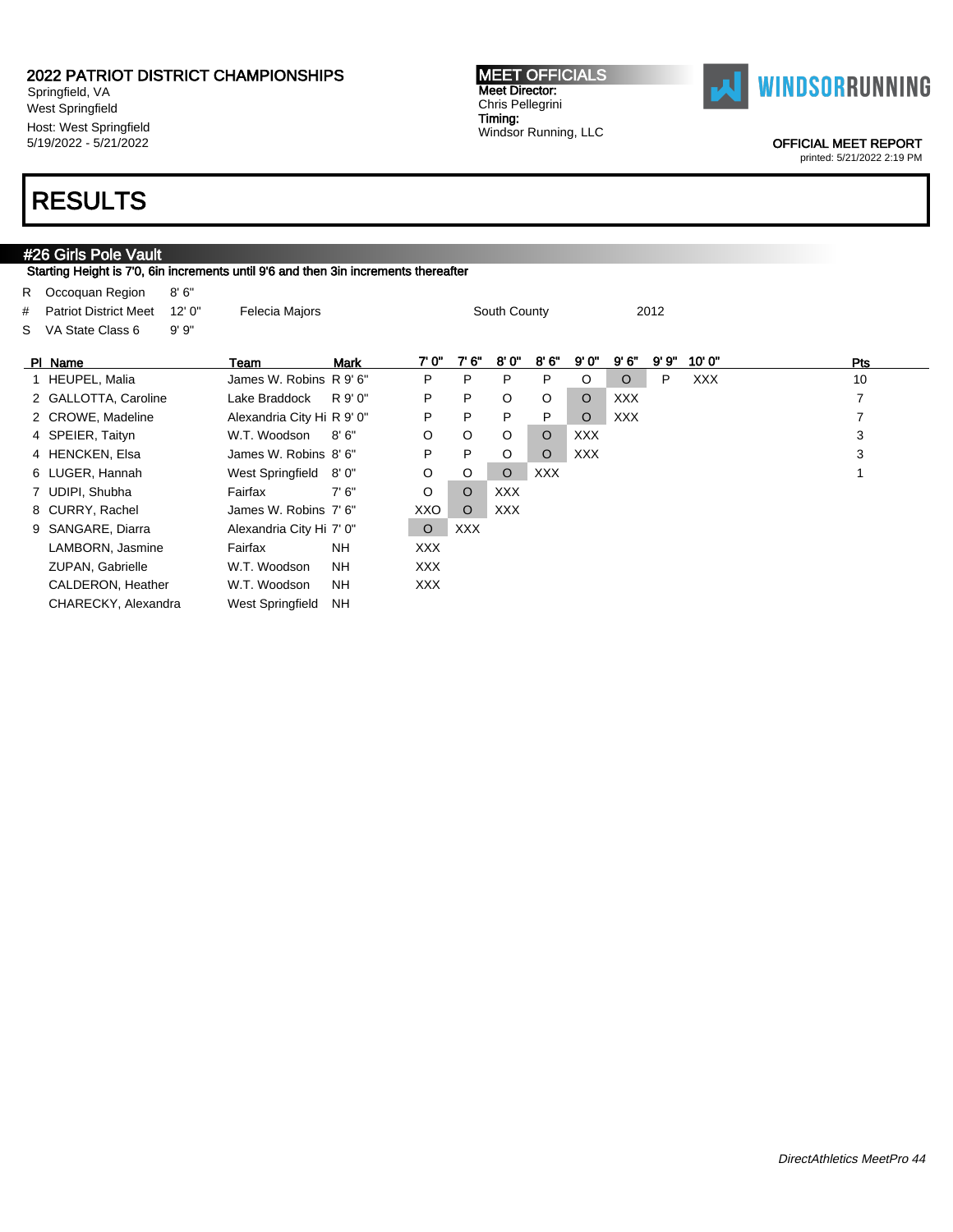Springfield, VA West Springfield Host: West Springfield 5/19/2022 - 5/21/2022

## RESULTS

#### #27 Boys Long Jump Top 7 To Finals R Occoquan Region 20' 6.75" # Patriot District Meet 22' 9.50" Cheng Xing W.T. Woodson 2019 S VA State Class 6 21' 9.25" Pl Name Team Mark Rnd 1 Rnd 2 Rnd 3 Rnd 4 Rnd 5 Rnd 6 F(Pl) Pts 1 LORD, Duante West Springfield R 21' 5<sup>1/2</sup>  $(NW)$  20' 6<sup>1</sup>/<sub>2</sub> 19' 2<sup>3/</sup><sub>4</sub> 20' 2<sup>1</sup>/<sub>2</sub> 19' 11<sup>1</sup>/<sub>2</sub> 21' 5<sup>1</sup>/<sub>2</sub> FOUL 2(1) 10 2 MEJIA, Adrian West Springfield R 20' 7" (NW) 20' 01/<sup>2</sup> 20' 7" FOUL 19' 7" 19' 111/<sup>2</sup> 19' 2" 2(2) 8 3 AWUAH, Essumang James W. Robins 20' 6" (NW) 20' 6" 19' 8" FOUL PASS 20' 6" 19' 3<sup>1/2</sup> 2(3) 6 4 NGUYEN, Kyle Lake Braddock 20' 1" (NW) 18' 3" 19' 41/<sup>2</sup> 18' 21/<sup>2</sup> 19' 21/<sup>2</sup> 20' 1" 19' 6" 1(1) 4 5 LEWIS, Xavier **Fairfax** 20' 0<sup>1/2</sup> (NW)  $20' 0^{1/2}$  19' 11" FOUL FOUL FOUL 19'  $7^{1/4}$  2(4) 2 6 STILES-MARTIN, Everett Lake Braddock 19'7" (NW) 19' 4<sup>1/4</sup> 19' 2" 19' 7" 19' 3" 19' 2<sup>3/</sup>4 19' 6<sup>1/2</sup> 1(2) 1 7 FOTOUHI, Ken Lake Braddock 19' 4<sup>1/2</sup> (NW) FOUL FOUL 19' 4<sup>1</sup>/<sub>2</sub> 18' 8<sup>3</sup>/<sub>4</sub> 18' 4<sup>1</sup>/<sub>2</sub> 18' 8" 2(5) 8 AVERY, Lemuel South County Hig 19' 3" (NW) FOUL 19' 3" 18' 11" 19' 11" 2(6) 9 CHIVERS, Lane South County Hig 19' 1"  $(NW)$   $18'5^{1/2}$   $18'7"$   $19'1"$   $10'1"$   $1(3)$ 10 KAMARA, Hassan Alexandria City Hi 19' 0<sup>3/4</sup> (NW)  $19' 0^{3/4}$   $18' 2^{3/4}$   $17' 7''$  2(7) 11 WILHITE, Mason West Potomac 19' 0<sup>1/2</sup> (NW)  $19'0^{1/2}$  FOUL  $18' 2''$  19' 1(4) 12 TAHA, Ghaith West Potomac 18' 6<sup>3/4</sup>  $(NW)$  18' 3<sup>1</sup><sup>2</sup> 18' 6<sup>3</sup><sup>4</sup> 17' 3" 2(8) 13 TAYLOR, Jamison Alexandria City Hi 18' 51/<sup>4</sup>  $(NW)$  17' 10<sup>1</sup><sup>2</sup> 18' 2" 18' 5<sup>1</sup><sup>4</sup> 1 14 HYMAN, Caynen Alexandria City Hi 18' 2"  $(NW)$   $15'4^{1/2}$   $18'2"$  FOUL 1(6) 15 LOBO-TOUZARD, Andre James W. Robins 18' 11/<sup>4</sup> (NW) FOUL 18' 1<sup>1'4</sup> 17' 10<sup>1'</sup><sub>2</sub> 1(7) 16 TUBBINS, Patrick James W. Robins 17' 4" (NW) 16' 2<sup>3/4</sup> 17' 0<sup>3/4</sup> 17' 4" 17' 4" 1(8) 17 MACLAUGHLIN, Gabriel South County Hig 16' 10<sup>1</sup>/2 (NW)  $16' 10^{1/2}$   $13' 2^{1/2}$   $16' 3''$  1 18 CHENG, David **Fairfax** 16' 10" (NW) FOUL 16' 10" FOUL FOUL 16' 10" POUL 2(9) BLISS, Samuel **West Springfield NM** FOUL FOUL FOUL FOUL **FOUL**

FARQUHARSON, Andrew West Potomac NM 2

OFFICIAL MEET REPORT

printed: 5/21/2022 2:19 PM

MEET OFFICIALS Meet Director: Chris Pellegrini Timing: Windsor Running, LLC

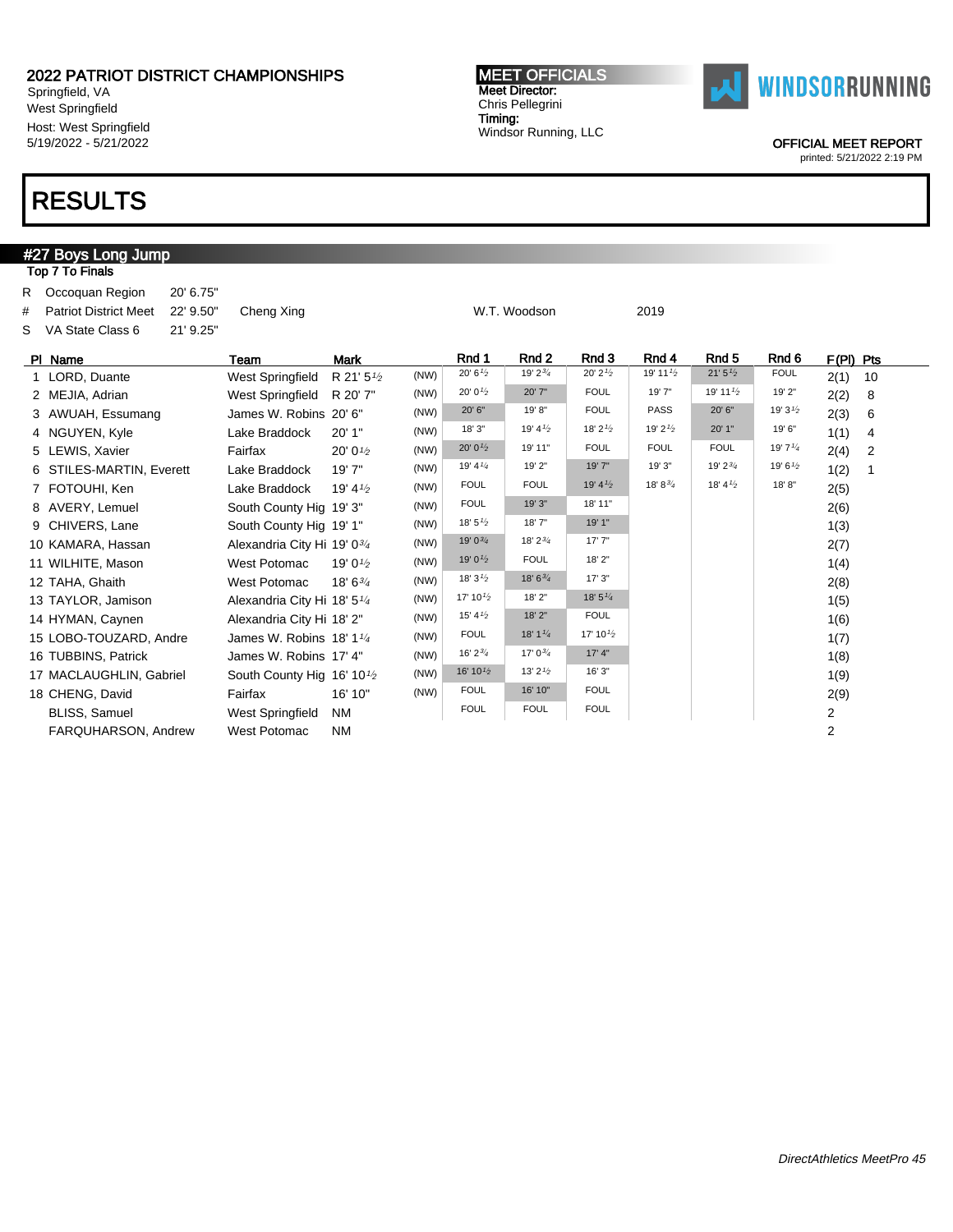Springfield, VA West Springfield Host: West Springfield 5/19/2022 - 5/21/2022

## RESULTS

**#30 Girls Triple Jump** 

Top 7 To Finals

#### MEET OFFICIALS Meet Director: Chris Pellegrini Timing: Windsor Running, LLC



OFFICIAL MEET REPORT

| R.<br>#<br>s | Occoquan Region<br><b>Patriot District Meet</b><br>VA State Class 6 | 34' 1.75"<br>41' 0.25"<br>37'2" | Yolanda Thompson                                   |                                   |      |                      | <b>West Potomac</b>                  |                                   | 1998                 |                      |                  |                        |  |
|--------------|---------------------------------------------------------------------|---------------------------------|----------------------------------------------------|-----------------------------------|------|----------------------|--------------------------------------|-----------------------------------|----------------------|----------------------|------------------|------------------------|--|
|              | PI Name                                                             |                                 | Team                                               | <b>Mark</b>                       |      | Rnd 1                | Rnd <sub>2</sub>                     | Rnd 3                             | Rnd 4                | Rnd <sub>5</sub>     | Rnd <sub>6</sub> | F(PI) Pts              |  |
| $\mathbf{1}$ | JACKSON, Alisha                                                     |                                 | Alexandria City Hi R 36' 1134                      |                                   | (NW) | <b>FOUL</b>          | 34'0'2                               | <b>FOUL</b>                       | <b>FOUL</b>          | 36' 11 $\frac{3}{4}$ | 36' 6"           | 2(1)<br>10             |  |
|              | 2 DANIELS, Michala                                                  |                                 | Lake Braddock                                      | R 35' 10 <sup>1/4</sup>           | (NW) | 35' 10 $\frac{1}{4}$ | <b>FOUL</b>                          | 34' 4'2                           | <b>FOUL</b>          | <b>FOUL</b>          | <b>FOUL</b>      | 2(2)<br>8              |  |
|              | 3 HAMILTON, Akira                                                   |                                 | Alexandria City Hi R 35' 3 <sup>1/4</sup>          |                                   | (NW) | 35'3''               | <b>FOUL</b>                          | 34' 4''                           | 34' 6"               | 35' 1"               | 33' 91/4         | 2(3)<br>6              |  |
|              | 4 YAWSON, Shulamite                                                 |                                 | Alexandria City Hi R 34' 11 <sup>1/4</sup>         |                                   | (NW) | 34' 11 $\frac{1}{4}$ | 34' 1 <sup>3</sup> / <sub>4</sub>    | 32' 11'4                          | 33' 7"               | <b>FOUL</b>          | <b>FOUL</b>      | 2(4)<br>$\overline{4}$ |  |
|              | 5 JUNIUS, Victoria                                                  |                                 | Lake Braddock                                      | R 34' 8 <sup>1/2</sup>            | (NW) | 34' 7"               | 34' 8'                               | <b>FOUL</b>                       | <b>FOUL</b>          | <b>FOUL</b>          | 33' $6^{1/4}$    | 2(5)<br>2              |  |
|              | 6 HODGE, London                                                     |                                 | West Springfield                                   | $34'0^{3/4}$                      | (NW) | 33' 91/2             | $34'0^{3/4}$                         | 32' 10 $\frac{1}{2}$              | 32' 11 $\frac{3}{4}$ | 33' 8"               | <b>FOUL</b>      | 2(6)<br>1              |  |
|              | 7 BUSBY, Taliah                                                     |                                 | James W. Robins $32'$ 10 $\frac{1}{2}$             |                                   | (NW) | 30' 9"               | $30' 2'$ <sup><math>1/4</math></sup> | 32' 10 $\frac{1}{2}$              | <b>FOUL</b>          | 31'7'' <sub>2</sub>  | 31'6'2           | 2(7)                   |  |
|              | 8 AARONS-BROWN, Anayah                                              |                                 | Lake Braddock                                      | $32'$ 7 $\frac{1}{4}$             | (NW) | 32'7''               | $30'9^{3/4}$                         | 32' 4'2                           |                      |                      |                  | 2(8)                   |  |
|              | 9 MARTINEZ-BREITENSTEIN, R James W. Robins 32' 4"                   |                                 |                                                    |                                   | (NW) | 31'0"                | 31'7''                               | 32' 4"                            |                      |                      |                  | 1(1)                   |  |
|              | 10 PLAGEMAN, campbell                                               |                                 | South County Hig 32' 0 <sup>1</sup> / <sub>2</sub> |                                   | (NW) | <b>FOUL</b>          | 31' 10'2                             | 32' $0\frac{1}{2}$                |                      |                      |                  | 1(2)                   |  |
|              | 11 SPEIER, Taityn                                                   |                                 | W.T. Woodson                                       | 31'9''                            | (NW) | 30' 8"               | 31'9''4                              | 30' 8"                            |                      |                      |                  | 2(9)                   |  |
|              | 12 AGOSSOU, Marielle                                                |                                 | Fairfax                                            | 31'3''                            | (NW) | 30' 7"               | 31'3''                               | $30'9^{3/4}$                      |                      |                      |                  | 2(10)                  |  |
|              | 13 PRABHAKAR, Sophie                                                |                                 | W.T. Woodson                                       | 31' 1 <sup>1</sup> / <sub>2</sub> | (NW) | 30' 10 $\frac{1}{2}$ | 31'0"                                | 31' 1 <sup>1</sup> / <sub>2</sub> |                      |                      |                  | 1(3)                   |  |
|              | 14 CROSBY, Brianna                                                  |                                 | W.T. Woodson                                       | 29' 41/2                          | (NW) | 28' 81/2             | 29' 4 $\frac{1}{2}$                  | 29' 4 $\frac{1}{4}$               |                      |                      |                  | 1(4)                   |  |
|              | 15 BUSBY, Trinity                                                   |                                 | James W. Robins 28' 8 <sup>1/4</sup>               |                                   | (NW) | 27' 10 $\frac{1}{2}$ | 28' 81/4                             | 28' 0 $\frac{1}{2}$               |                      |                      |                  | 1(5)                   |  |
|              | 16 JOST, Jessica                                                    |                                 | West Springfield                                   | 27'3'' <sub>2</sub>               | (NW) | 26' 10 $\frac{1}{2}$ | 27'3'' <sub>2</sub>                  | 26' 2'2                           |                      |                      |                  | 1(6)                   |  |
|              | 17 HASSAN, Ilwad                                                    |                                 | Fairfax                                            | 27'1"                             | (NW) | 25' 11"              | <b>FOUL</b>                          | 27'1"                             |                      |                      |                  | 1(7)                   |  |
|              | JONES, Greer                                                        |                                 | <b>West Potomac</b>                                | <b>NM</b>                         |      |                      |                                      |                                   |                      |                      |                  |                        |  |
|              | <b>CUMMINGS, Genevieve</b>                                          |                                 | <b>West Potomac</b>                                | <b>NM</b>                         |      |                      |                                      |                                   |                      |                      |                  |                        |  |
|              | PEDRICK, Abie                                                       |                                 | <b>West Potomac</b>                                | <b>NM</b>                         |      |                      |                                      |                                   |                      |                      |                  |                        |  |
|              | PACK, U'Riah                                                        |                                 | South County Hig NM                                |                                   |      |                      |                                      |                                   |                      |                      |                  | 1                      |  |
|              | CHARECKY, Alexandra                                                 |                                 | West Springfield                                   | <b>NM</b>                         |      |                      |                                      |                                   |                      |                      |                  | 2                      |  |
|              | <b>JACKSON, Genesis</b>                                             |                                 | South County Hig NM                                |                                   |      |                      |                                      |                                   |                      |                      |                  | 2                      |  |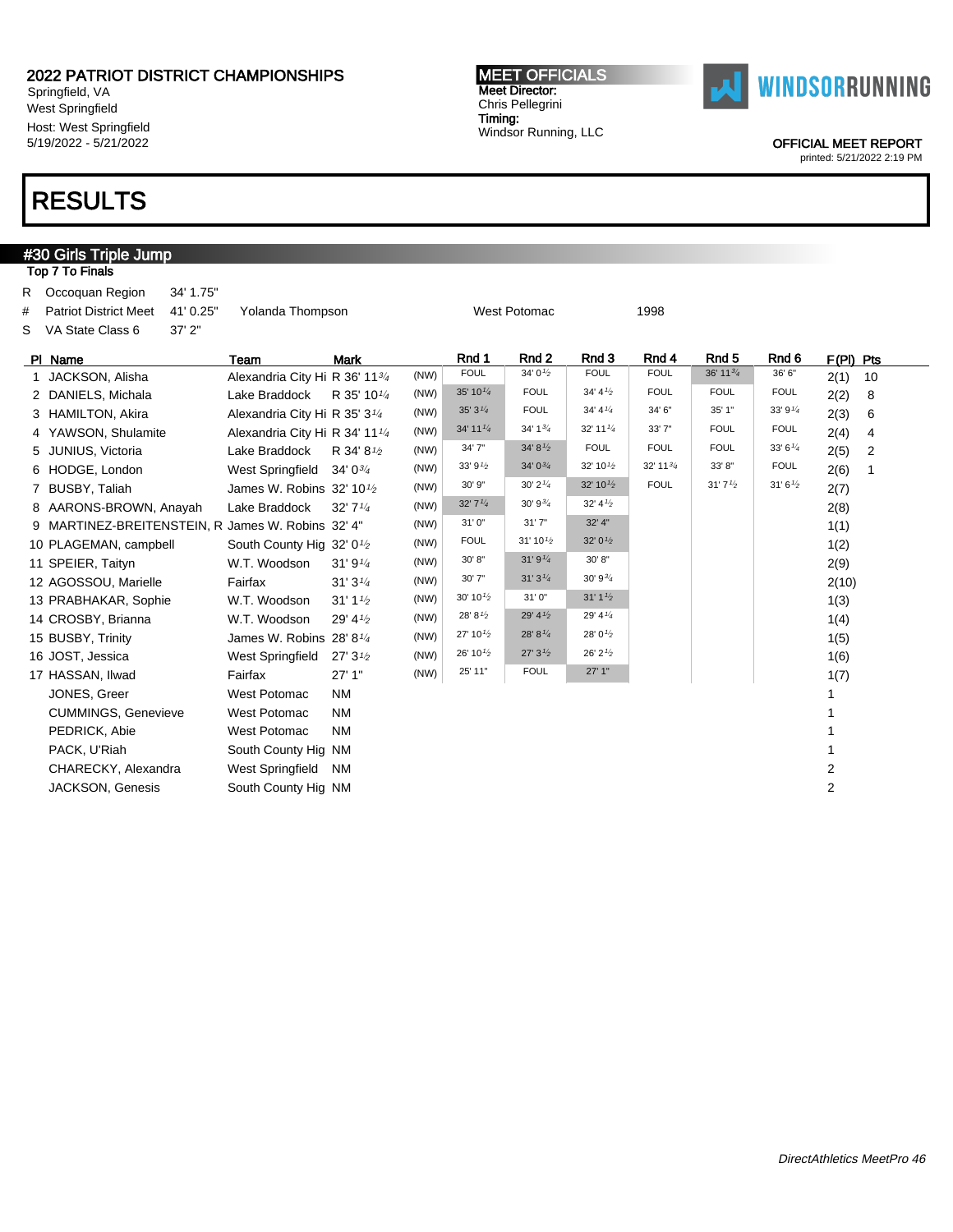Springfield, VA West Springfield Host: West Springfield 5/19/2022 - 5/21/2022

## RESULTS

|                | <b>Boys Scores</b>          |             |       |  |  |  |  |  |  |  |
|----------------|-----------------------------|-------------|-------|--|--|--|--|--|--|--|
| PI.            | Team                        | Code        | Score |  |  |  |  |  |  |  |
|                | West Springfield            | WS          | 206   |  |  |  |  |  |  |  |
| $\overline{2}$ | Lake Braddock               | LB.         | 84    |  |  |  |  |  |  |  |
| 3              | South County High School    | SC          | 52    |  |  |  |  |  |  |  |
| $\overline{4}$ | West Potomac                | <b>WPOT</b> | 47    |  |  |  |  |  |  |  |
| 5              | James W. Robinson           | <b>ROB</b>  | 43    |  |  |  |  |  |  |  |
| 6              | Fairfax                     | <b>FX</b>   | 40    |  |  |  |  |  |  |  |
| 7              | Alexandria City High School | <b>ACHS</b> | 31    |  |  |  |  |  |  |  |
| 8              | W.T. Woodson                | <b>WTW</b>  | 24    |  |  |  |  |  |  |  |



OFFICIAL MEET REPORT